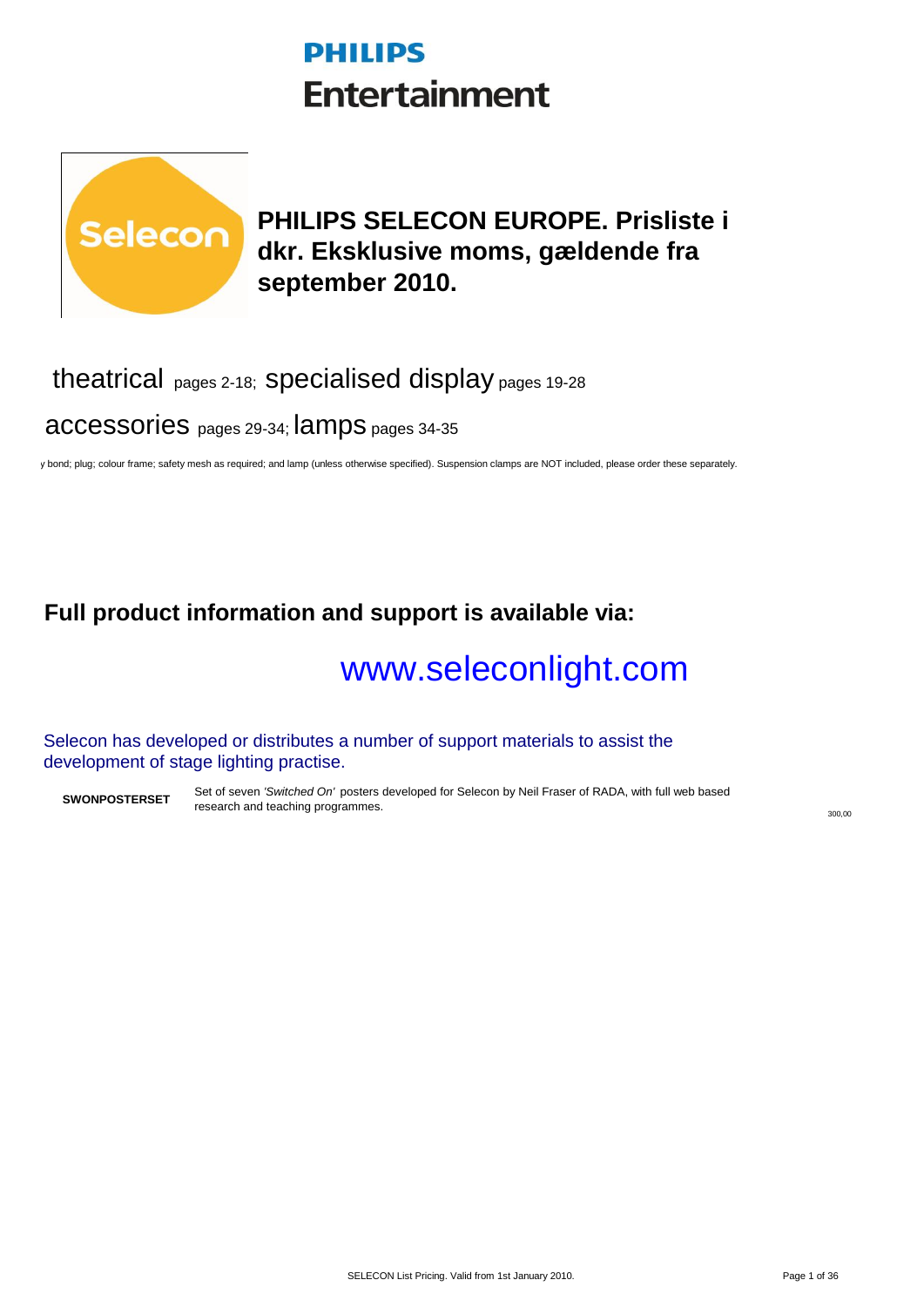## **FRESNEL LUMINAIRES**



## **[ACCLAIM FRESNEL 6°-60° - Black](http://www.seleconlight.com/acclaimfresnel)**

Industry standard 110mm lens.

Luminaire with integrated safety bond supplied with colour frame (125mm square), lens safety mesh, fitted Schuko plug, M12 suspension bolt set and instruction leaflet.

**12ACFSCH** Acclaim Fresnel - black.

1436,00



## **[ACCLAIM FRESNEL 6°-60° - White](http://www.seleconlight.com/index.php?option=com_virtuemart&page=shop.product_details&flypage=flypage.p1&category_id=8&product_id=22)**

Industry standard 110mm lens.

Original model luminaire (no integrated safety bond) supplied with colour frame (125mm square), safety bond, lens safety mesh, fitted Schuko plug, M12 suspension bolt set and instruction leaflet.

**12ACFMSWHSCH** Acclaim Fresnel - white with black interior.

*Selecon recommend these tungsten halogen lamps for* 

#### Accessories for all

| 20BDMF   | Barndoor - black.                           | 263,00 |
|----------|---------------------------------------------|--------|
| 20BDMFWB | Barndoor - white exterior / black interior. | 390,00 |
| 15ACSM   | Additional lens safety mesh.                | 30.00  |

1928,00



## **[RAMA 150 FRESNEL 7°-50°](http://www.seleconlight.com/index.php?option=com_virtuemart&page=shop.product_details&flypage=flypage.p1&category_id=8&product_id=62)**

Industry standard 150mm lens, adjustable lamp base for 1200W (factory setting) or 1000W lamp.

Luminaire with integrated safety bond supplied with colour frame (185mm square), lens safety mesh and fitted Schuko plug.

Standard model shipped with M12 suspension bolt set and instruction

**16RAFR150SCH** Rama 150 Fresnel with GX 9.5 lamp base and standard yoke. **16RAFR150FTSCH** Rama 150 Fresnel with GX 9.5 lamp base and Fast Focus yoke.

*Selecon recommend these tungsten halogen lamps for* 

G22 luminaire with integrated safety bond supplied as above.

*Selecon recommend these tungsten halogen lamps for* 

| <b>16RAFR150G22SCH</b> | Rama 150 Fresnel with G22 lamp base and standard yoke.                            | 2835.00 |
|------------------------|-----------------------------------------------------------------------------------|---------|
|                        | <b>16RAFR150G22FTSCH</b> Rama 150 Fresnel with G22 lamp base and Fast Focus yoke. | 3015.00 |
|                        |                                                                                   |         |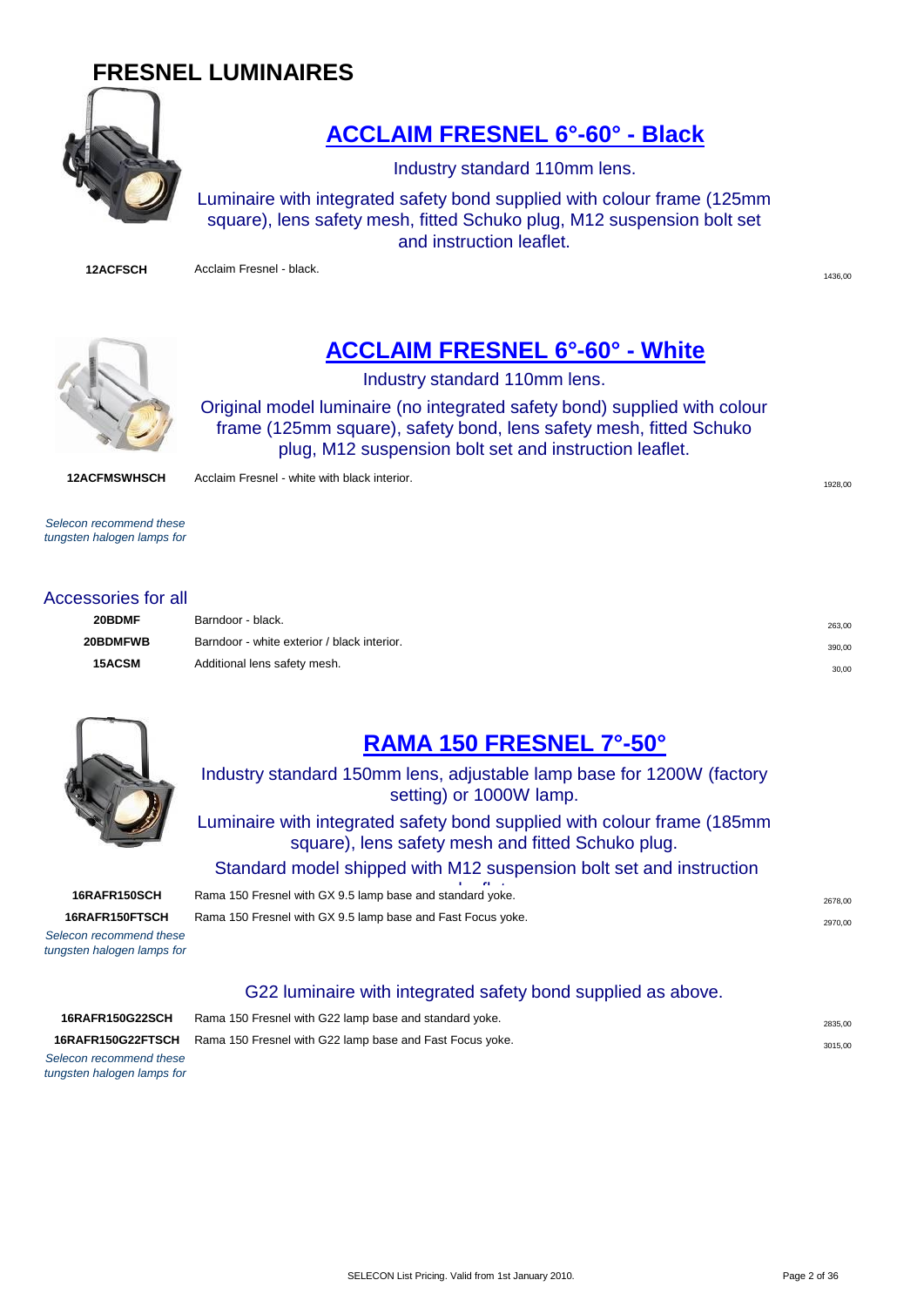

## **[R](http://www.seleconlight.com/index.php?option=com_virtuemart&page=shop.product_details&flypage=flypage.p1&category_id=8&product_id=64)AMA HP 175 FRESNEL 7°-50°**

#### Selecon high performance 175mm lens, adjustable lamp base for 1200W (factory setting) or 1000W lamp base.

#### Luminaire with integrated safety bond supplied with colour frame (185mm square), lens safety mesh and fitted Schuko plug.

Standard model shipped with M12 suspension bolt set and instruction

#### 16RAFR175SCH Rama High Performance 175 Fresnel with GX 9.5 lamp base and standard yoke. **16RAFR175FTSCH** Rama High Performance 175 Fresnel with GX 9.5 lamp base and Fast Focus yoke.

*Selecon recommend these tungsten halogen lamps for* 

#### G22 luminaire with integrated safety bond supplied as above.

| 16RAFR175G22SCH                                  |
|--------------------------------------------------|
| 16RAFR175G22FTSCH                                |
| Selecon recommend these                          |
| force and faces that the season the company from |

Rama High Performance 175 Fresnel with G22 lamp base and standard yoke. **3413,00** 3413,00 Rama High Performance 175 Fresnel with G22 lamp base and Fast Focus yoke. **3713** 80

4703,00 8505,00

*tungsten halogen lamps for* 

## **RAMA 175 HP 80V FRESNEL**

| 16RAFR17580V         | Rama High Performance 175 80V Fresnel.<br>PLUS you must order the power supply as well:                   | 3803.00 |
|----------------------|-----------------------------------------------------------------------------------------------------------|---------|
| <b>18DMX80VPSSCH</b> | 80V independent variable output power supply; DMX control for the Pacific range and Rama High Performance |         |

#### Accessories for

| 20BDSF12     | Barndoor.                    | 465,00 |
|--------------|------------------------------|--------|
| 20BDSF128    | 8-flap Rama Barndoor.        | 623,00 |
| <b>20SM6</b> | Additional lens safety mesh. | 38,00  |



**[A](http://www.seleconlight.com/index.php?option=com_virtuemart&page=shop.product_details&flypage=flypage.p1&category_id=8&product_id=46)RENA THEATRE FRESNEL 2.0kW 7°-60°**

General purpose 2.0kW Fresnel (200mm lens / GY16 lamp base) featuring Cool Touch technology.

Luminaire with integrated safety bond supplied with colour frame (245mm square), lens safety mesh, fitted Schuko plug, M12 suspension bolt set and instruction leaflet.

**10SF2020GY16SCH** Arena Theatre Fresnel 2000W with posi-slide focus.

recommends this tungsten halogen lamp for best performance: CP72 (2000W).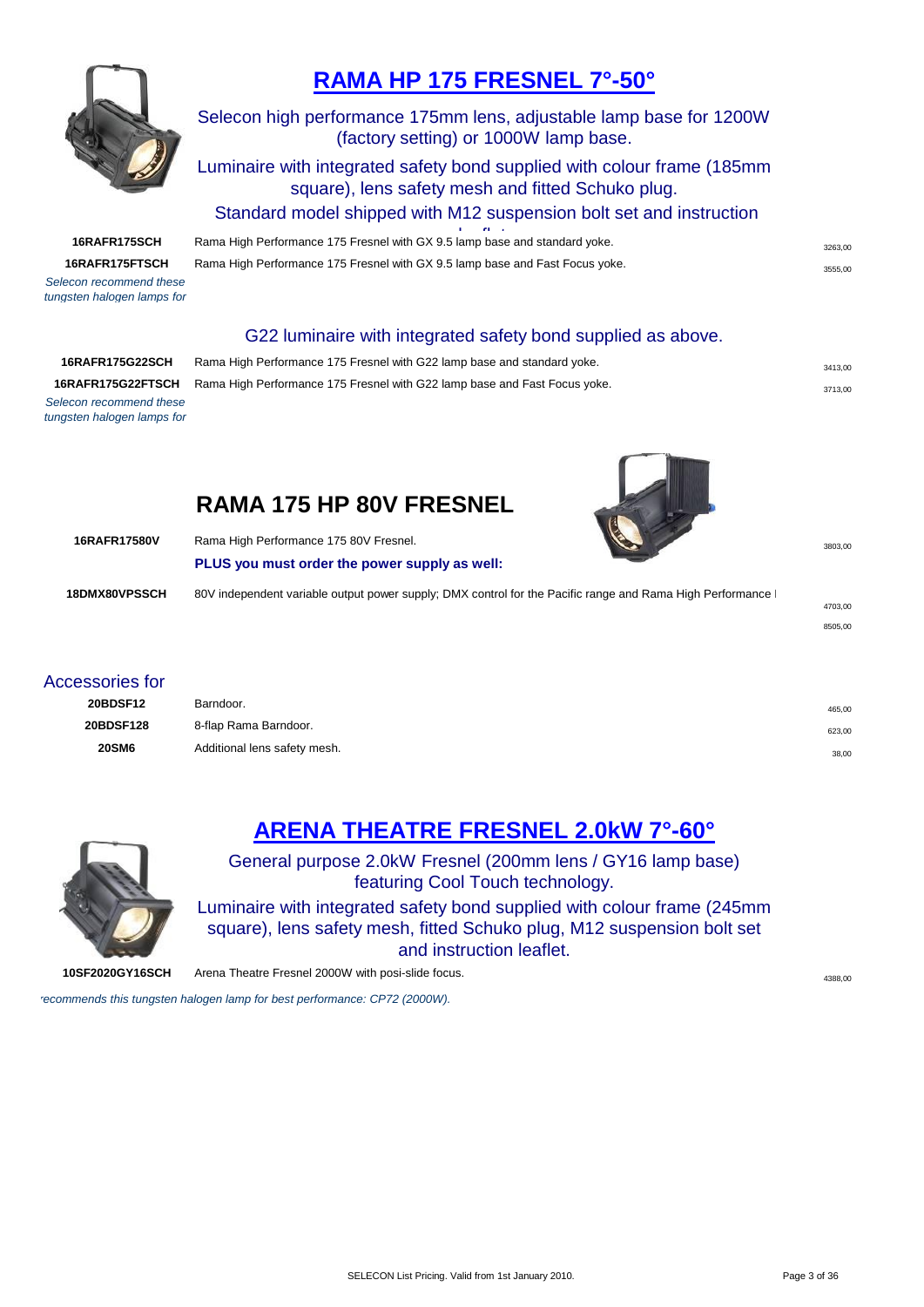## **[AR](http://www.seleconlight.com/index.php?option=com_virtuemart&page=shop.product_details&flypage=flypage.p1&category_id=8&product_id=46)ENA THEATRE FRESNEL 2.0 / 2.5kW 7°-60°**

General purpose 2.5kW Fresnel (200mm lens / G 22 lamp base) featuring Cool Touch technology. Luminaire with integrated safety bond supplied as above.

**10SF2520G22SCH** Arena Theatre Fresnel 2000/2500W with posi-slide focus action. *Selecon recommends this tungsten halogen lamp for*  **10SF2520G22MY** Arena Theatre Fresnel for mounting in motorised yoke, includes focus drive mechanism for connection to motor by others. 5123,00 Accessories for **20BDSF2020** Barndoor. **2008** Barndoor. **20BDSF20208** 8-flap Barndoor. 1088,00 **20SM24** Additional lens safety mesh. 54,00

## **ARENA HP FRESNEL 2.0 / 2.5kW 7°-60°**



NEW MODEL high performance 2.0kW theatre and studio Fresnel (250mm lens / GY16 lamp base) featuring Cool Touch technology.

Luminaire with integrated safety bond supplied with colour frame (245mm x 310mm), lens safety mesh, fitted Schuko plug, M12 suspension bolt set and instruction leaflet.

**10SF2520GY16SCH** Arena High Performance Fresnel 2000W. **STAR ARENA STAR ARENA STAR ARENA** 5783.00

recommends this tungsten halogen lamp for best performance: CP72 (2000W).

## **[A](http://www.seleconlight.com/index.php?option=com_virtuemart&page=shop.product_details&flypage=flypage.p1&category_id=8&product_id=45)RENA HP FRESNEL 2.0 / 2.5kW 8°-60°**

NEW MODEL high performance 2.0 / 2.5 kW theatre and studio Fresnel (250mm lens / G 22 lamp base) featuring Cool Touch technology.

Luminaire with integrated safety bond supplied as above.

| 10SF2525G22SCH  | Arena High Performance Fresnel 2500W.                                                                                               | 5783,00 |
|-----------------|-------------------------------------------------------------------------------------------------------------------------------------|---------|
|                 | ecommends this tungsten halogen lamp for best performance: CP91 (2500W).                                                            |         |
| 10SF2525MY      | Arena High Performance Fresnel for mounting in motorised yoke, includes focus drive mechanism for<br>connection to motor by others. | 6135.00 |
| Accessories for |                                                                                                                                     |         |
| 20BDSF2025      | Barndoor.                                                                                                                           | 1283,00 |
| 20BDSF20258     | 8-flap Barndoor.                                                                                                                    | 1575,00 |
| 20SM25          | Additional lens safety mesh.                                                                                                        | 68,00   |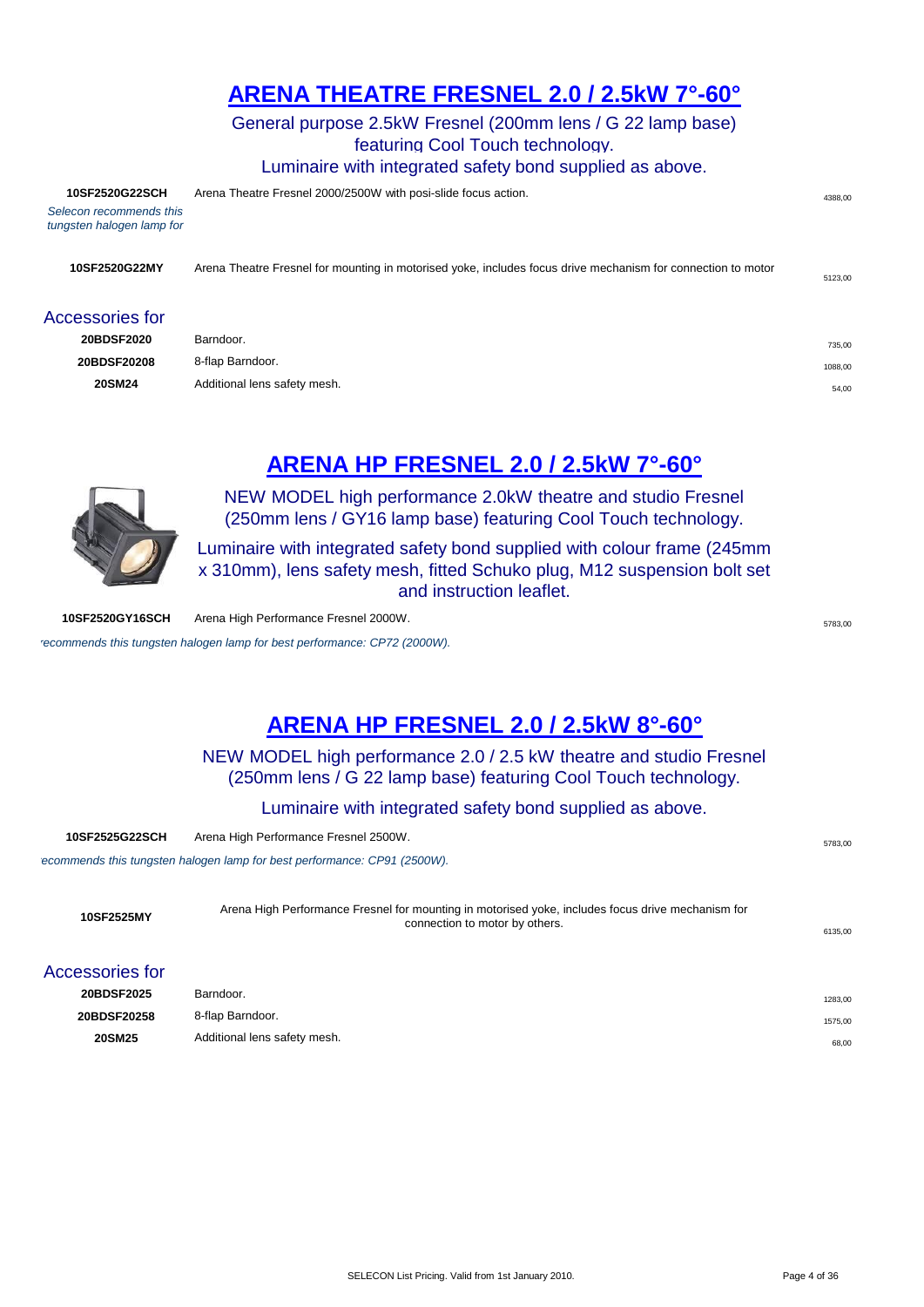## **LANO CONVEX (PC) LUMINAIRES**



## **[ACCLAIM PC 4°-64°](http://www.seleconlight.com/index.php?option=com_virtuemart&page=shop.product_details&flypage=flypage.p1&category_id=17&product_id=23)**

Industry standard 110mm lens.

Luminaire with integrated safety bond supplied with colour frame (125mm square), lens safety mesh, fitted Schuko plug, M12 suspension bolt set and instruction leaflet.

**12ACPCSCH** Acclaim PC. *Selecon recommend these tungsten halogen lamps for* 

#### Accessories for

**20BDMF** Barndoor. 263,00 **15ACSM** Additional lens safety mesh. **30,00** Additional lens safety mesh.



## **[RAMA 150 PC 5°-60°](http://www.seleconlight.com/index.php?option=com_virtuemart&page=shop.product_details&flypage=flypage.p1&category_id=17&product_id=63)**

Industry standard 150mm lens, adjustable lamp base for 1200W (factory setting) or 1000W lamp.

Luminaire with integrated safety bond supplied with colour frame (185mm square), lens safety mesh, fitted Schuko plug.

 Standard model shipped with M12 suspension bolt set and instruction leaflet.

#### **16RAPC150SCH** Rama 150 PC with GX 9.5 lamp base and standard yoke. 2873,000 and standard yoke.

**16RAPC150FTSCH** Rama 150 PC with GX 9.5 lamp base and Fast Focus yoke.

*Selecon recommend these tungsten halogen lamps for best performance for Rama* 

**[RAMA HP 175 PC 4.5°-62°](http://www.seleconlight.com/index.php?option=com_virtuemart&page=shop.product_details&flypage=flypage.p1&category_id=17&product_id=65)**



Selecon's leading High Performance 1.0 / 1.2kW PC using the Selecon high performance 175mm lens, adjustable lamp base for 1200W (factory setting) or 1000W lamp, integrated safety bond and adjustable yoke.

Luminaire with integrated safety bond supplied with colour frame (185mm square), lens safety mesh and fitted Schuko plug.

## Standard model shipped with M12 suspension bolt set and instruction

leaflet.

**16RAPC175SCH** Rama High Performance 175 PC with GX 9.5 lamp base and standard yoke. **16RAPC175FTSCH** Rama High Performance 175 PC with GX 9.5 lamp base and Fast Focus yoke.

*Selecon recommend these tungsten halogen lamps for best performance for Rama* 

**10RAPC175MY** Rama 175 PC for motorised yoke operation. 3960,000 and 3960,000 and 3960,000 and 3960,000 and 3960,000 and 3960,000 and 3960,000 and 3960,000 and 3960,000 and 3960,000 and 3960,000 and 3960,000 and 3960,000 a

| Accessories for all |  |  |
|---------------------|--|--|

| יווט וטט וטטשט  |                              |                                                    |              |
|-----------------|------------------------------|----------------------------------------------------|--------------|
| <b>20BDSF12</b> | Barndoor.                    |                                                    | 465.00       |
| 20BDSF128       | 8-flap Rama Barndoor.        |                                                    | 623,00       |
| <b>20SM6</b>    | Additional lens safety mesh. |                                                    | 38.00        |
|                 |                              | SELECON List Pricing. Valid from 1st January 2010. | Page 5 of 36 |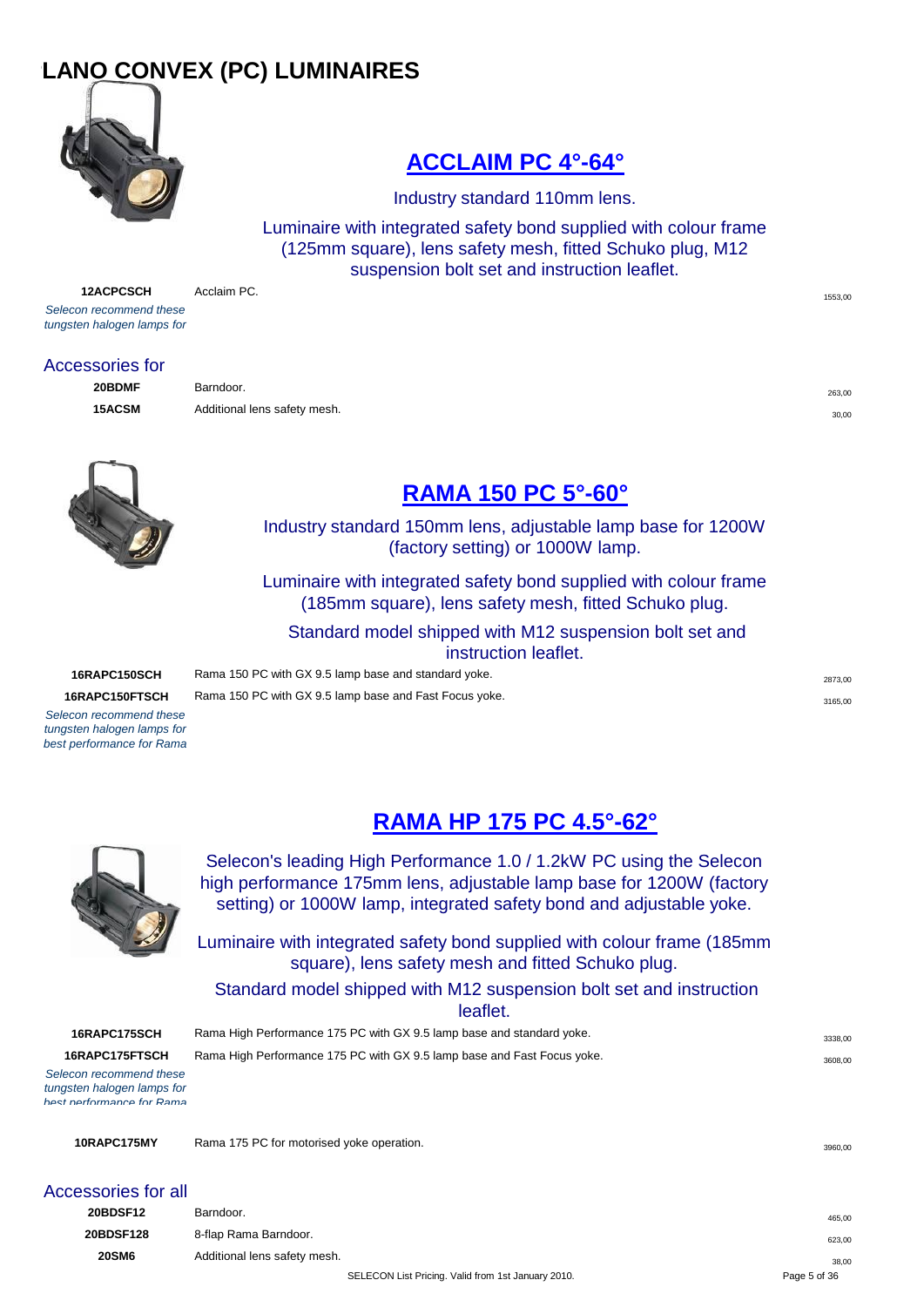

## **[ARENA PC 2.0kW 4.5°-60°](http://www.seleconlight.com/index.php?option=com_virtuemart&page=shop.product_details&flypage=flypage.p1&category_id=17&product_id=47)**

2kW PC for large theatres, long throws and studios (200mm lens / GY 16 lamp base) featuring Cool Touch Technology.

Luminaire with integrated safety bond supplied with colour frame (245mm square), lens safety mesh, fitted Schuko plug, M12 suspension bolt set & instruction leaflet.

**10SPC20GY16SCH** Arena PC 2000W with posi-slide focus. And the state of the state of the state of the state of the state of the state of the state of the state of the state of the state of the state of the state of the sta

*Selecon recommends this tungsten halogen lamp for* 

**10SPC20GY16MY** Arena PC 2000 for motorised yoke operation.

## **[ARENA PC 2.0 / 2.5kW 4.5°-60°](http://www.seleconlight.com/index.php?option=com_virtuemart&page=shop.product_details&flypage=flypage.p1&category_id=17&product_id=47)**

2.0 / 2.5kW PC for large theatres, long throws and studios (200mm lens / G 22 lamp base) featuring Cool Touch Technology.

Luminaire with integrated safety bond supplied with colour frame (245mm square), lens safety mesh, fitted Schuko plug, M12 suspension bolt set &

|                                                      | inotruotion looflot                        |         |
|------------------------------------------------------|--------------------------------------------|---------|
| 10SPC25G22SCH                                        | Arena PC 2000/2500W with posi-slide focus. | 4815,00 |
| Selecon recommends this<br>tungsten halogen lamp for |                                            |         |
| 10SPC25G22MY                                         | Arena PC 2500 for Motorised Operation      | 5588,00 |
| <b>Accessories for</b>                               |                                            |         |
| 20BDSF2020                                           | Barndoor.                                  | 735,00  |
| 20BDSF20208                                          | 8-flap Barndoor.                           | 1088,00 |
| <b>20SM24</b>                                        | Additional lens safety mesh.               | 54,00   |
|                                                      |                                            |         |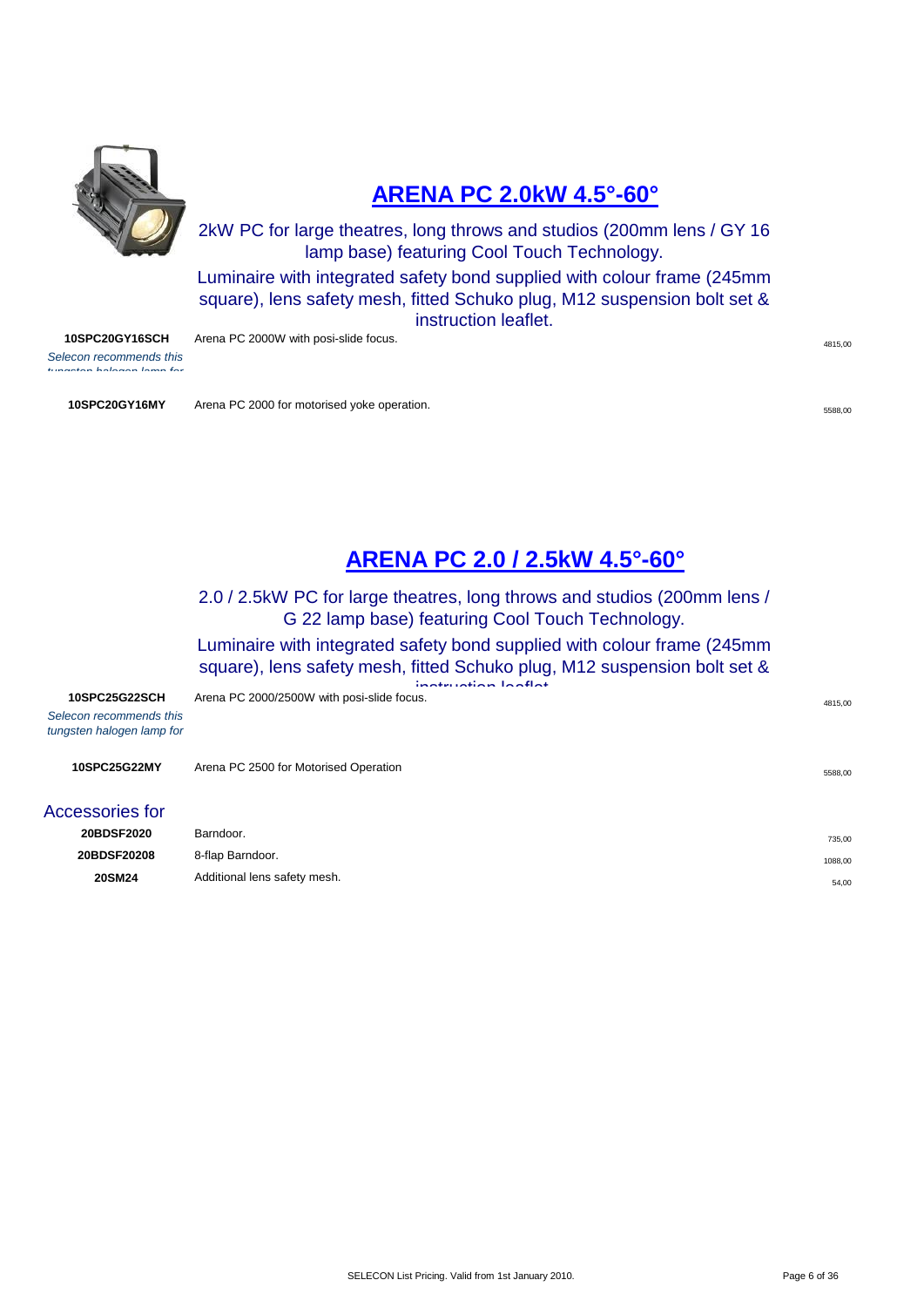

## **ZOOMSPOT LUMINAIRES**

## **ACCLAIM ZOOMSPOTS**

Variable beam base down Zoomspots. Pattern size: M. Choice of 18-34° medium throw and 24-44° short throw with interchangeable lens trays. Luminaire with colour frame (125mm square), safety bond, fitted Schuko plug, M12 suspension bolt set & instruction leaflet.

| <b>12ACZSSCH</b>                                      | Acclaim 18°-34° Zoomspot.                                                                 | 2610,00 |
|-------------------------------------------------------|-------------------------------------------------------------------------------------------|---------|
| <b>12ACZSWSCH</b>                                     | Acclaim 24°-44° Zoomspot.                                                                 | 2610,00 |
| Selecon recommend these<br>tungsten halogen lamps for |                                                                                           |         |
| <b>15ACLTW</b>                                        | 24-44 wide lens tray assembly.                                                            | 1245,00 |
| <b>15ACLTS</b>                                        | 18-34 lens tray assembly.                                                                 | 1245,00 |
|                                                       | Pattern holders, iris and lens safety mesh as per accessories for Acclaim Axial Zoomspot. |         |



## **ACCLAIM AXIAL ZOOMSPOT**

Choice of 18°-34° & 24° -44°, with interchangeable lens trays (no tools). Pattern size: M.

 $\mathcal{L}$  Chrome models made only to special order.

#### Luminaire with colour frame (125mm square), safety bond, fitted Schuko plug, M12 suspension bolt set & instruction leaflet.

| <b>12ACX1834SCH</b>                                   | Acclaim Axial 18°-34° Zoomspot - black.                  | 3000.00 |
|-------------------------------------------------------|----------------------------------------------------------|---------|
| 12ACX1834WHSCH                                        | Acclaim Axial 18°-34° Zoomspot - high temperature white. | 3810.00 |
| <b>12ACX2444SCH</b>                                   | Acclaim Axial 24°-44° Zoomspot - black.                  | 3000.00 |
| <b>12ACX2444WHSCH</b>                                 | Acclaim Axial 24°-44° Zoomspot - high temperature white. | 3810.00 |
| Selecon recommend these<br>tungoton bologon lompo for |                                                          |         |

| <b>15ACAX1834LT</b> | 18-34 lens tray.                                         | 1245.00 |
|---------------------|----------------------------------------------------------|---------|
| 15ACAX1834LTWB      | 18-34 lens tray - high temperature white and black.      | 1358.00 |
| <b>15ACAX2444LT</b> | 24-44 wide lens tray.                                    | 1245,00 |
| 15ACAX2444LTWB      | 24-44 wide lens tray - high temperature white and black. | 1358,00 |
|                     |                                                          |         |

#### Accessories for

| <b>15ACGH</b>    | Pattern holder for M size patterns - black handle.       | 165.00  |
|------------------|----------------------------------------------------------|---------|
| <b>15ACGHW</b>   | Pattern holder for M size patterns - white handle.       | 173,00  |
| <b>15ACGHGL</b>  | Pattern holder for M size glass patterns - black handle. | 165,00  |
| <b>15ACGHGLW</b> | Pattern holder for M size glass patterns - white handle. | 173.00  |
| <b>15ACIRIS</b>  | Adjustable iris - 20 leaf.                               | 1125,00 |
| <b>15ACSM</b>    | Lens safety mesh.                                        | 30,00   |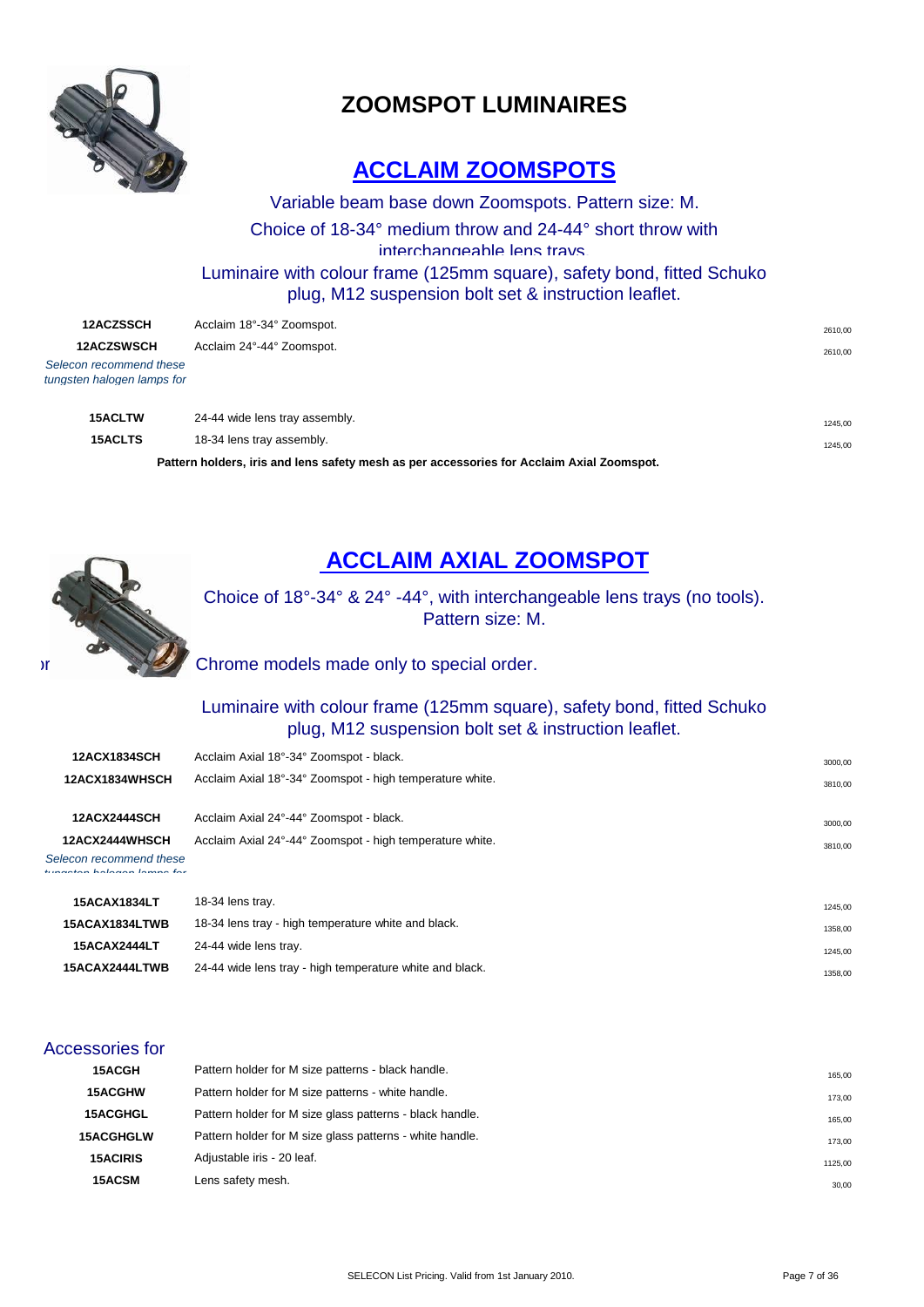## ena Zoomspots - MADE TO ARENA ZOOMSPOT 2.0kW

#### Ellipsoidal 2.0kW luminaires, three models.

#### Lamp option (GY 16 lamp base) - CP72/ 43 - 2000W.

#### Medium & Wide - Luminaire shipped with colour frame (245mm square), M12 suspension bolt set & instruction leaflet.

#### Narrow - Luminaire shipped with colour frame (306mm x 275mm), M12 suspension bolt set & instruction leaflet.

| <b>10AZS20WSCH</b> | omspot Wide 20-37.  | 10568,00 |
|--------------------|---------------------|----------|
| <b>10AZS20MSCH</b> | mspot Medium 14-32. | 10568.00 |
| <b>10AZS20NSCH</b> | omspot Narrow 9-18. | 11340,00 |

## ARENA ZOOMSPOT 2.5kW

#### Details all as per above except with:

|                 | Lamp options (G 22 lamp base) - CP92 2000W or CP91 2500W. |          |
|-----------------|-----------------------------------------------------------|----------|
| 10AZS25WSCH     | Arena Zoomspot Wide 20-37.                                | 10568,00 |
| 10AZS25MSCH     | Arena Zoomspot Medium 14-32.                              | 10568,00 |
| 10AZS25NSCH     | Arena Zoomspot Narrow 9-18.                               | 11340,00 |
| Accessories for | Accessories for Arena Zoomspots                           |          |
| 20AZGH          | Arena Rotatable Pattern Holder.                           | 165,00   |
| 20 RIS          | Adjustable Iris - 20 leaf.                                | 893,00   |
| <b>20SM20</b>   | Lens Safety Mesh for Medium & Wide.                       | 64,00    |
| <b>20SM25</b>   | Lens Safety Mesh for Narrow.                              | 68,00    |
| 20ALAM          | Arena Zoomspot Medium Lens Tray.                          | 3030,00  |
| 20ALAW          | Arena Zoomspot Wide Lens Tray.                            | 3030,00  |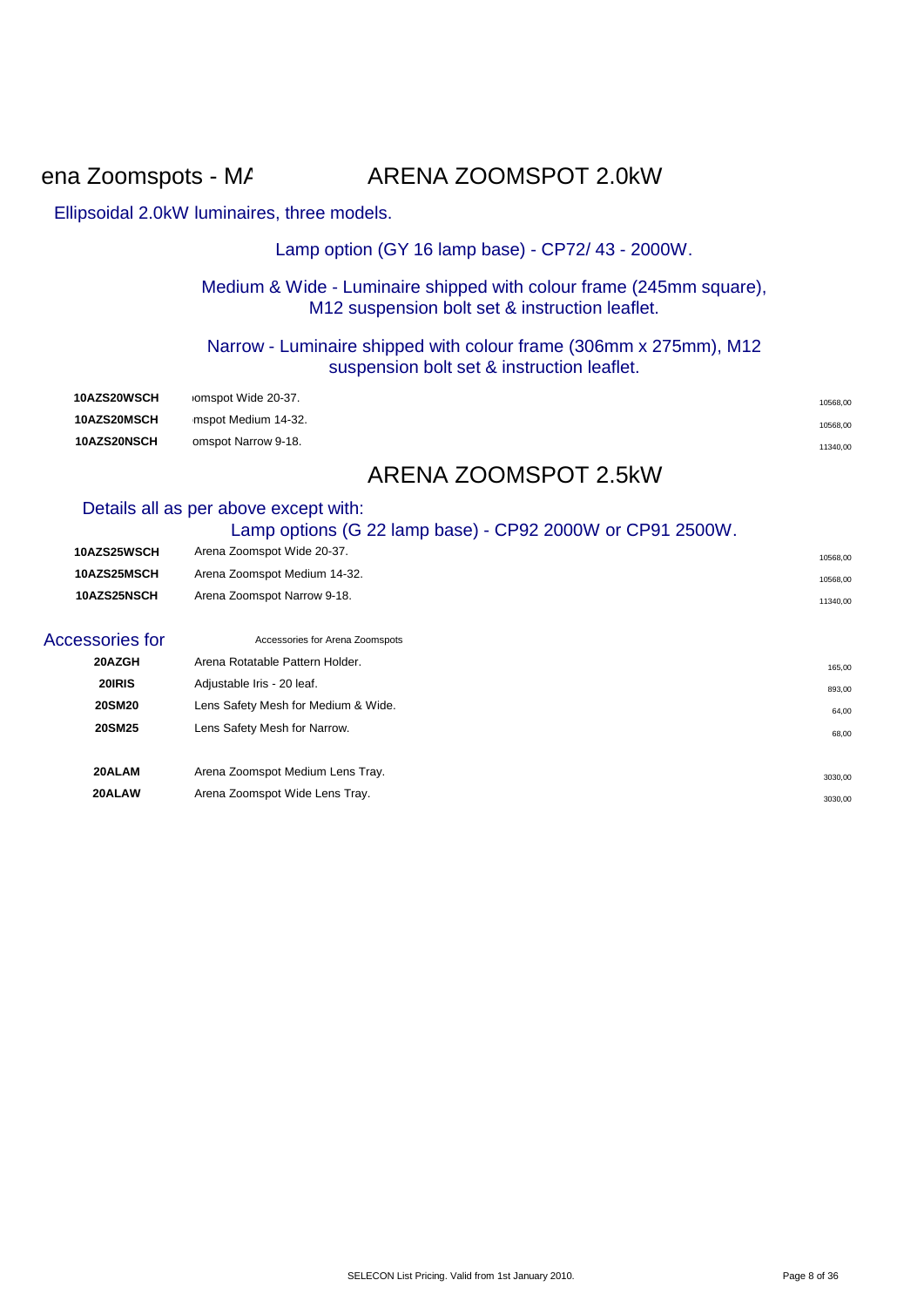## **[I](http://www.seleconlight.com/index.php?option=com_content&task=view&id=160&Itemid=212&lang=en)NTRODUCING THE PACIFIC RANGE:**

#### All luminaires supplied with colour frame, lamps as and where specified, safety bond, fitted Schuko plug, M12 suspension bolt set & instruction leaflet. COMPONENT CODES & ACCESSORIES LISTED FROM PAGE 13.

Pacific Tungsten Halogen 600W / 800W (blue handle lamp module):

| 5.5 <sup>o</sup> -13 <sup>o</sup> Zoomspot fitted with Schuko plug.                                | 6863,00 |
|----------------------------------------------------------------------------------------------------|---------|
| Component codes: 18PAC513LT + 19PACHSE + 19PACLM6SCH                                               |         |
| 7.5º-19º Zoomspot fitted with Schuko plug.                                                         | 6863.00 |
| Component codes: 18PAC719LT + 19PACHSE + 19PACLM6SCH                                               |         |
| 12º-28º Zoomspot fitted with Schuko plug.                                                          | 4298.00 |
| Component codes: 18PACTUBE1228 + 19PACHSE + 19PACLM6SCH                                            |         |
| 14 <sup>0</sup> -35 <sup>0</sup> Zoomspot fitted with Schuko plug.                                 | 4298.00 |
| Component codes: 18PACTUBE1435 + 19PACHSE + 19PACLM6SCH                                            |         |
| 23º-50° Zoomspot fitted with Schuko plug.                                                          | 4298.00 |
| Component codes: 18PACTUBE2650 + 19PACHSE + 19PACLM6SCH                                            |         |
| 45 <sup>0</sup> -75 <sup>0</sup> Zoomspot fitted with Schuko plug.                                 | 4958.00 |
| Component codes: 18PACTUBE4575 + 19PACHSE + 19PACLM6SCH                                            |         |
| 5 <sup>0</sup> High Efficiency Fixed Beam fitted with Schuko plug.                                 | 9960.00 |
| Component codes: 18PACTUBE5HE + 19PACHSE + 19PACLM6SCH                                             |         |
| Fixed Beam with the lens of your choice (see page 13) and fitted with Schuko plug.                 | 4065.00 |
| Component codes: 19PACTUBE + 19PACHSE + 19PACLM6SCH + 18PACL20 or 18PACL30 or 18PACL40 or 18PACL50 |         |
| 90° Fixed Beam fitted with Schuko plug.                                                            | 4410,00 |
| Component codes: 18PACTUBE90 + 19PACHSE + 19PACLM6SCH                                              |         |

#### Pacific Tungsten Halogen 1000W (red handle lamp module):

| 5.5 <sup>0</sup> -13 <sup>0</sup> Zoomspot fitted with Schuko plug.                                | 6863,00 |
|----------------------------------------------------------------------------------------------------|---------|
| Component codes: 18PAC513LT + 19PACHSE + 19PACLM1SCH                                               |         |
| 7.5 <sup>0</sup> -19 <sup>0</sup> Zoomspot fitted with Schuko plug.                                | 6863.00 |
| Component codes: 18PAC719LT + 19PACHSE + 19PACLM1SCH                                               |         |
| 12 <sup>0</sup> -28 <sup>0</sup> Zoomspot fitted with Schuko plug.                                 | 4298.00 |
| Component codes: 18PACTUBE1228 + 19PACHSE + 19PACLM1SCH                                            |         |
| 14º-35º Zoomspot fitted with Schuko plug.                                                          | 4298,00 |
| Component codes: 18PACTUBE1435 + 19PACHSE + 19PACLM1SCH                                            |         |
| 23º-50º Zoomspot fitted with Schuko plug.                                                          | 4298.00 |
| Component codes: 18PACTUBE2650 + 19PACHSE + 19PACLM1SCH                                            |         |
| 45 <sup>o</sup> -75 <sup>o</sup> Zoomspot fitted with Schuko plug.                                 | 4958.00 |
| Component codes: 18PACTUBE4575 + 19PACHSE + 19PACLM1SCH                                            |         |
| 5 <sup>o</sup> High Efficiency Fixed Beam fitted with Schuko plug.                                 | 9960,00 |
| Component codes: 18PACTUBE5HE + 19PACHSE + 19PACLM1SCH                                             |         |
| Fixed Beam with the lens of your choice (see page 13), fitted with Schuko plug.                    | 4065.00 |
| Component codes: 19PACTUBE + 19PACHSE + 19PACLM1SCH + 18PACL20 or 18PACL30 or 18PACL40 or 18PACL50 |         |
| 90° Fixed Beam fitted with Schuko plug.                                                            | 4410.00 |
| Component codes: 18PACTUBE90 + 19PACHSE + 19PACLM1SCH                                              |         |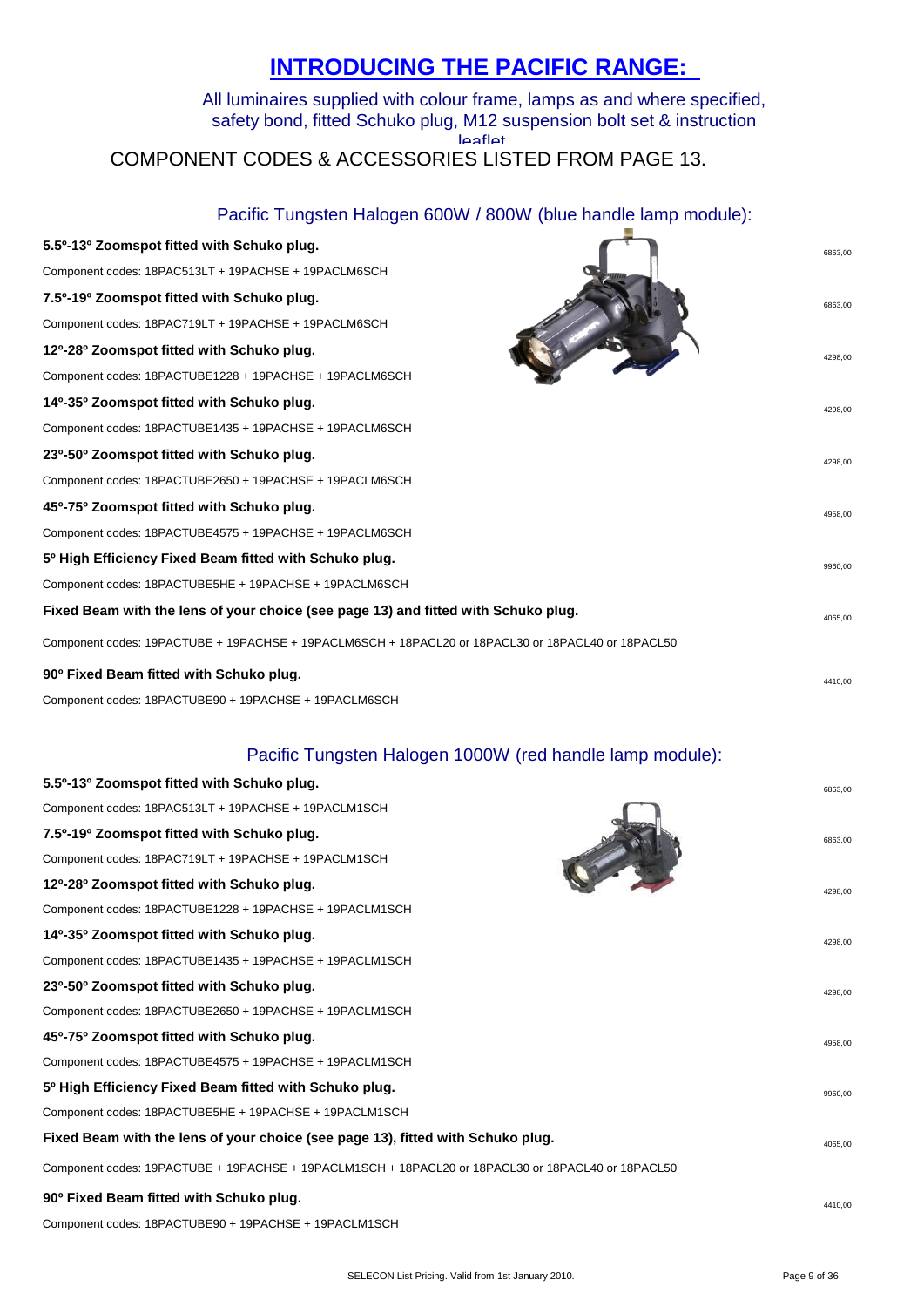

**Pacific 80V 1200W Low Voltage:**

Supplied with the 80V independent variable output power supply; DMX control for the Pacific range and Rama High Performance Fresnel 80V model luminaires. 220-240V.

#### Select the Pacific

| 5.5º-13º 1200W 80V Zoomspot fitted with Schuko plug.                                                             | 12705.00 |
|------------------------------------------------------------------------------------------------------------------|----------|
| Component codes: 18PAC513LT + 19PACHSE + 19PACLM80V + 18DMX80VPSSCH                                              |          |
| 7.5º-19º 1200W 80V Zoomspot fitted with Schuko plug.                                                             | 12705,00 |
| Component codes: 18PAC719LT + 19PACHSE + 19PACLM80V + 18DMX80VPSSCH                                              |          |
| 12º-28º 1200W 80V Zoomspot fitted with Schuko plug.                                                              | 10140,00 |
| Component codes: 18PACTUBE1228 + 19PACHSE + 19PACLM80V + 18DMX80VPSSCH                                           |          |
| 14º-35º 1200W 80V Zoomspot fitted with Schuko plug.                                                              | 10140,00 |
| Component codes: 18PACTUBE1435 + 19PACHSE + 19PACLM80V + 18DMX80VPSSCH                                           |          |
| 23º-50º 1200W 80V Zoomspot fitted with Schuko plug.                                                              | 10140,00 |
| Component codes: 18PACTUBE2650 + 19PACHSE + 19PACLM80V + 18DMX80VPSSCH                                           |          |
| 45º-75º 1200W 80V Zoomspot fitted with Schuko plug.                                                              | 10800.00 |
| Component codes: 18PACTUBE4575 + 19PACHSE + 19PACLM80V + 18DMX80VPSSCH                                           |          |
| 5 <sup>o</sup> High Efficiency 1200W 80V Fixed Beam fitted with Schuko plug.                                     | 15803.00 |
| Component codes: 18PACTUBE5HE + 19PACHSE + 19PACLM80V + 18DMX80VPSSCH                                            |          |
| Fixed Beam 1200W 80V with the lens of your choice (see page 13) and fitted with Schuko plug.                     | 9908.00  |
| Component codes: 19PACTUBE + 19PACHSE + 19PACLM80V + 18DMX80VPSSCH + 18PACL20 or 18PACL30 or 18PACL40 or 18PACL5 |          |
| 90° 1200W 80V Fixed Beam fitted with Schuko plug.                                                                | 10253.00 |
| Component codes: 18PACTUBE90 + 19PACHSE + 19PACLM80V + 18DMX80VPSSCH                                             |          |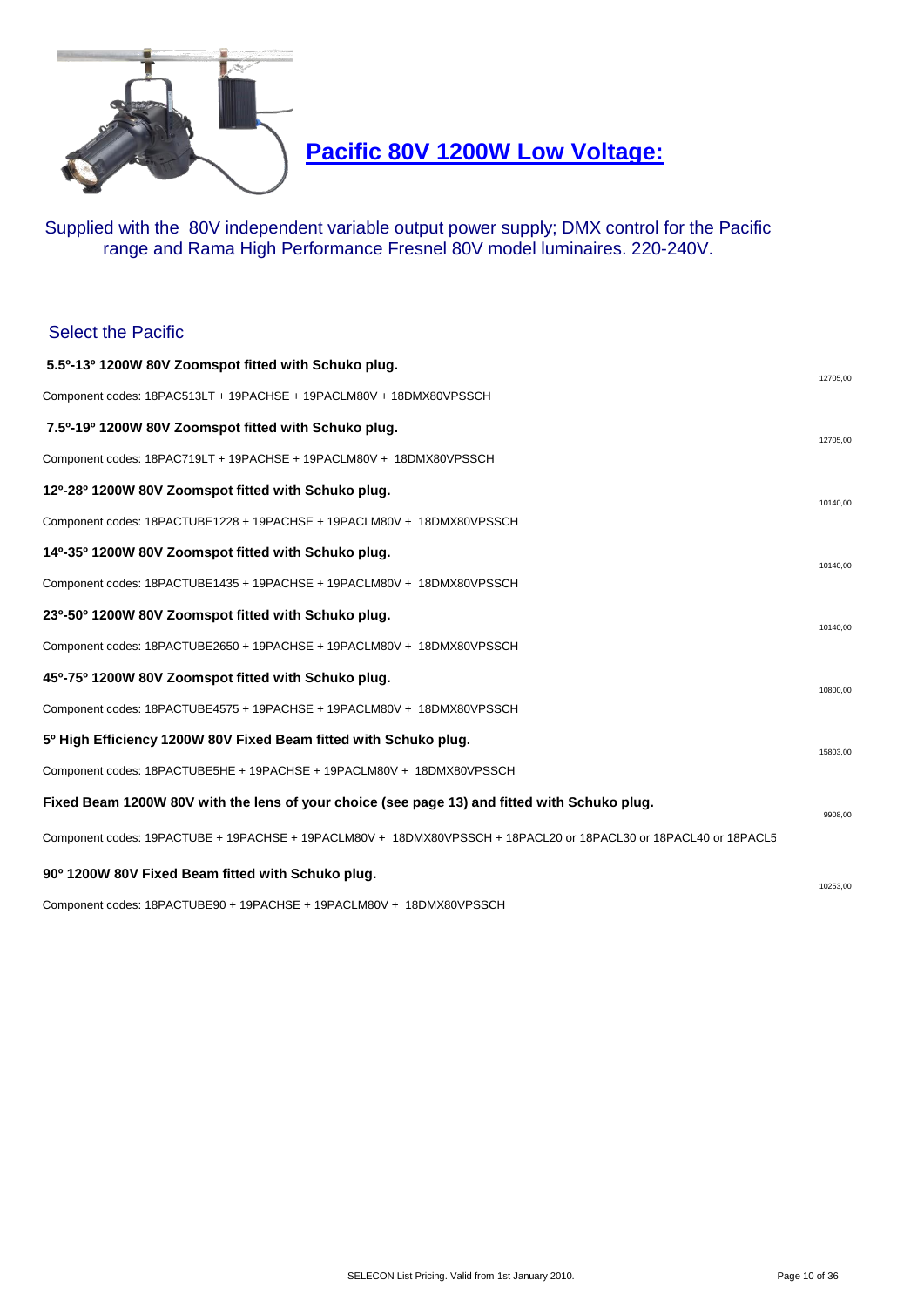## **[Pacific 575W MSR:](http://www.seleconlight.com/index.php?option=com_virtuemart&page=shop.product_details&flypage=flypage.p1&category_id=125&product_id=42&lang=en)**



#### Select the Lamp Module required from this list and add to the Component Codes from below when completing your order:

| <b>19PACLMHRMSR</b> | Pacific Hot Restrike MSR lamp module (G22 lamp socket), includes ignitor for Selecon electronic power supply<br>& elapsed hour meter.       | 4268.00 |
|---------------------|---------------------------------------------------------------------------------------------------------------------------------------------|---------|
| <b>19PACLMMSRI</b>  | Pacific lamp module for 575 /2 MSR & 575W MSD lamp with built in ignitor (GX9.5 lamp socket). For standard<br>electronic power supply only. | 4268.00 |
| <b>19PACLMMSR</b>   | Pacific lamp module for 575W MSR lamp requires remote ignitor and power supply (GX 9.5 lamp socket).                                        | 1013.00 |

#### Select the Pacific model required from this list:

#### **5.5º-13º 575W MSR Zoomspot fitted with Schuko plug.**

Component codes: 18PAC513LT + 19PACHSE + 18PACMSRELBPSCH + Lamp Module code & cost.

#### **7.5º-19º 575W MSR Zoomspot fitted with Schuko plug.**

Component codes: 18PAC719LT + 19PACHSE + 18PACMSRELBPSCH + Lamp Module code & cost.

#### **12º-28º 575W MSR Zoomspot fitted with Schuko plug.**

Component codes: 18PACTUBE1228 + 19PACHSE + 18PACMSRELBPSCH + Lamp Module code & cost.

#### **14º-35º 575W MSR Zoomspot fitted with Schuko plug.**

Component codes: 18PACTUBE1435 + 19PACHSE + 18PACMSRELBPSCH + Lamp Module code & cost.

#### **23º-50º 575W MSR Zoomspot fitted with Schuko plug.**

Component codes: 18PACTUBE2650 + 19PACHSE + 18PACMSRELBPSCH + Lamp Module code & cost.

#### **45º-75º 575W MSR Zoomspot fitted with Schuko plug.**

Component codes: 18PACTUBE4575 + 19PACHSE + 18PACMSRELBPSCH + Lamp Module code & cost.

#### **5º High Efficiency 575W MSR Fixed Beam fitted with Schuko plug.**

Component codes: 18PACTUBE5HE + 19PACHSE + 18PACMSRELBPSCH + Lamp Module code & cost.

#### **Fixed Beam 575W MSR with the lens of your choice (see page 13) and fitted with Schuko plug.**

Component codes: 19PACTUBE + 19PACHSE + 18PACMSRELBPSCH + Lamp Module code & cost + 18PACL20 or 18PACL30 or 18PACL40 or 18PACL50

#### **90º 575W MSR Fixed Beam fitted with Schuko plug.**

Component codes: 18PACTUBE90 + 19PACHSE + 18PACMSRELBPSCH + Lamp Module code & cost.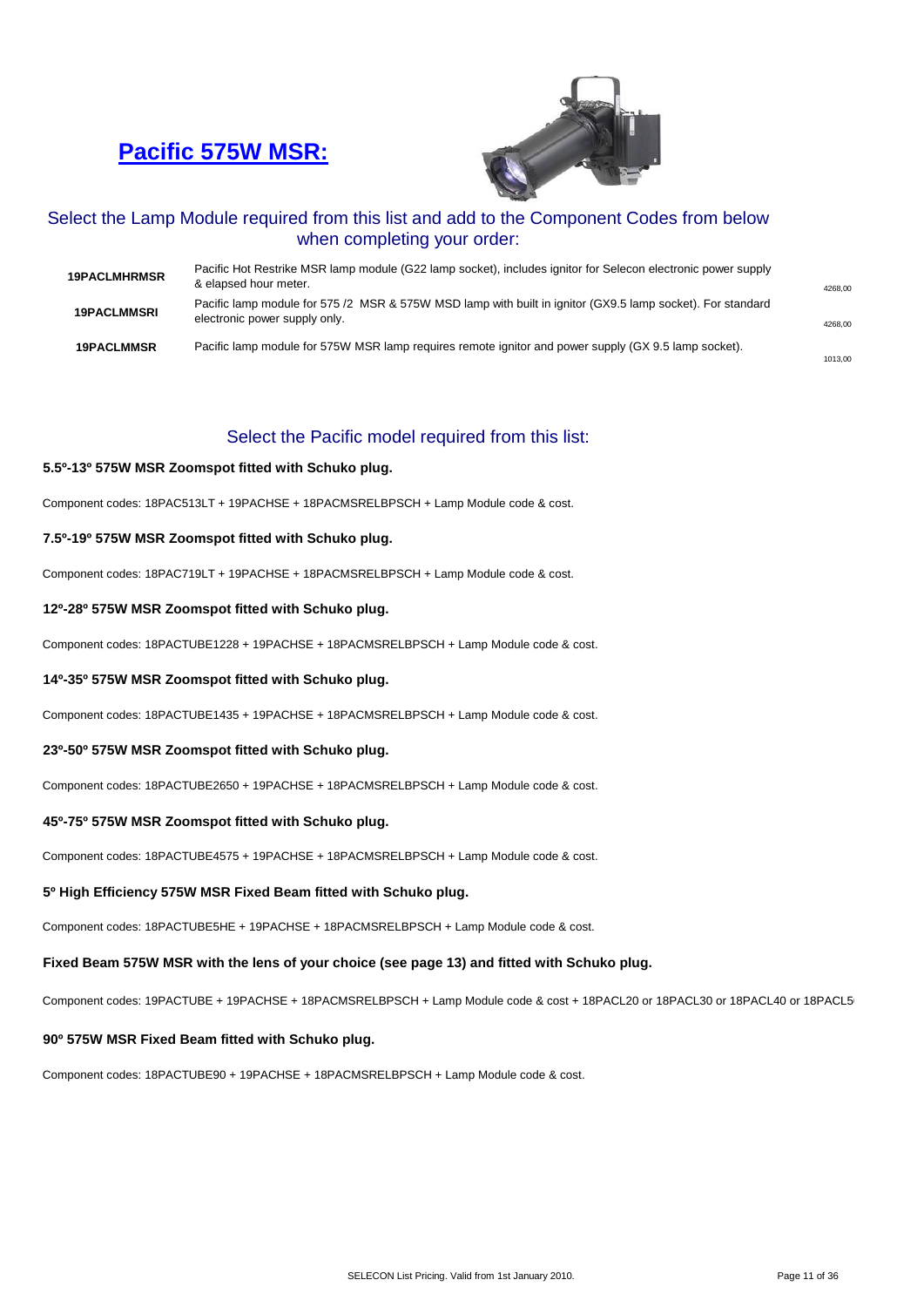

## **Pacific 70W / 150W CDM:**

#### Select the Lamp Module required from this list and add to the Component Codes from below when completing your order:

| <b>19PACLMMHES152</b> | Pacific lamp module for 150W CDM type lamp and 150W electronic power supply, 220-250V. | 2678.00 |
|-----------------------|----------------------------------------------------------------------------------------|---------|
| <b>19PACLMMHES702</b> | Pacific lamp module for 70W CDM type lamp and 70W electronic power supply, 220 - 250V. | 2520,00 |
| <b>19PACLMCDM</b>     | Pacific lamp module for 150W/70W CDM type lamp - requires remote power supply.         | 776.00  |

#### Select the Pacific model required from this list:

#### **5.5º-13º CDM Zoomspot fitted with Schuko plug.**

Component codes: 18PAC513LT + 19PACHSE + Lamp Module code & cost.

#### **7.5º-19º CDM Zoomspot fitted with Schuko plug.**

Component codes: 18PAC719LT + 19PACHSE + Lamp Module code & cost.

#### **12º-28º CDM Zoomspot fitted with Schuko plug.**

Component codes: 18PACTUBE1228 + 19PACHSE + Lamp Module code & cost.

#### **14º-35º CDM Zoomspot fitted with Schuko plug.**

Component codes: 18PACTUBE1435 + 19PACHSE + Lamp Module code & cost.

#### **23º-50º CDM Zoomspot fitted with Schuko plug.**

Component codes: 18PACTUBE2650 + 19PACHSE + Lamp Module code & cost.

#### **45º-75º CDM Zoomspot fitted with Schuko plug.**

Component codes: 18PACTUBE4575 + 19PACHSE + Lamp Module code & cost.

#### **5º High Efficiency CDM Fixed Beam fitted with Schuko plug.**

Component codes: 18PACTUBE5HE + 19PACHSE + Lamp Module code & cost.

#### **Fixed Beam CDM with the lens of your choice (see page 13) and fitted with Schuko plug.**

Component codes: 19PACTUBE + 19PACHSE + Lamp Module code & cost + 18PACL20 or 18PACL30 or 18PACL40 or 18PACL50

#### **90º CDM Fixed Beam fitted with Schuko plug.**

Component codes: 18PACTUBE90 + 19PACHSE + Lamp Module code & cost.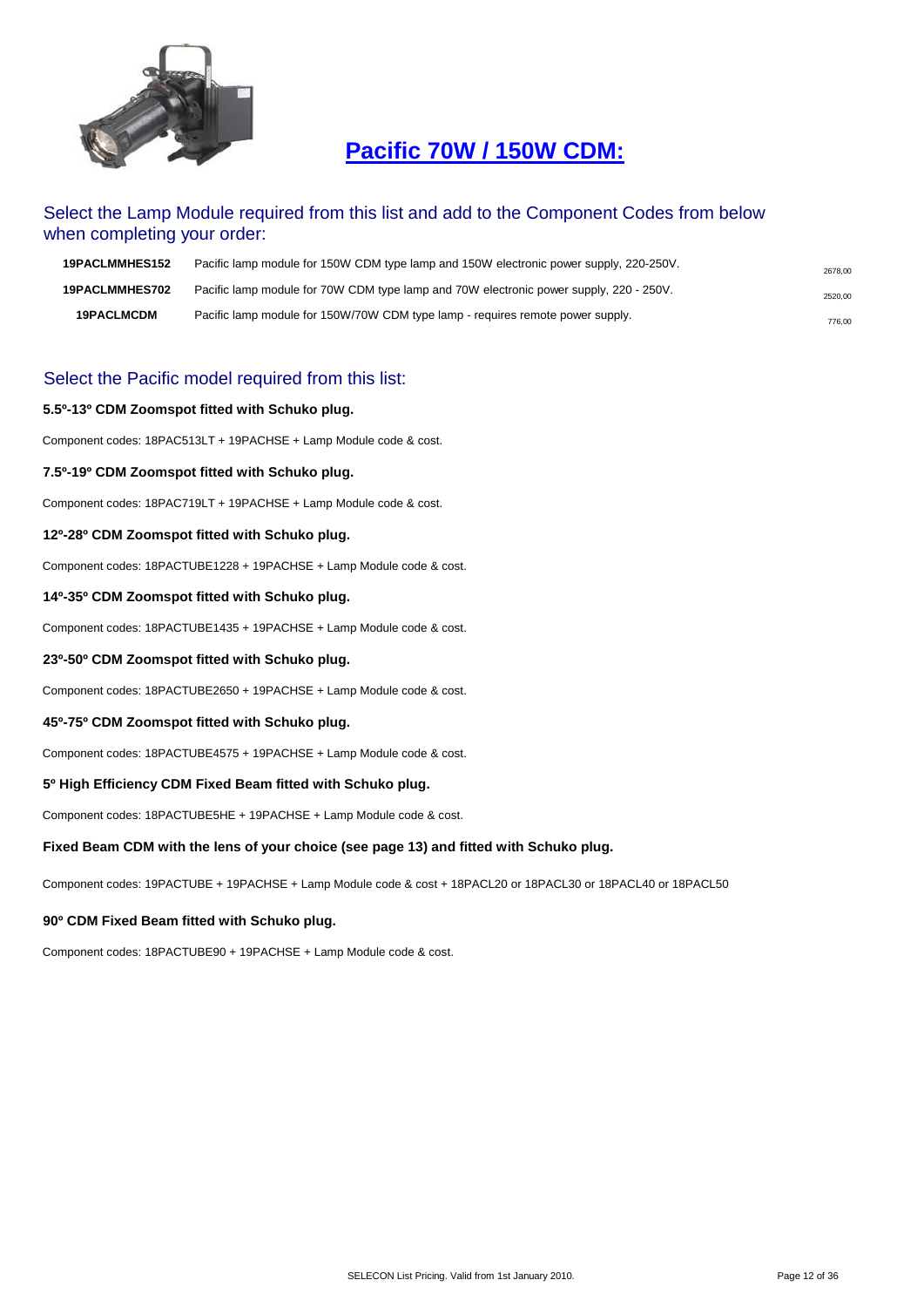## COMPONENT CODEs: lamp house

| <b>19PACHSE</b>   | Universal Pacific lamp house.  | 1785.00 |
|-------------------|--------------------------------|---------|
| <b>19PACLMCOV</b> | Pacific lamp module cover kit. | 79.00   |

## COMPONENT CODES: optical systems

| <b>18PAC513LT</b>   | 5.5°-13° Zoomspot lens tube.                                                                              |         |
|---------------------|-----------------------------------------------------------------------------------------------------------|---------|
|                     |                                                                                                           | 4275,00 |
| <b>18PAC719LT</b>   | 7.5°-19° Zoomspot lens tube.                                                                              | 4275.00 |
| 18PACTUBE1228       | 12°-28° Zoomspot lens tube.                                                                               | 1710,00 |
| 18PACTUBE1435       | 14°-35° Zoomspot lens tube.                                                                               | 1710,00 |
| 18PACTUBE2650       | 23°-50° Zoomspot lens tube.                                                                               | 1710,00 |
| 18PACTUBE4575       | 45°-75° Zoomspot lens tube.                                                                               | 2370,00 |
| <b>19PACTUBE</b>    | Fixed Beam - LENS TUBE ONLY, NO LENS. Please ensure you order the lens required from the following list i |         |
|                     |                                                                                                           | 1088,00 |
| 18PACL20            | 20° lens assembly / color code red.                                                                       | 390,00  |
| 18PACL30            | 30° lens assembly / color code brown.                                                                     | 390,00  |
| 18PACL40            | 40° lens assembly / color code grey.                                                                      | 390,00  |
| 18PACL50            | 50° lens assembly / color code blue.                                                                      | 390,00  |
| <b>18PACTUBE5HE</b> | 5° High Efficiency Fixed Beam lens tube.                                                                  | 7373,00 |
| <b>18PACTUBE90</b>  | 90° Fixed Beam lens tube.                                                                                 | 1823,00 |
|                     |                                                                                                           |         |

## COMPONENT CODES: T/H lamp modules

| <b>19PACLM6SCH</b> | 600W / 800W lamp module (blue handle) with Schuko plug. | 803,00 |
|--------------------|---------------------------------------------------------|--------|
| <b>19PACLM1SCH</b> | 1000W lamp module (red handle) with Schuko plug.        | 803,00 |

## COMPONENT CODES: 1200W 80V

| 18DMX80VPSSCH      | 80V independent variable output power supply; DMX control for the Pacific range and Rama High Performance | 4703.00 |
|--------------------|-----------------------------------------------------------------------------------------------------------|---------|
| <b>19PACLM80V</b>  | Pacific 80V 1200W lamp module ONLY; cable leads included.                                                 | 1943,00 |
| <b>19PACLM80VE</b> | Pacific 80V 1200W lamp module for external power supply by others (no connector).                         | 1785,00 |
|                    |                                                                                                           |         |

## COMPONENT CODES: MSR 575W

| <b>18PACDOWSER</b>     | Mechanical dimmer for Pacific mounting directly onto the lamp house with universal power supply (100 - 250V).         |          |
|------------------------|-----------------------------------------------------------------------------------------------------------------------|----------|
| <b>19PACLMHRMSR</b>    | Pacific Hot Restrike MSR lamp module (G22 lamp socket), includes ignitor for Selecon electronic power supply          | 9705,00  |
|                        |                                                                                                                       | 4268,00  |
| <b>19PACLMMSRI</b>     | Pacific lamp module for 575 /2 MSR & 575W MSD lamp with built in ignitor (GX9.5 lamp socket). For standard $\epsilon$ | 4268.00  |
| <b>19PACLMMSR</b>      | Pacific lamp module for 575W MSR lamp requires remote ignitor and power supply (GX 9.5 lamp socket).                  | 1013.00  |
| <b>18PACMSRELBPSCH</b> | Electronic power supply in portable housing, complete with weiland connectors. For use with both Hot Restrike 8       | 10170.00 |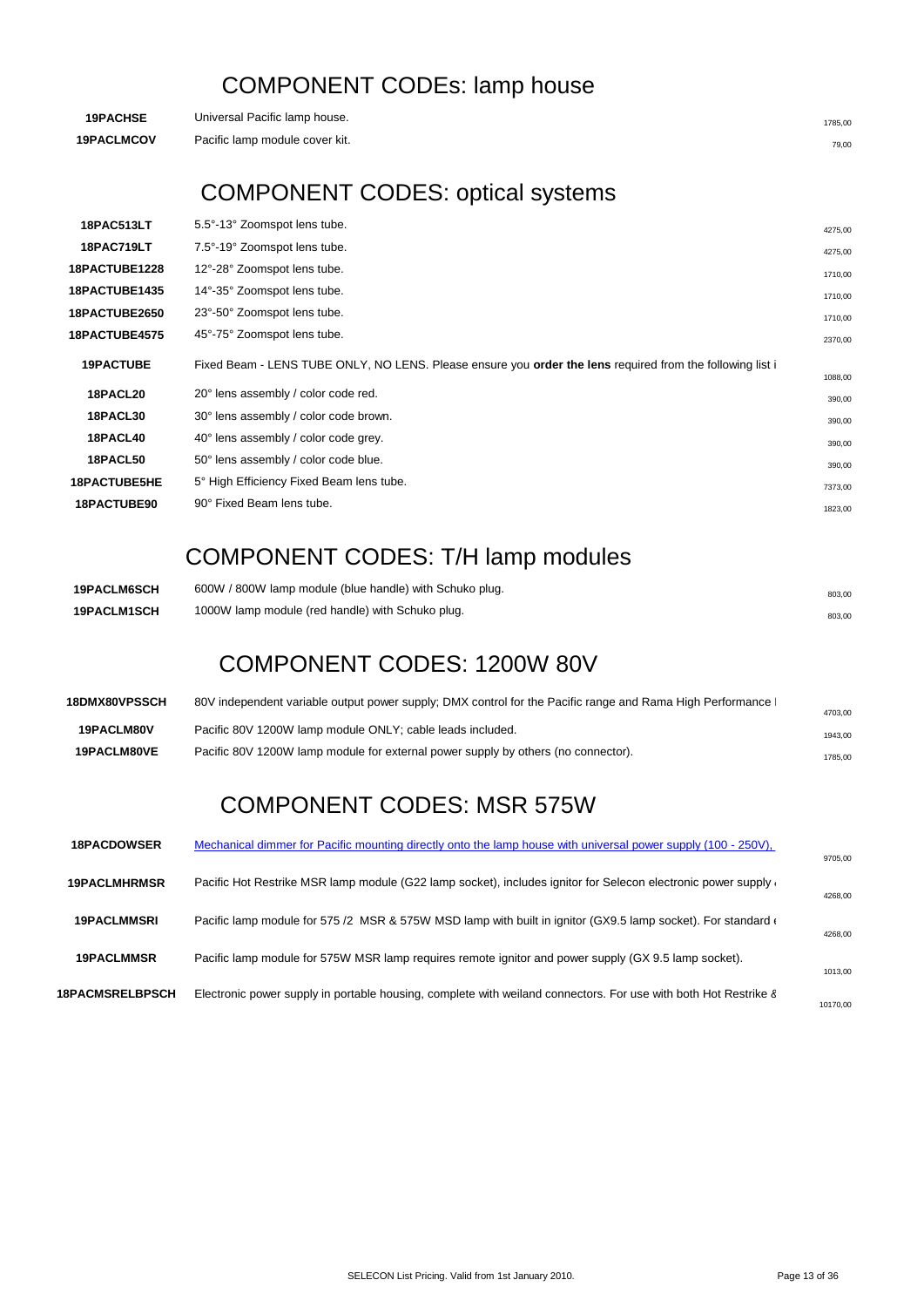## COMPONENT CODES: CDM

| <b>19PACLMCDM</b>     | Pacific lamp module for 150W/70W CDM type lamp.                                        | 776.00  |
|-----------------------|----------------------------------------------------------------------------------------|---------|
| <b>19PACLMMHES152</b> | Pacific lamp module for 150W CDM type lamp and 150W electronic power supply, 220-250V. | 2678.00 |
| <b>19PACLMMHES702</b> | Pacific lamp module for 70W CDM type lamp and 70W electronic power supply, 220 - 250V. | 2520.00 |

## ACCESSORIES for the PACIFIC RANGE

| <b>19PACGHA</b>    | Pattern holder for A size patterns: 23-50 & 45-75 Zoomspots, 5HE, 20,30,40,50 & 90 Fixed Beams.       | 165,00  |
|--------------------|-------------------------------------------------------------------------------------------------------|---------|
| <b>19PACGHAG</b>   | Pattern holder for A size glass patterns: 23-50 & 45-75 Zoomspots, 5HE, 20,30,40,50 & 90 Fixed Beams. | 165,00  |
| <b>19PACGHB</b>    | Pattern holder for B size patterns: 14-35 Zoomspot.                                                   | 165,00  |
| <b>19PACGHBG</b>   | Pattern holder for B size glass patterns: 14-35 Zoomspot.                                             | 165,00  |
| 19PACGHM           | Pattern holder for M size patterns: 5.5-13, 7.5-19 & 12-28 Zoomspots.                                 | 165,00  |
| <b>19PACGHMG</b>   | Pattern holder for M size glass patterns: 5.5-13, 7.5-19 & 12-28 Zoomspots.                           | 165,00  |
| <b>19PACGHPLPH</b> | Pacific plastic transparency holder with U.V./heat block glass.                                       | 893,00  |
| 20IRIS             | Pacific iris (20 leaf).                                                                               | 893,00  |
| <b>20SM20</b>      | Lens safety mesh for: 5.5-13 & 7.5-19 Zoomspots.                                                      | 64,00   |
| <b>19PACSM1228</b> | Lens safety mesh for: 12-28, 14-35, 45-75 Zoomspots & 90 Fixed Beam.                                  | 71,00   |
| 19PACSMFB          | Lens safety mesh for: 23-50 Zoomspot & 20, 30, 40, 50 Fixed Beams.                                    | 53,00   |
| 19PAC513HDY        | Heavy duty yoke.                                                                                      | 698,00  |
| 19PACSG            | Pacific heat sink guard (additional).                                                                 | 128,00  |
| 19PACTUB1228       | Pacific 12°-28° Zoomspot lens tube - no lenses.                                                       | 1088,00 |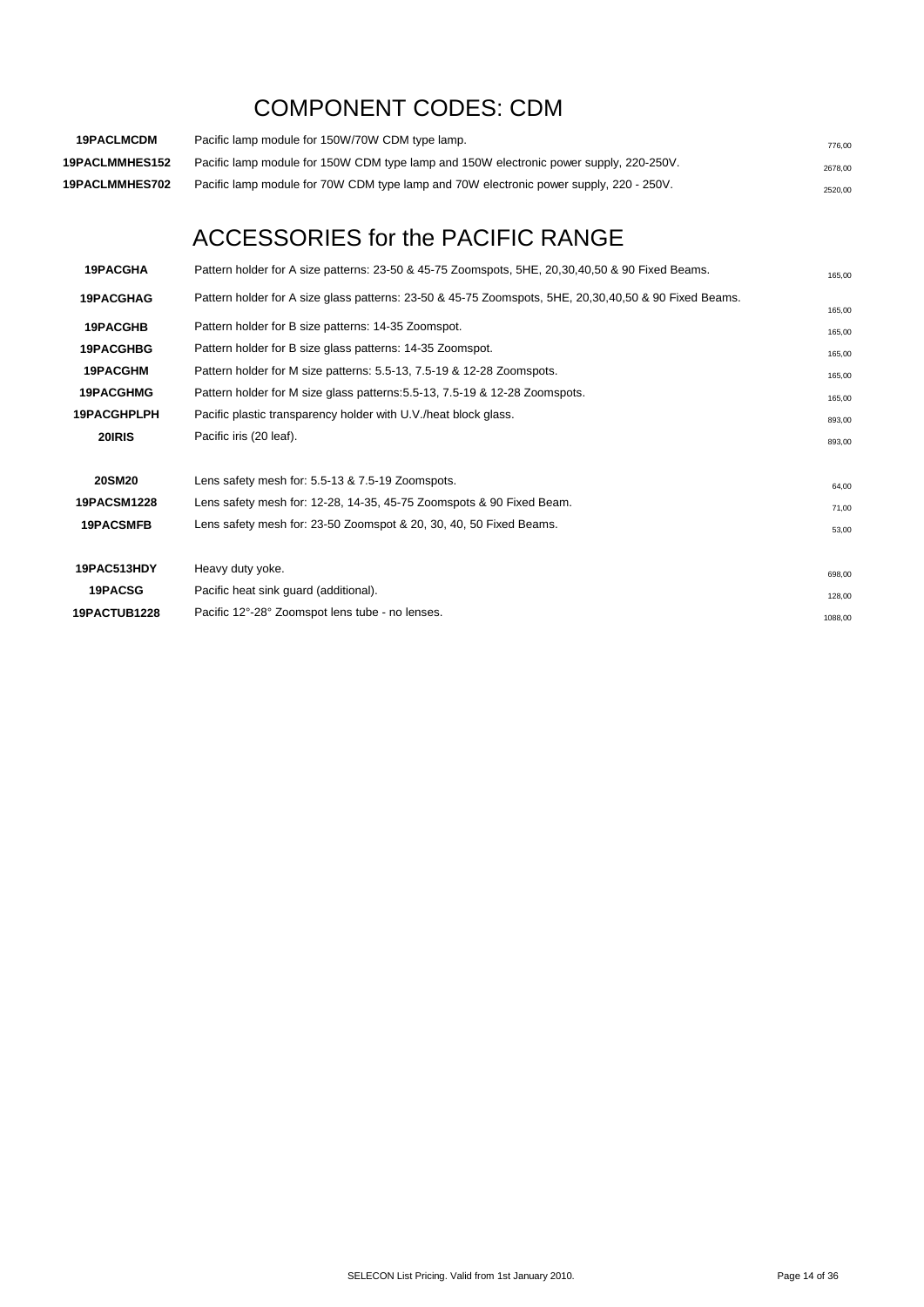

## **[HUI CYC](http://www.seleconlight.com/index.php?option=com_virtuemart&page=shop.product_details&flypage=flypage.p1&category_id=123&product_id=51) [HUI FLOOD](http://www.seleconlight.com/index.php?option=com_virtuemart&page=shop.product_details&flypage=flypage.p1&category_id=123&product_id=52)**

300W / 500W / 800W.

HUI Cyc range can be inverted for use as Groundrow (instructions

Luminaire with colour frame (265mm x 203mm square), safety bond, fitted Schuko plug where applicable, M12 suspension bolt set & instruction leaflet.

IMPORTANT NOTE: Selecon Cyc / Flood luminaires are high performance instruments designed for stage / studio performances NOT for continuous use. For work light / rehearsal light applications please specify the designated WorkLight model listed below.

| <b>12HUICYC1SCH</b> | HUI Cyc - single.                                                                               | 1478,00 |
|---------------------|-------------------------------------------------------------------------------------------------|---------|
| <b>12HUICYC3SCH</b> | HUI Cyc 3-way batten with 1.0m cable tails.                                                     | 3765,00 |
| <b>12HUICYC3G</b>   | HUI Cyc 3-way batten with gland / connector options.                                            | 4155,00 |
| <b>12HUICYC4SCH</b> | HUI Cyc 4-way batten with 1.0m cable tails.                                                     | 4928,00 |
| <b>12HUICYC4G</b>   | HUI Cyc 4-way batten with gland / connector options.                                            | 5175,00 |
| <b>12HUIFLD1SCH</b> | HUI Flood - single.                                                                             | 1478,00 |
| <b>12HUIFLD3SCH</b> | HUI Flood 3-way batten with 1.0m cable tails.                                                   | 3765,00 |
| <b>12HUIFLD3G</b>   | HUI Flood 3-way batten with gland / connector options.                                          | 4155,00 |
| <b>12HUIFLD4SCH</b> | HUI Flood 4-way batten with 1.0m cable tails.                                                   | 4928,00 |
| <b>12HUIFLD4G</b>   | HUI Flood 4-way batten with gland / connector options.                                          | 5175,00 |
| <b>12HUIWKSCH</b>   | <b>HUI WorkLight Flood (single)</b> - for use over extended time periods with wire safety mesh. | 1553,00 |

*Selecon recommend these tungsten halogen lamps for best performance: P2/11 (800W); K1 (500W); K9 (300W) and K11 (200W).*



## **[LUI CYC](http://www.seleconlight.com/index.php?option=com_virtuemart&page=shop.product_details&flypage=flypage.p1&category_id=123&product_id=54) [LUI FLOOD](http://www.seleconlight.com/index.php?option=com_virtuemart&page=shop.product_details&flypage=flypage.p1&category_id=123&product_id=55)**

1000W cyc / flood range.

LUI Cyc range can be inverted for use as Groundrow (instructions included).

Luminaire with colour frame (265mm x 203mm square), safety bond, fitted Schuko plug where applicable, M12 suspension bolt set & instruction leaflet.

IMPORTANT NOTE: Selecon Cyc / Flood luminaires are high performance instruments designed for stage / studio performances NOT for continuous use. For work light / rehearsal light applications please specify the designated WorkLight model listed below.

| 10LUICYC1SCH        | LUI Cyc - single.                                      | 1710,00 |
|---------------------|--------------------------------------------------------|---------|
| 10LUICYC3SCH        | LUI Cyc 3-way batten with 1.0m cable tails.            | 4118,00 |
| <b>10LUICYC3G</b>   | LUI Cyc 3-way batten with gland / connector options.   | 4425,00 |
| 10LUICYC4SCH        | LUI Cyc 4-way batten with 1.0m cable tails.            | 5085,00 |
| 10LUICYC4G          | LUI Cyc 4-way batten with gland / connector options.   | 5393,00 |
| 10LUIFLD1SCH        | LUI Flood - single.                                    | 1710,00 |
| <b>10LUIFLD3SCH</b> | LUI Flood 3-way batten with 1.0m cable tails.          | 4118,00 |
| 10LUIFLD3G          | LUI Flood 3-way batten with gland / connector options. | 4425,00 |
| <b>10LUIFLD4SCH</b> | LUI Flood 4-way batten with 1.0m cable tails.          | 5085,00 |
| 10LUIFLD4G          | LUI Flood 4-way batten with gland / connector options. |         |
|                     |                                                        | 5393,00 |

**10LUIWKSCH LUI WorkLight Flood (single)** - for use over extended time periods with wire safety mesh. 1785,00 SELECON List Pricing. Valid from 1st January 2010. Page 15 of 36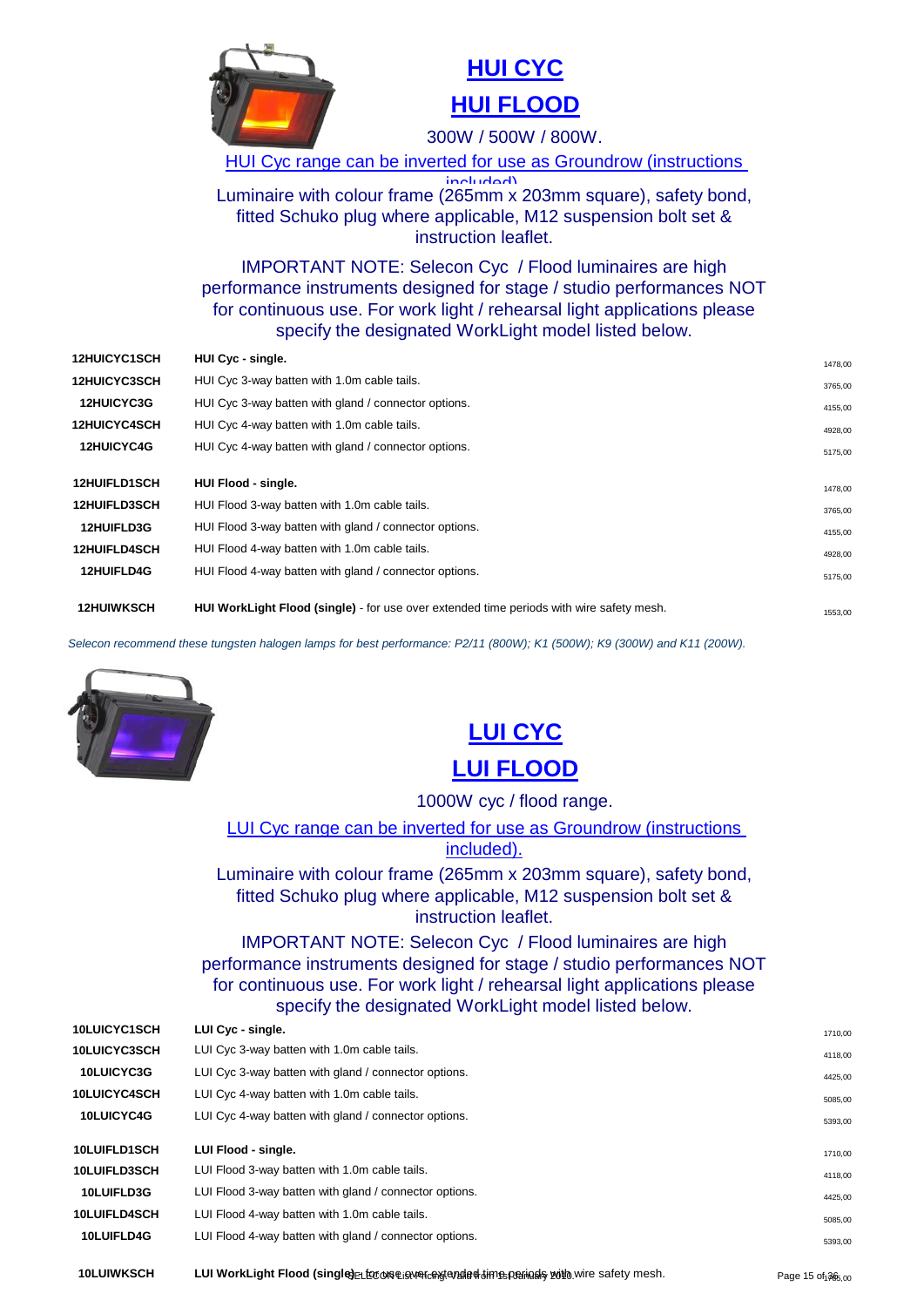*ONLY K4 1000W lamps can be used in the LUI range.*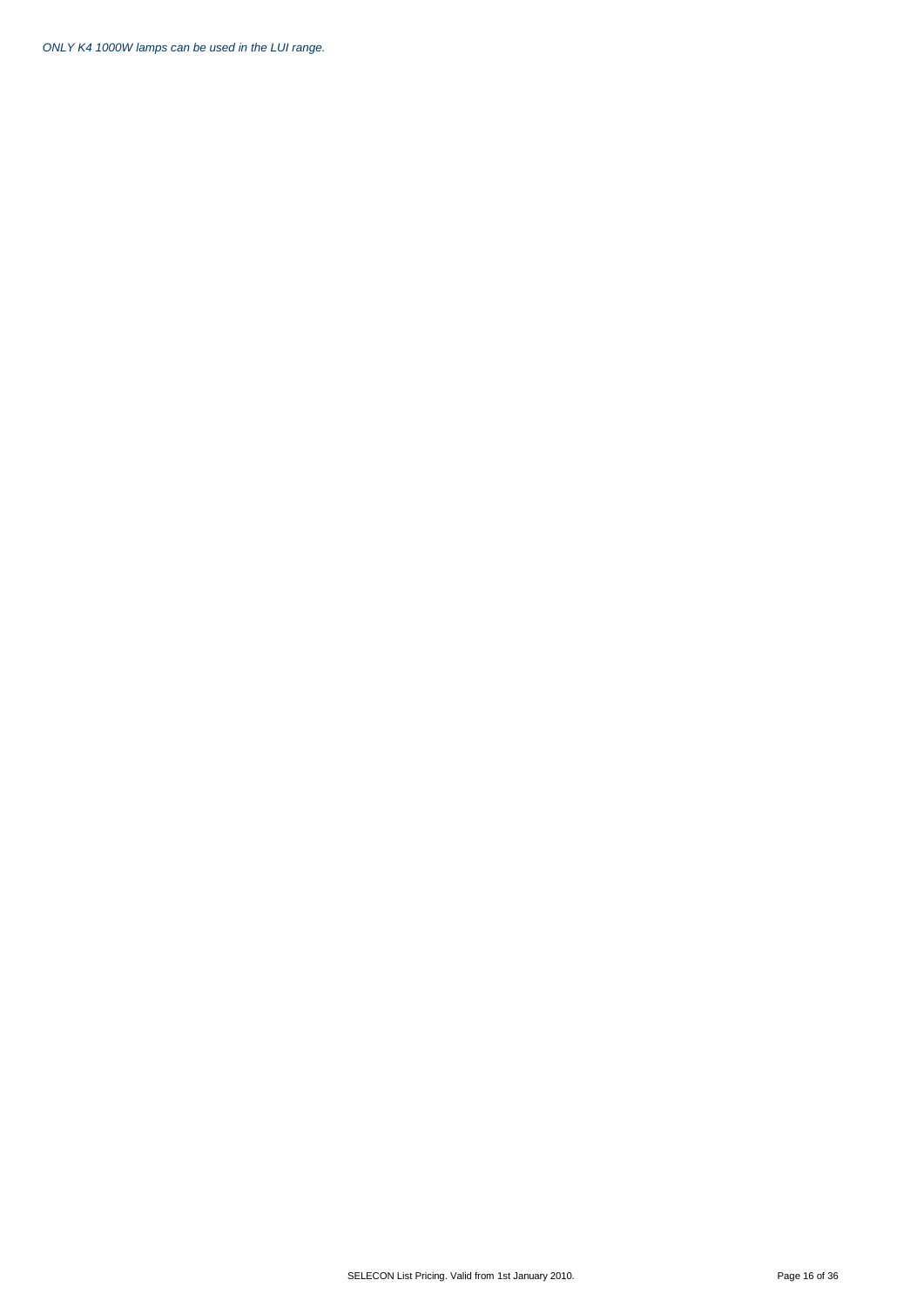#### Accessories for

| <b>LUILEN001</b> | HUI / LUI safety glass - for replacement purposes.                  | 60.00  |
|------------------|---------------------------------------------------------------------|--------|
| 15HLJ            | HUI / LUI slot locks - set of 2 to join luminaires together.        | 109,00 |
| 15HLCF           | HUI / LUI additional colour frame.                                  | 86,00  |
| <b>15HUIBD</b>   | HUI / LUI barndoor - four leaf.                                     | 428,00 |
| <b>15HLGDSF</b>  | HUI Groundrow screw feet - set of 2.                                | 34,00  |
| <b>15HLWKCAS</b> | HUI / LUI WorkLight colour cassette complete with wire safety mesh. | 450,00 |
|                  |                                                                     |        |



## **[AURORA CYC](http://www.seleconlight.com/index.php?option=com_virtuemart&page=shop.product_details&flypage=flypage.p1&category_id=123&product_id=57)**

#### 625/1000/1250W high performance cyc.

#### Luminaire with colour frame (305mm x 315mm square), safety bond, fitted Schuko plugs, M12 suspension bolt set & instruction leaflet.

| 10AUCYC1SCH           | Aurora Cyc - single.                                                  | 2363,00  |
|-----------------------|-----------------------------------------------------------------------|----------|
| 10AUCYC1POSCH         | Aurora Cyc - single with pole operation tilt.                         | 3113,00  |
| <b>10AUCYC3LSCH</b>   | Aurora 3-way linear Cyc.                                              | 6473,00  |
| 10AUCYC4LSCH          | Aurora 4-way linear Cyc.                                              | 8220,00  |
| 10AUCYC4LW2           | Aurora 4-way linear Cyc with x2 Wieland 16 pin connectors in/out.     | 10095,00 |
| 10AUCYC4LS2           | Aurora 4-way linear Cyc with 2x Socapex 19 connectors.                | 10515,00 |
| <b>10AUCYC4SPOSCH</b> | Aurora 4-way square Cyc with separate top/bottom pole operation tilt. | 12293,00 |
| 10AUCYC4SSCH          | Aurora 4-way square Cyc.                                              | 10935,00 |
|                       |                                                                       |          |

#### Accessories for Aurora Cyc

| 20BDAU           | Barndoor.                 | 585,00 |
|------------------|---------------------------|--------|
| <b>AURLEN001</b> | Replacement safety glass. | 135,00 |
| 20CFAUCY         | Colour frame.             | 233,00 |



## **[AURORA FLOOD](http://www.seleconlight.com/index.php?option=com_virtuemart&page=shop.product_details&flypage=flypage.p1&category_id=123&product_id=58)**

#### 625/1000/1250W high performance flood.

#### Luminaire supplied with colour frame (305mm x 315mm square), safety bond, fitted Schuko plugs, M12 suspension bolt set & instruction leaflet.

| <b>10AUFLDSCH</b>   | Aurora Flood single.                          | 2363,00 |
|---------------------|-----------------------------------------------|---------|
| <b>10AUFLDPOSCH</b> | Aurora Flood single with pole operation tilt. | 3113,00 |
| 10AUFLD4L           | Aurora 4-way linear Flood - cable tails.      | 8220,00 |

#### Accessories for **20BDAU** Barndoor. **Example 20BDAU** Barndoor.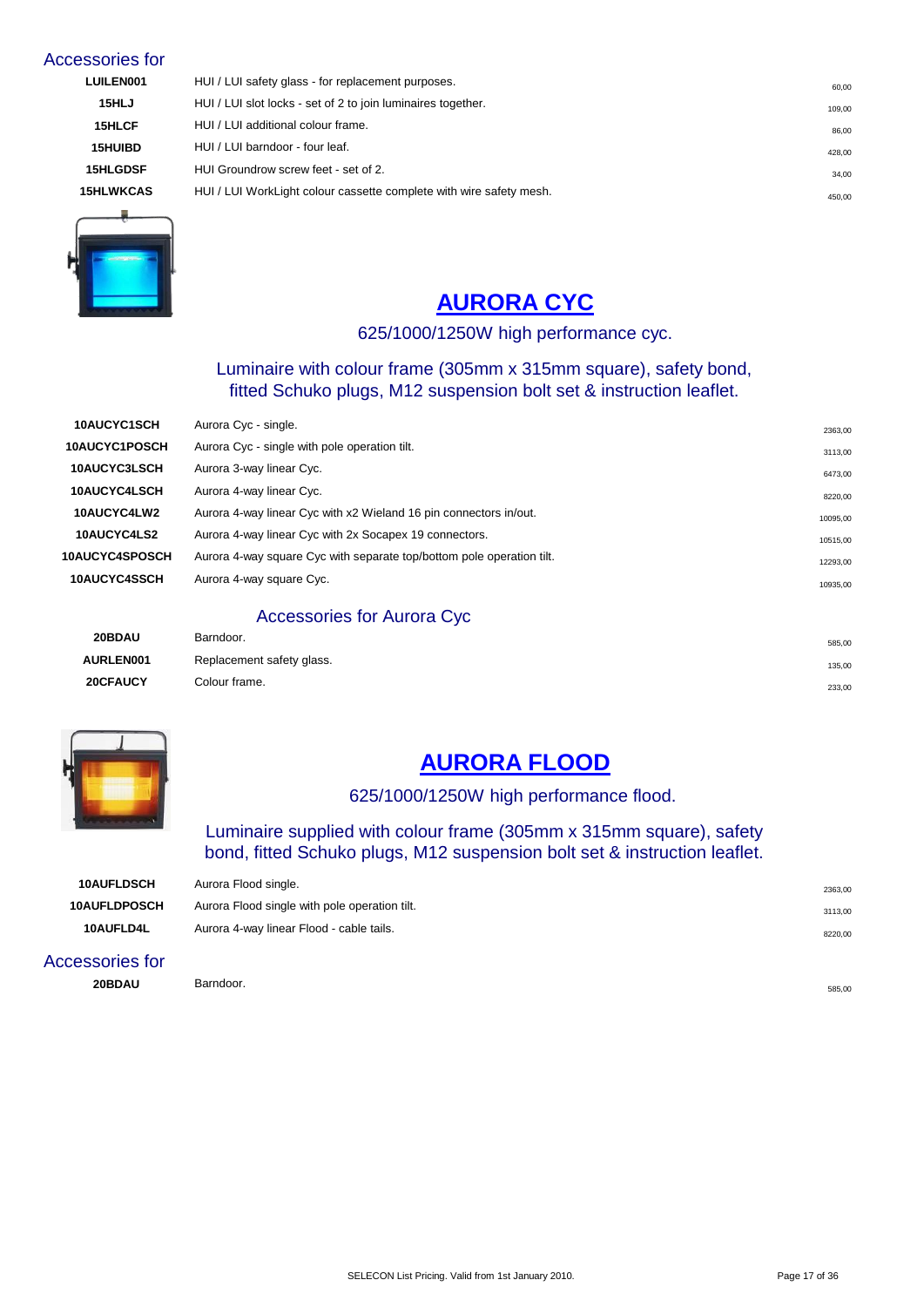

## **[AURORA GROUNDROW](http://www.seleconlight.com/index.php?option=com_virtuemart&page=shop.product_details&flypage=flypage.p1&category_id=123&product_id=59)**

625/1000/1250W high performance groundrow range available in single hinged or 4 way battens.

Luminaire supplied with colour frame (305mm x 315mm square), fitted Schuko plugs, M12 suspension bolt set & instruction leaflet.

| <b>10AUGRDSCH</b> | Aurora Groundrow single with hinges.                          | 2483,00  |
|-------------------|---------------------------------------------------------------|----------|
| 10AUGRD3SCH       | Aurora 3-way Groundrow.                                       | 6818,00  |
| 10AUGRD4SCH       | Aurora 4-way Groundrow.                                       | 8415,00  |
| 10AUGRD4LS        | Aurora 4-way Groundrow with Socapex connectors.               | 9315,00  |
| 10AUGRD4LS2       | Aurora 4-way - x2 Socapex 19 pin connectors in/out.           | 10793,00 |
| 10AUGRD4LW        | Aurora 4-way Groundrow with Weiland connectors.               | 8693,00  |
| 10AUGRD4LW2       | Aurora 4-way Groundrow - x2 Wieland 16 pin connectors in/out. | 10170,00 |
| .                 |                                                               |          |

*Selecon recommend these tungsten halogen lamps for* 



## **[PACIFIC FOLLOWSPOT 7.5°-19°](http://www.seleconlight.com/index.php?option=com_virtuemart&page=shop.product_details&flypage=flypage.p1&category_id=124&product_id=44)**

Full range of Pacific light sources.

Adjustable Iris with protective black-out guard. Flicker free MSR operat

#### Pacific Tungsten Halogen 600W / 800W (blue handle lamp module):

**Pacific Followspot fitted with Schuko plug.** The state of the state of the state of the state of  $9341,00$ Component codes: 18PACFS + 19PACLM6SCH

*Selecon recommend these tungsten halogen lamps for* 

#### Tungsten Halogen 1000W (blue handle lamp module):

#### **Pacific Followspot fitted with Schuko plug. 18PACFS/1** 9341,00

Component codes: 18PACFS + 19PACLM1SCH

*Selecon recommend these tungsten halogen lamps for best performance: GAD1000WBP (1000W); GAB1000WBP 230V (1000W).*

#### Pacific 80V 1200W:

Supplied with the 80V independent variable output power supply; DMX control for the Pacific range and Rama High Performance Fresnel 80V model luminaires. 220-240V.

#### **Pacific 80V 1200W Followspot fitted with Schuko plug.**

Component codes: 18PACFS + 19PACLM80V + 18DMX80VPSSCH *Selecon recommends this lamp for best performance: 80V 1200W*

15184,00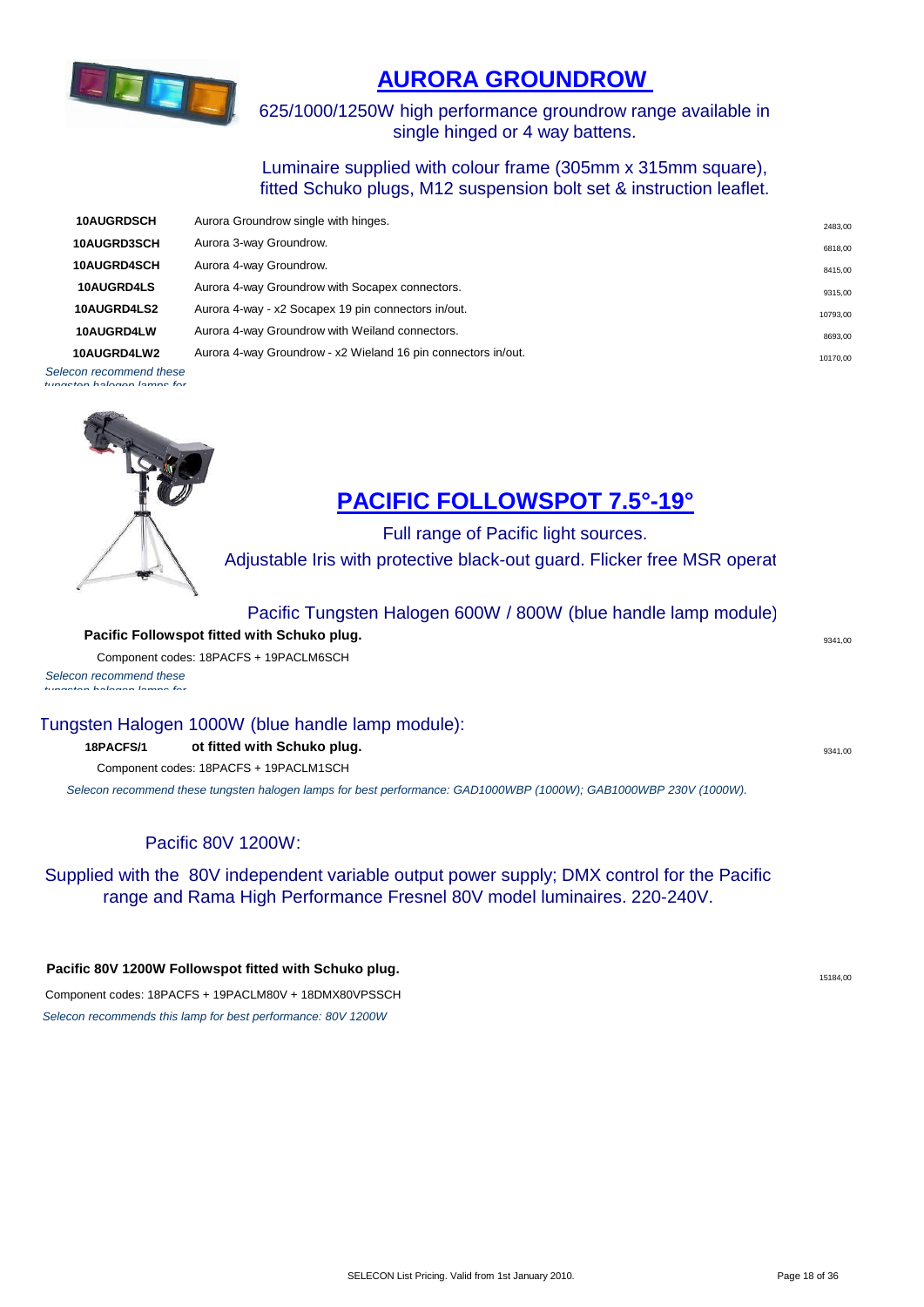#### Pacific 575W MSR:

#### Select the Lamp Module required from this list and add to the Component Codes from below when completing your order:

| <b>19PACLMHRMSR</b> | Pacific Hot Restrike MSR lamp module (G22 lamp socket), includes ignitor for Selecon electronic power supply          | 4268,00 |
|---------------------|-----------------------------------------------------------------------------------------------------------------------|---------|
| <b>19PACLMMSRI</b>  | Pacific lamp module for 575 /2 MSR & 575W MSD lamp with built in ignitor (GX9.5 lamp socket). For standard $\epsilon$ | 4268,00 |
| <b>19PACLMMSR</b>   | Pacific lamp module for 575W MSR lamp requires remote ignitor and power supply (GX 9.5 lamp socket).                  | 1013,00 |

#### **Pacific MSR Followspot fitted with Schuko plug. Select Lamp Module from list above.**

Component codes: 18PACFS + 18PACMSRELBPSCH + Lamp Module code & cost. *Selecon recommends this lamp for best performance: MSR575HR*

#### Accessories for

| <b>18PACFS</b>   | Pacific Followspot - no lamp module.     | 8539,00 |
|------------------|------------------------------------------|---------|
| <b>18PACFCCH</b> | 4-colour changer.                        | 2408,00 |
| <b>19PACFSGH</b> | Pattern holder for A size patterns.      | 428,00  |
| <b>STDFS</b>     | Tripod based, fold-out followspot stand. | 1785,00 |



## **[PERFORMER SERIES FOLLOWSPOTS](http://www.seleconlight.com/index.php?option=com_content&view=article&id=599&category_id=124)**

Selecon's new range of high performance followspots feature integrated electronic mains power supply, 24 leaf iris, dowser, cutters, CTO and diffusion frost supplied with lamp, six colour changer and tripod based fold down stand.

| <b>27FSTAHI</b> | Tahi Followspot: wide angle 18°-24°.                                                                       | 67148.00 |
|-----------------|------------------------------------------------------------------------------------------------------------|----------|
| 27FSRUA         | Rua Followspot: medium angle 9°-16°.                                                                       | 67148.00 |
| <b>27FSTORU</b> | Toru Followspot: narrow angle 4°-8°.                                                                       | 78788.00 |
|                 | Selecon recommends these lamps for best performance: MSRMINI (1400/800W); MSRMINIQF (Quick Fit 1400/800W). |          |

#### Accessories for

| 28FSGH   | Pattern holder.                                                      | 165,00 |
|----------|----------------------------------------------------------------------|--------|
| 28PFSTWH | A set of 3 braking wheels for the Performer Series Followspot stand. | 585,00 |

#VÆRDI!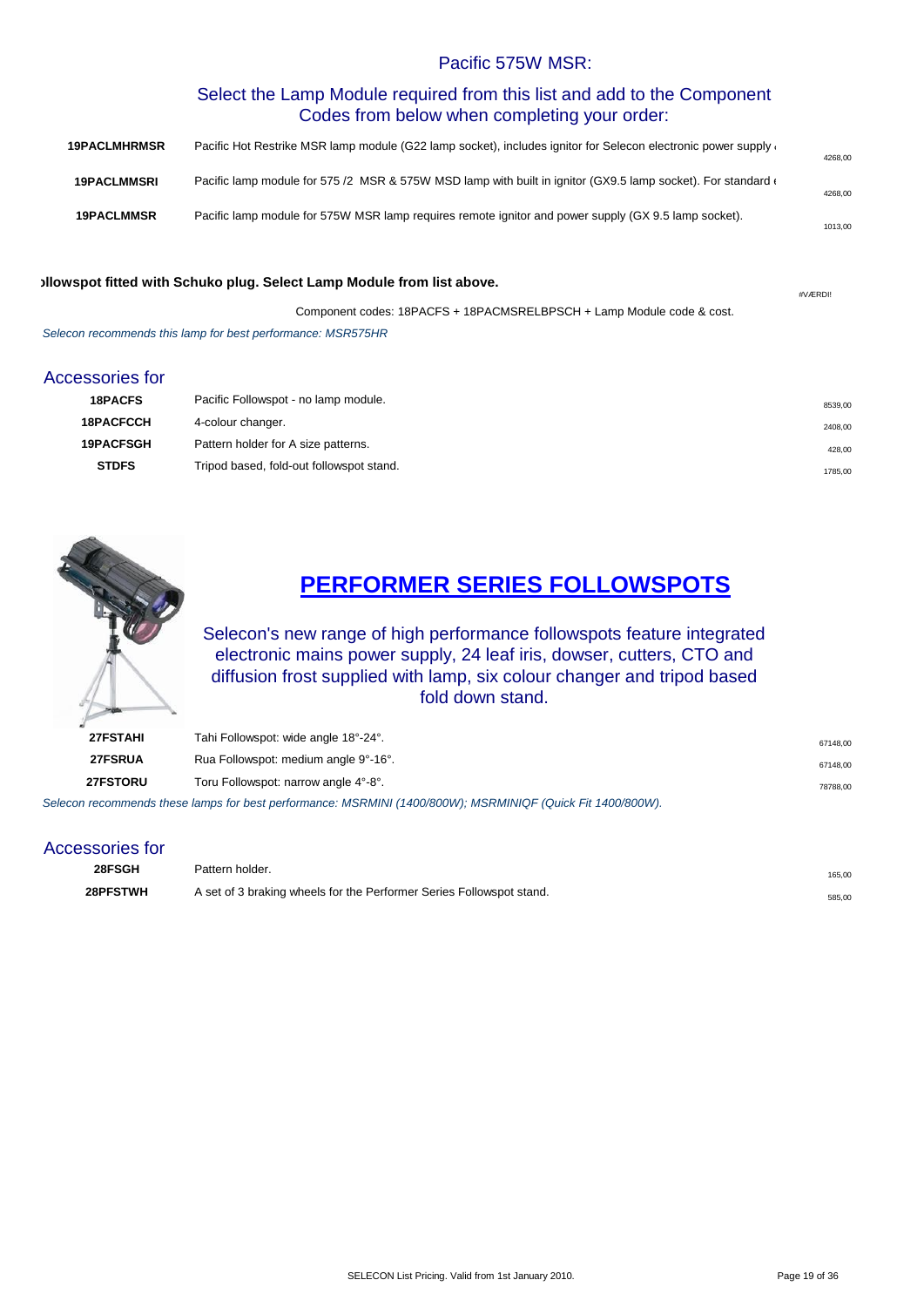

## **[Selecon Display Profile \(SDP\): 15º-35º and](http://www.seleconlight.com/index.php?option=com_virtuemart&page=shop.product_details&flypage=flypage.p1&category_id=126&product_id=10250) 25º-50º**

Delivers up to 3 times the light output of the Aureol BeamShaper with accurate shaping of the

Allen key lock offs and reference scales for all adjustments offers the means to effectively assure the integrity of the original lighting design.

Luminaire includes pattern holder and is shipped with the required lamp.

#### 12V 90W Tungsten Halogen : 220-240V

| <b>SDP1535THT01</b> | 15°-35° Dis $_{740}$                     | 3645,00 |
|---------------------|------------------------------------------|---------|
| SDP1535THT02        | 15°-35° Dis $_{740}$                     | 3645,00 |
| <b>SDP1535THT03</b> | 15°-35° Dis $_{740}$                     | 3645,00 |
| SDP1535THC01        | 15°-35° Dis $_{740}$                     | 3608,00 |
| SDP1535THC02        | 15°-35° Dis $_{710}$                     | 3608,00 |
| SDP1535THC03        | 15°-35° Dis $_{710}$                     | 3608,00 |
|                     |                                          |         |
| SDP2550THT01        | 25°-50° Dis $_{740}$                     | 3645,00 |
| SDP2550THT02        | 25°-50° Dis $_{740}$                     | 3645,00 |
| SDP2550THT03        | 25°-50° Dis $_{740}$                     | 3645,00 |
| SDP2550THC01        | 25°-50° Dis $_{740}$                     | 3608,00 |
| SDP2550THC02        | 25°-50° Dis 710                          | 3608,00 |
| SDP2550THC03        | $25^{\circ}$ -50 $^{\circ}$ Dis $_{710}$ | 3608,00 |
|                     |                                          |         |

#### 35W Metal Halide : 220-240V

| SDP1535MH35T01 | 15°-35° Dis $_{740}$                     | 4733,00 |
|----------------|------------------------------------------|---------|
| SDP1535MH35T02 | 15°-35° Dis $_{740}$                     | 4733,00 |
| SDP1535MH35T03 | 15°-35° Dis $_{740}$                     | 4733,00 |
| SDP1535MH35C01 | 15°-35° Dis $_{740}$                     | 4695,00 |
| SDP1535MH35C02 | 15°-35° Dis $_{710}$                     | 4695,00 |
| SDP1535MH35C03 | 15°-35° Dis $_{710}$                     | 4695,00 |
| SDP2550MH35T01 | 25°-50° Dis $_{740}$                     | 4733,00 |
| SDP2550MH35T02 | 25°-50° Dis $_{740}$                     | 4733,00 |
| SDP2550MH35T03 | 25°-50° Dis $_{740}$                     | 4733,00 |
| SDP2550MH35C01 | 25°-50° Dis $_{740}$                     | 4695,00 |
| SDP2550MH35C02 | 25°-50° Dis $_{710}$                     | 4695,00 |
| SDP2550MH35C03 | $25^{\circ}$ -50 $^{\circ}$ Dis $_{710}$ | 4695,00 |
|                |                                          |         |

#### 20W Metal Halide : 220-240V

| SDP1535MH20T01 | 15°-35° Dis $_{740}$                     | 4583,00 |
|----------------|------------------------------------------|---------|
| SDP1535MH20T02 | 15°-35° Dis $_{740}$                     | 4583,00 |
| SDP1535MH20T03 | 15°-35° Dis $_{740}$                     | 4583,00 |
| SDP1535MH20C01 | 15°-35° Dis $_{740}$                     | 4538,00 |
| SDP1535MH20C02 | 15°-35° Dis $_{710}$                     | 4538,00 |
| SDP1535MH20C03 | 15°-35° Dis $_{710}$                     | 4538,00 |
| SDP2550MH20T01 | 25°-50° Dis $_{740}$                     | 4583,00 |
| SDP2550MH20T02 | 25°-50° Dis $_{740}$                     | 4583,00 |
| SDP2550MH20T03 | 25°-50° Dis <sub>740</sub>               | 4583,00 |
| SDP2550MH20C01 | 25°-50° Dis $_{740}$                     | 4538,00 |
| SDP2550MH20C02 | $25^{\circ}$ -50 $^{\circ}$ Dis $_{710}$ | 4538,00 |
| SDP2550MH20C03 | $25^{\circ}$ -50 $^{\circ}$ Dis $_{710}$ | 4538,00 |
|                |                                          |         |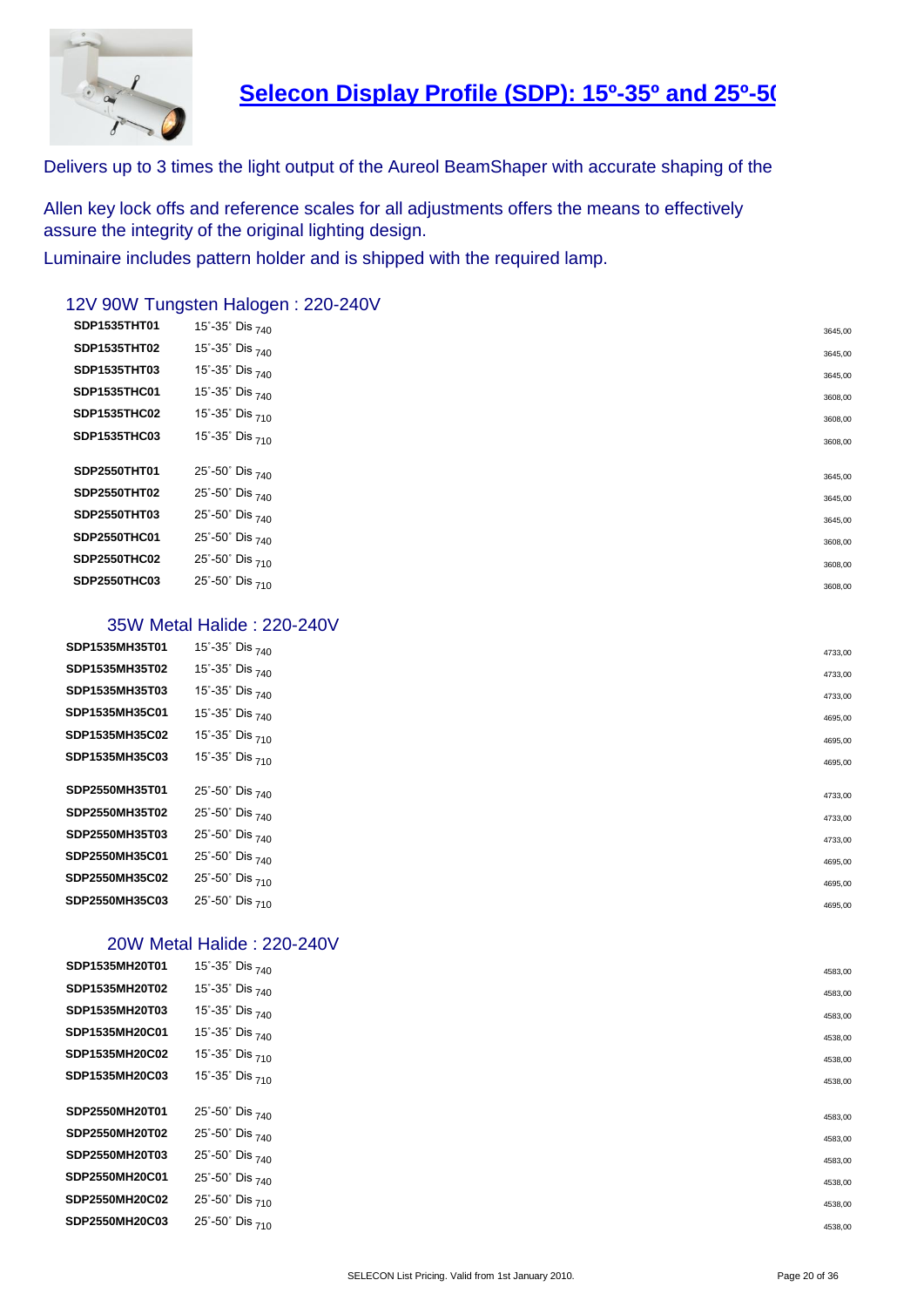#### Accessories for

| <b>SDPCF</b>                                        | Colour fram $_{\rm R}$                              | 41,00  |
|-----------------------------------------------------|-----------------------------------------------------|--------|
| <b>SDPGOBOASSY</b>                                  | Spare patte $_{6}$                                  | 49,00  |
| <b>SDPSDG</b>                                       | Medium dif $_{70}$                                  | 270,00 |
| <b>SDPUV</b>                                        | UV glass fil $_{40}$                                | 109,00 |
| <b>SDPGF</b>                                        | Glass color $70$                                    | 270,00 |
| <b>SDPDF</b>                                        | Glass dichr $_{\alpha}$                             | 390,00 |
| <b>ARLAKTOOL</b>                                    | Allen key hand tool for Selecon display luminaires. | 60,00  |
| and track mount adapter options please see page 28. |                                                     |        |



## **AUREOL BEAMSPOT**

## ## = insert colour code required: 01 - White, 02 - Silver Grey, 03 - Black

#### NOTE: Chrome models made to order only.

| <b>Pattern size</b> | Pattern size: 'E" |
|---------------------|-------------------|
|---------------------|-------------------|

| ARLCT##          | Fully adjustable BeamSpot for 12V MR16 lamp (not included), integral copper transformer. Max 50W. Fitted with    | 1320,00 |
|------------------|------------------------------------------------------------------------------------------------------------------|---------|
| ARLET##          | Fully adjustable BeamSpot for 12V MR16 lamp (not included), integral electronic transformer. Max 75W. Fitted v   | 1673,00 |
| <b>ARLEDT##</b>  | Fully adjustable BeamSpot for 12V MR16 lamp (not included), integral electronic transformer with in-built on boa | 1748,00 |
| <b>ARLCC##</b>   | Fully adjustable BeamSpot for 12V MR16 lamp (not included), integral copper transformer. Max 50W. Ceiling ba     | 1245,00 |
| ARLEC##          | Fully adjustable BeamSpot for 12V MR16 lamp (not included), integral electronic transformer. Max 75W. Ceiling    | 1553,00 |
| ARLEDC##         | Fully adjustable BeamSpot for 12V MR16 lamp (not included), integral electronic transformer with in-built on boa | 1628,00 |
| ARLCF##          | Fully adjustable BeamSpot for 12V MR16 lamp (not included), integral copper transformer, Max 50W. Fitted with    | 1245,00 |
| <b>ARLEDF##</b>  | Fully adjustable BeamSpot for 12V MR16 lamp (not included), integral electronic transformer with in-built on bot | 1628,00 |
| <b>ARLCFH##</b>  | Fully adjustable BeamSpot for 12V MR16 lamp (not included), integral copper transformer. Max 50W. Fitted with    | 1395,00 |
| <b>ARLEDFH##</b> | Fully adjustable BeamSpot for 12V MR16 lamp (not included), integral electronic transformer with in-built on boa |         |
|                  |                                                                                                                  | 1785.00 |

## **[AUREOL RECESSED BEAMSHAPER](http://www.seleconlight.com/index.php?option=com_virtuemart&page=shop.product_details&flypage=flypage.p1&category_id=126&product_id=10185)**

#### $##$  = insert colour

| ARLR##          | Fully recessed zoom profile, including 12V / 50W MR16 lamp. Remote transformer NOT included.            | 3960.00 |
|-----------------|---------------------------------------------------------------------------------------------------------|---------|
| ARLRE##         | Fully recessed zoom profile, including 12V / 50W MR16 lamp & integral electronic transformer.           | 4463,00 |
| <b>ARLRED##</b> | Fully recessed zoom profile, including 12V / 50W MR16 lamp, integral electronic transformer and dimmer. | 4583,00 |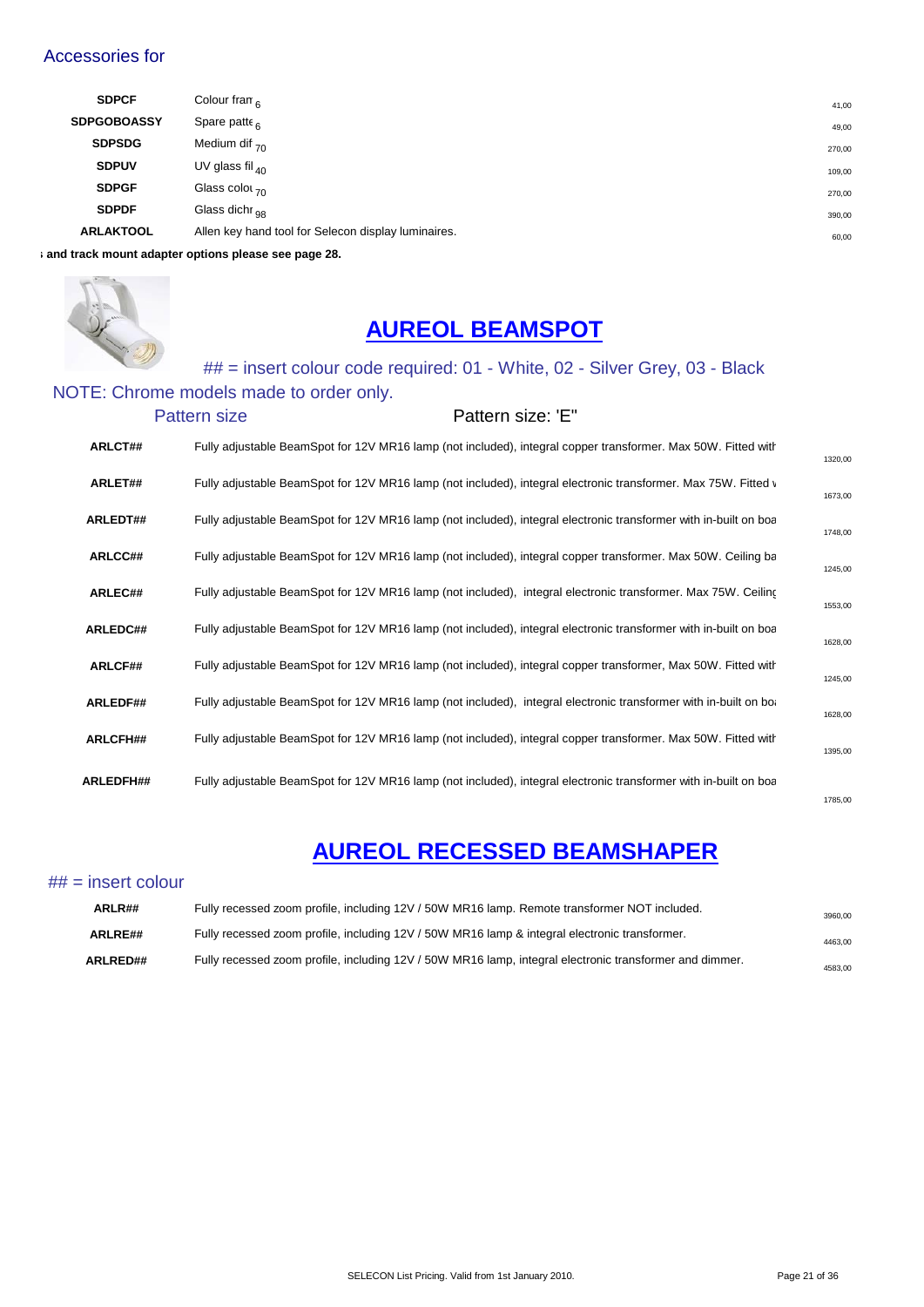## Accessories

| cessories      |                                                                                                      |         |
|----------------|------------------------------------------------------------------------------------------------------|---------|
| <b>ARLBS##</b> | BeamShaper head to fit onto BeamSpot.                                                                | 1088,00 |
| <b>ARLHK</b>   | Hook clamp for 48mm OD pipe. Colour - passivated gold.<br>o                                          | 128,00  |
| <b>ARLSN##</b> | Snoot - in colour as specified ##.                                                                   | 143,00  |
| ARLSWB012      | Snoot - exterior white, interior black.                                                              | 195.00  |
| ARLSGB013      | Snoot - exterior grey, interior black.                                                               | 195,00  |
| ARLBD##        | Barndoor - in colour as specified ##.                                                                | 255,00  |
| ARLBD0103      | Barndoor - white exterior / black interior.                                                          | 368.00  |
| ARLLEN003      | U.V. glass block filter - 50mm x 50mm square.                                                        | 150.00  |
| <b>ARLCFB</b>  | Colour frame for plastic (theatre type) filters - for use in black BeamShaper. 50mm square diameter. | 64,00   |
| <b>ARLCFW</b>  | Colour frame for plastic (theatre type) filters - for use in white BeamShaper. 50mm square diameter. | 64,00   |
| <b>ARLCFG</b>  | Colour frame for plastic (theatre type) filters - for use in grey BeamShaper. 50mm square diameter.  | 64,00   |
| ARLK2          | Aureol Demonstration Case 220-240V with BeamSpot (AREDF01), BeamShaper (ARLBS01), Fresco Flood (AR   | 4658.00 |

#### **Replacements**

| ARLELE005 240V | Replacement Aureol transformer - copper magnetic type 'C' - 220-240V. | 390.00 |
|----------------|-----------------------------------------------------------------------|--------|
| ARLELE004      | Replacement Aureol transformer - electronic power supply - 220-240V.  | 585.00 |
| ARLMET007      | Replacement pattern (E size) retention ring.                          | 8.00   |

#### Lamp

| анір      |                                          |        |
|-----------|------------------------------------------|--------|
| ARLELE035 | 45W 24° MR16 lamp for Aureol BeamShaper. | 109,00 |
|           |                                          |        |
|           |                                          |        |

#### Diffusion Glass

| <b>SAADGCP</b>   | Prismatic Diffusion Glass - 50mm diameter.           | 109.00 |
|------------------|------------------------------------------------------|--------|
| <b>SAADGID</b>   | Medium Diffusion Glass - 50mm diameter.              | 109.00 |
| <b>SAADGL</b>    | Linear Spread Diffusion Glass - 50mm diameter.       | 109.00 |
| <b>SAADGO</b>    | Obscure Diffusion Glass - 50mm diameter.             | 109.00 |
| <b>SAADGSS</b>   | Soft Diffusion Glass - 50mm diameter.                | 109.00 |
| <b>SAADGSSET</b> | Diffusion Glass sample set of 6 - all 50mm diameter. | 660.00 |
| <b>SAADGWFO</b>  | Opal Diffusion Glass - 50mm diameter.                | 109.00 |
|                  |                                                      |        |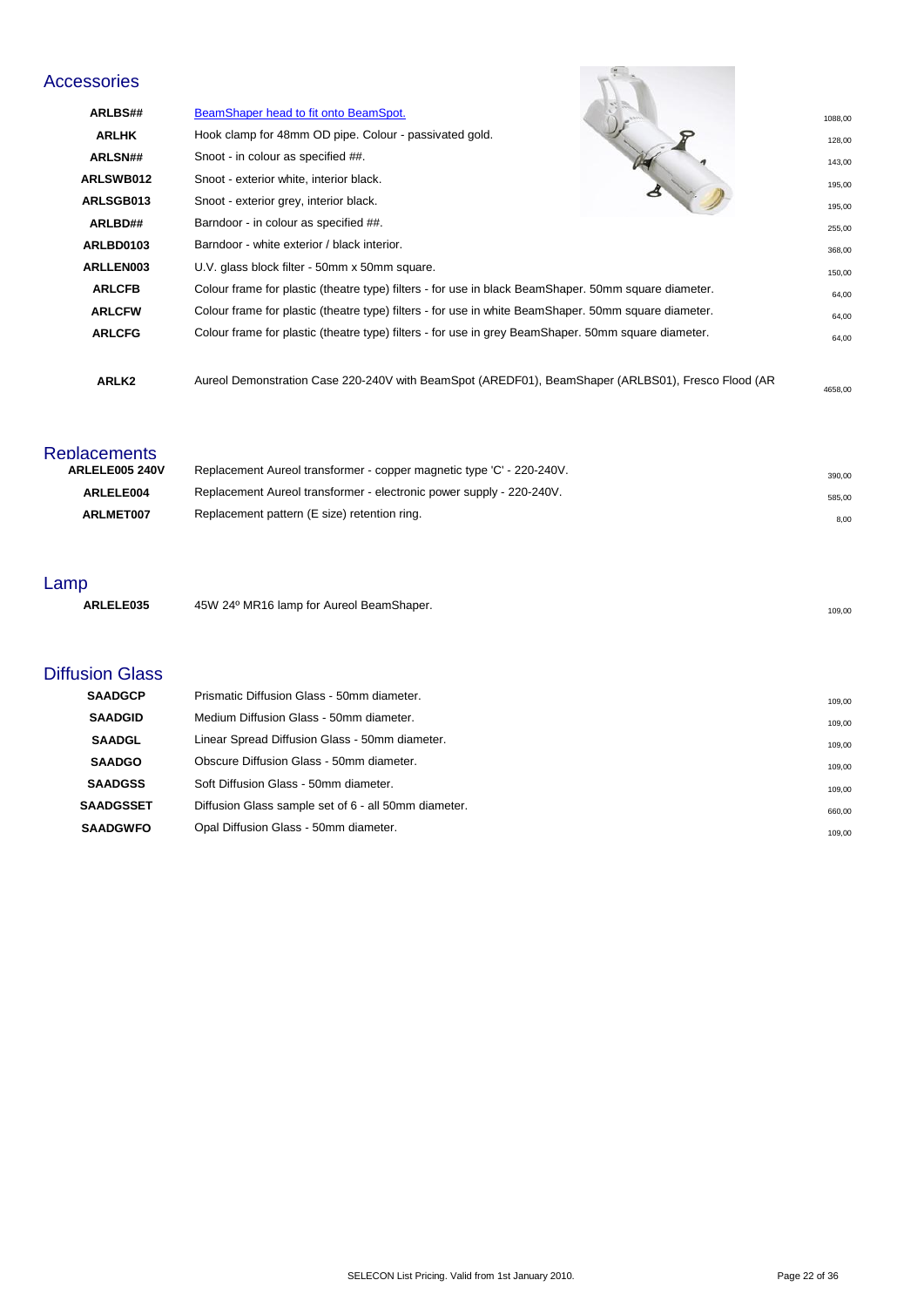

## **[AUREOL FRESCO FLOOD](http://www.seleconlight.com/index.php?option=com_virtuemart&page=shop.product_details&flypage=flypage.p1&category_id=127&product_id=10186)**

Available in versions for mains voltage linear halogen lamps (79mm - 60W, 75W, 100W, 150W) and 12V, two each 20W or 50W lamps integral electronic transformer with dimmer.

## = insert colour code required: 01 - White, 02 - Silver Grey, 03 - Black

#### NOTE: Chrome models made to order only.

| ARLFLT##           | Flood with Uvilux (UV block) safety glass, fitted with three circuit universal track adapter. Lamp = 150W maximu   | 1178,00 |
|--------------------|--------------------------------------------------------------------------------------------------------------------|---------|
| ARLFLC##           | Flood with Uvilux (UV block) safety glass; fitted with ceiling base mount. Lamp = 150W maximum (not included).     | 1110,00 |
| ARLFLF03           | Flood with Uvilux (UV block) safety glass; fitted with 1.0m flexible mains cable. Lamp = 150W maximum (not inc     | 1283,00 |
| ARLFLHK03          | Flood with Uvilux (UV block) safety glass, fitted with 1.0m flexible mains cable & hook clamp. Lamp = 150W ma      | 1403,00 |
| ARLFL40T##         | LV Flood with Uvilux (UV block) safety glass, fitted with three circuit universal track adapter. 2 x 12V 20W lamps | 2138,00 |
| <b>ARLFL100T##</b> | LV Flood with Uvilux (UV block) safety glass, fitted with three circuit universal track adapter. 2 x 12V 50W lamp: | 2138,00 |
| ARLFL40C##         | LV Flood with Uvilux (UV block) safety glass, fitted with ceiling base mount. 2 x 12V 20W lamps supplied - 40W.    | 2055,00 |
| <b>ARLFL100C##</b> | LV Flood with Uvilux (UV block) safety glass, fitted with ceiling base mount. 2 x 12V 50W lamps supplied - 100W    | 2055,00 |
| ARLFL40F03         | LV Flood with Uvilux (UV block) safety glass, fitted with 1.0m flexible mains cable. 2 x 12V 20W lamps (supplied   | 2093,00 |
| ARLFL100F03        | LV Flood with Uvilux (UV block) safety glass, fitted with 1.0m flexible mains cable. 2 x 12V 50W lamps (supplied   | 2093,00 |
| ARLFL40HK03        | LV Flood with Uvilux (UV block) safety glass, fitted with 1.0m flexible mains cable & hook clamp. 2 x 12V 20W la   | 2220,00 |
| ARLFL100HK03       | LV Flood with Uvilux (UV block) safety glass, fitted with 1.0m flexible mains cable & hook clamp. 2 x 12V 50W la   | 2220,00 |

#### Accessories for

| <b>ARLFLCFH##</b> | Colour filter holder - plastic or glass.                             | 326,00 |
|-------------------|----------------------------------------------------------------------|--------|
| <b>ARLFLBD##</b>  | Barndoor including filter holder.                                    | 525.00 |
| ARLFLBD0103       | Barndoor including filter holder - white exterior / black interior.  | 623.00 |
| ARLFLBD0203       | Barndoor including filter holder - silver exterior / black interior. | 623,00 |
| <b>ARLFLSG</b>    | Replacement safety glass.                                            | 75,00  |
|                   |                                                                      |        |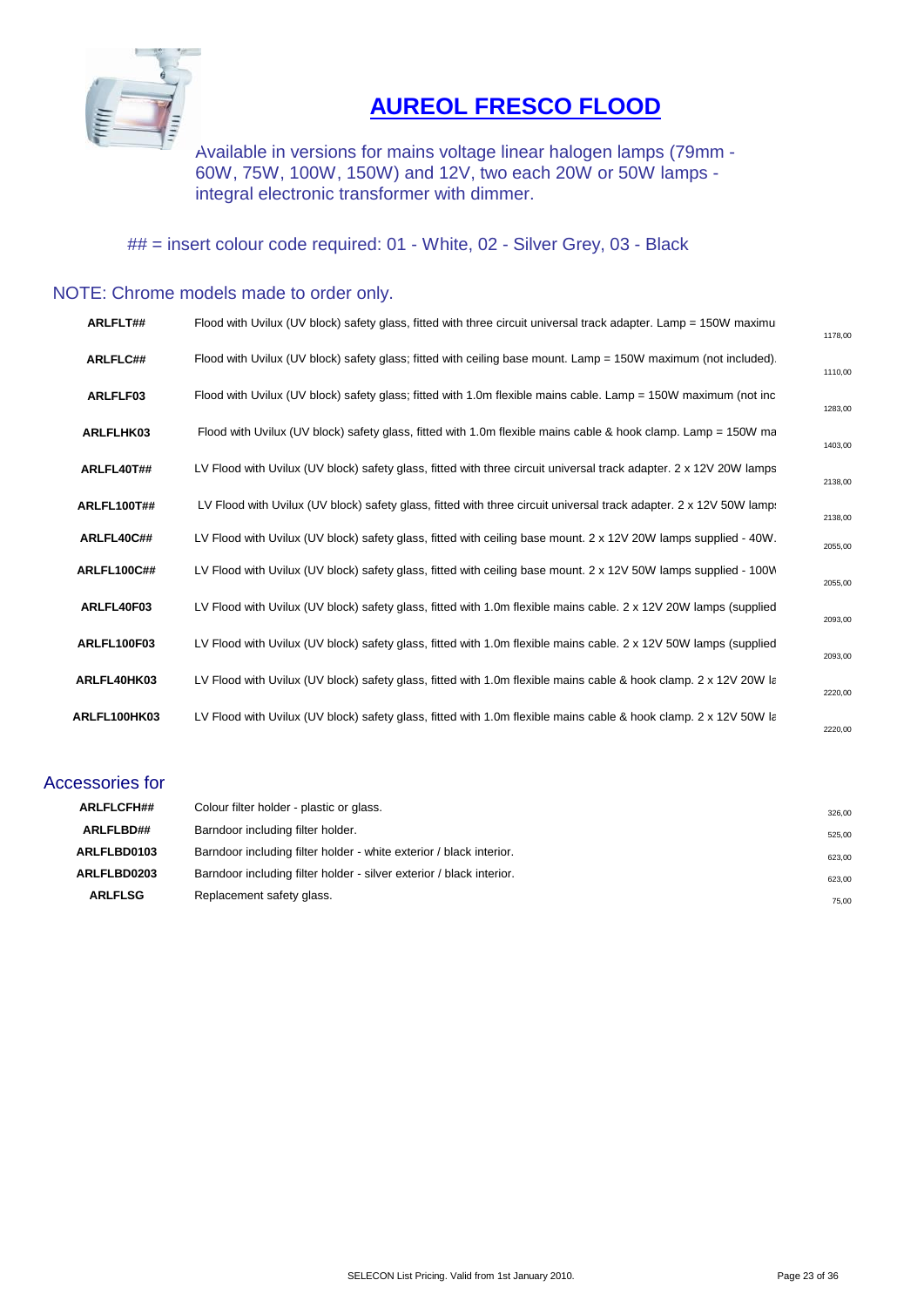## **[WING WALL WASHER range](http://www.seleconlight.com/index.php?option=com_content&view=article&id=599&category_id=127)**



#### Tungsten Halogen Wall Washers for double ended 100W-300W or 500W

#### Fitted with ceiling rose mount

| SWWR7C01L200        | White Wall Washer; 200W lamp supplied. | 1433.00 |
|---------------------|----------------------------------------|---------|
| SWWR7C02L200        | Grey Wall Washer; 200W lamp supplied.  | 1433.00 |
| <b>SWWR7C03L200</b> | Black Wall Washer; 200W lamp supplied. | 1433.00 |

#### Fitted with 3ct track mount adapter

| SWWR7T01L200        | White Wall Washer; 200W lamp supplied. | 1478.00 |
|---------------------|----------------------------------------|---------|
| SWWR7T02L200        | Grey Wall Washer: 200W lamp supplied.  | 1478.00 |
| <b>SWWR7T03L200</b> | Black Wall Washer; 200W lamp supplied. | 1478.00 |

#### Fitted with ceiling rose mount

| SWWR7C01L300        | White Wall Washer: 230W=300W Osram lamp supplied. | 1433.00 |
|---------------------|---------------------------------------------------|---------|
| <b>SWWR7C02L300</b> | Grey Wall Washer; 230W=300W Osram lamp supplied.  | 1433.00 |
| <b>SWWR7C03L300</b> | Black Wall Washer; 230W=300W Osram lamp supplied. | 1433.00 |
|                     |                                                   |         |

#### Fitted with 3ct track mount adapter

| SWWR7T01L300        | White Wall Washer; 230W=300W Osram lamp supplied. | 1478.00 |
|---------------------|---------------------------------------------------|---------|
| <b>SWWR7T02L300</b> | Grey Wall Washer: 230W=300W Osram lamp supplied.  | 1478.00 |
| SWWR7T03L300        | Black Wall Washer: 230W=300W Osram lamp supplied. | 1478.00 |



## 35W Metal Halide Wall Washers for double ended 3000K R7 lamp: 220-24 Fitted with ceiling rose mount

| SWWMH35C01L83 | White Wall Washer: 35W 3000K lamp supplied. | 2798.00 |
|---------------|---------------------------------------------|---------|
| SWWMH35C02L83 | Grey Wall Washer; 35W 3000K lamp supplied.  | 2798.00 |
| SWWMH35C03L83 | Black Wall Washer; 35W 3000K lamp supplied. | 2798,00 |

#### Fitted with 3ct track mount adapter

| SWWMH35T01L83 | White Wall Washer; 35W 3000K lamp supplied. | 2835.00 |
|---------------|---------------------------------------------|---------|
| SWWMH35T02L83 | Grey Wall Washer; 35W 3000K lamp supplied.  | 2835.00 |
| SWWMH35T03L83 | Black Wall Washer; 35W 3000K lamp supplied. | 2835.00 |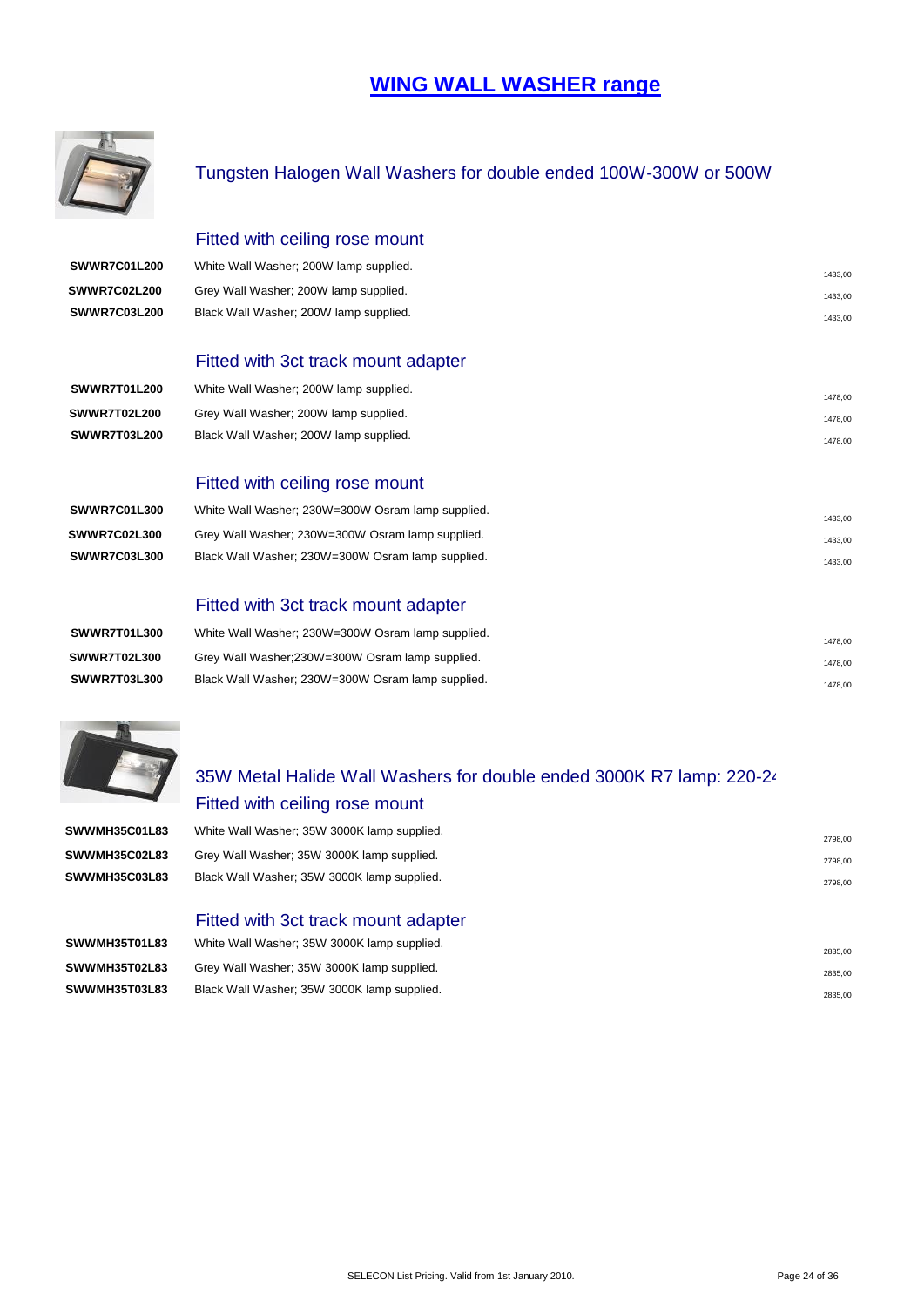#### 70W Metal Halide

#### Fitted with ceiling rose mount

**SWWMH70C01L83** White Wall Washer; 70W 3000K lamp supplied. **SWWMH70C01L94** White Wall Washer; 70W 4000K lamp supplied. 2910,000 and 2910,000 and 2910,000 and 2910,000 and 2910,000 and 2910,000 and 2910,000 and 2910,000 and 2910,000 and 2010,000 and 2010,000 and 2010,000 and 2010,0 **SWWMH70C02L83** Grey Wall Washer; 70W 3000K lamp supplied. SWWMH70C02L94 Grey Wall Washer; 70W 4000K lamp supplied. **SWWMH70C03L83** Black Wall Washer; 70W 3000K lamp supplied. **SWWMH70C03L94** Black Wall Washer; 70W 4000K lamp supplied.

#### Fitted with 3ct track mount adapter

**SWWMH70T01L83** White Wall Washer; 70W 3000K lamp supplied. **SWWMH70T01L94** White Wall Washer; 70W 4000K lamp supplied. 2948.00 **SWWMH70T02L83** Grey Wall Washer; 70W 3000K lamp supplied. 2014 2016 2016 2018 2018 2018 2018 2018 2018 2018 **SWWMH70T02L94** Grey Wall Washer; 70W 4000K lamp supplied. 2948,00 **SWWMH70T03L83** Black Wall Washer; 70W 3000K lamp supplied. 2012 2948.00 **SWWMH70T03L94** Black Wall Washer; 70W 4000K lamp supplied. 2948.00

#### 150W Metal

# **SWWMH150C01L83** White Wall Washer; 150W 3000K lamp supplied.

#### Fitted with ceiling rose mount

**SWWMH150C01L94** White Wall Washer; 150W 4000K lamp supplied. 3225,000 SUPPLIER 1999 3225,000 **SWWMH150C02L83** Grey Wall Washer; 150W 3000K lamp supplied. 3225,00 **SWWMH150C02L94** Grey Wall Washer; 150W 4000K lamp supplied. 3225,000 SUMMH150C02L94 3225,000 **SWWMH150C03L83** Black Wall Washer; 150W 3000K lamp supplied. 3225.00 SMM 3225.00 **SWWMH150C03L94** Black Wall Washer; 150W 4000K lamp supplied. 3225.00 SMMMH150C03L94 Black Wall Washer; 150W 4000K lamp supplied.

#### Fitted with 3ct track mount adapter

**SWWMH150T01L83** White Wall Washer; 150W 3000K lamp supplied. **SWWMH150T01L94** White Wall Washer; 150W 4000K lamp supplied. 3263,000 SMWMH150T01L94 White Wall Washer; 150W 4000K lamp supplied. **SWWMH150T02L83** Grey Wall Washer; 150W 3000K lamp supplied. 3263,000 SUPPERS 100 SUPPERS 100 SUPPERS 100 SUPPERS 100 **SWWMH150T02L94** Grey Wall Washer; 150W 4000K lamp supplied. 3263,000 SWMMH150T02L94 Grey Wall Washer; 150W 4000K lamp supplied. **SWWMH150T03L83** Black Wall Washer; 150W 3000K lamp supplied. 3263,000 SUPPERSET ASSES 2063,000 SUPPERSET ASSESS 2063,000 SUPPERSET ASSESS 2063,000 SUPPERSET ASSESS 2063,000 SUPPERSET ASSESS 2063,000 SUPPERSET ASSESS 2063, **SWWMH150T03L94** Black Wall Washer; 150W 4000K lamp supplied. 3263,000 SMWMH150T03L94 Black Wall Washer; 150W 4000K lamp supplied.

|  |  | 2910,00 |
|--|--|---------|
|  |  | 2910,00 |
|  |  | 2910,00 |
|  |  | 2910,00 |
|  |  |         |
|  |  |         |
|  |  | 2948.00 |

2910,00

3263,00

3225,00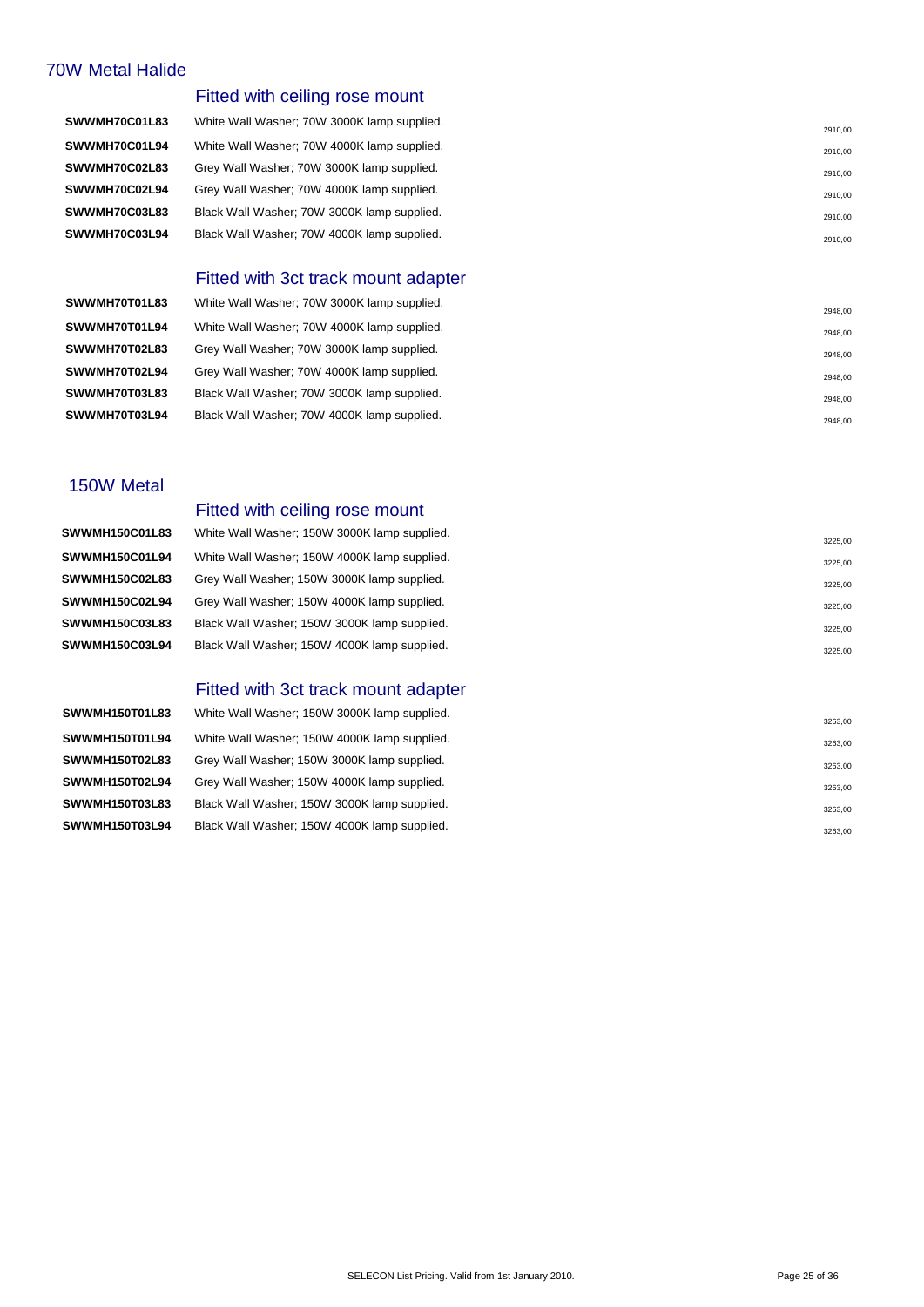#### 34W Compact

#### Fitted with ceiling rose mount

| <b>SWWCF34C01L83</b> | White 34W Compact Fluorescent Wall Washer; 2 x 17W 3000K lamps supplied. | 2483,00 |
|----------------------|--------------------------------------------------------------------------|---------|
| SWWCF34C01L84        | White 34W Compact Fluorescent Wall Washer; 2 x 17W 4000K lamps supplied. | 2483,00 |
| <b>SWWCF34C02L83</b> | Grey 34W Compact Fluorescent Wall Washer: 2 x 17W 3000K lamps supplied.  | 2483.00 |
| <b>SWWCF34C02L84</b> | Grey 34W Compact Fluorescent Wall Washer; 2 x 17W 4000K lamps supplied.  | 2483.00 |
| <b>SWWCF34C03L83</b> | Black 34W Compact Fluorescent Wall Washer; 2 x 17W 3000K lamps supplied. | 2483,00 |
| <b>SWWCF34C03L84</b> | Black 34W Compact Fluorescent Wall Washer; 2 x 17W 4000K lamps supplied. | 2483,00 |

#### Fitted with 3ct track mount adapter

| SWWCF34T01L83 | White 34W Compact Fluorescent Wall Washer; 2 x 17W 3000K lamps supplied. | 2520,00 |
|---------------|--------------------------------------------------------------------------|---------|
| SWWCF34T01L84 | White 34W Compact Fluorescent Wall Washer; 2 x 17W 4000K lamps supplied. | 2520.00 |
| SWWCF34T02L83 | Grey 34W Compact Fluorescent Wall Washer: 2 x 17W 3000K lamps supplied.  | 2520,00 |
| SWWCF34T02L84 | Grey 34W Compact Fluorescent Wall Washer: 2 x 17W 4000K lamps supplied.  | 2520,00 |
| SWWCF34T03L83 | Black 34W Compact Fluorescent Wall Washer; 2 x 17W 3000K lamps supplied. | 2520,00 |
| SWWCF34T03L84 | Black 34W Compact Fluorescent Wall Washer; 2 x 17W 4000K lamps supplied. | 2520,00 |

## Accessories for

| $O = 1.22 \times 10^{12}$ |                                                                          |        |
|---------------------------|--------------------------------------------------------------------------|--------|
| SWWBDS0103                | Barndoor including standard size colour frame for TH & MH units - white. | 544,00 |
| SWWBDS0203                | Barndoor including standard size colour frame for TH & MH units - grey.  | 544,00 |
| <b>SWWBDS03</b>           | Barndoor including standard size colour frame for TH & MH units - black. | 480,00 |
| SWWCF01                   | Colour Filter Frame For Wing Wall Washer - White                         | 319,00 |
| <b>SWWCF02</b>            | Colour Filter Frame For Wing Wall Washer - Grey                          | 319,00 |
| SWWCF03                   | Colour Filter Frame For Wing Wall Washer - Black                         | 319,00 |
| <b>SWWUV</b>              | UV Glass For Wing Wall Washer 182mm X 147mm                              | 158,00 |
|                           |                                                                          |        |

**SWWCUSTOM** Wing Wall Washer custom mounting for display hook clamp (ARLHK) or half coupler (20DHC) - see page 28. Pl

**SWWDG20** Selecon Wall Washer Dimming Gauze - reduces output by approx. 20%. Requires colour frame for mounting.

79,00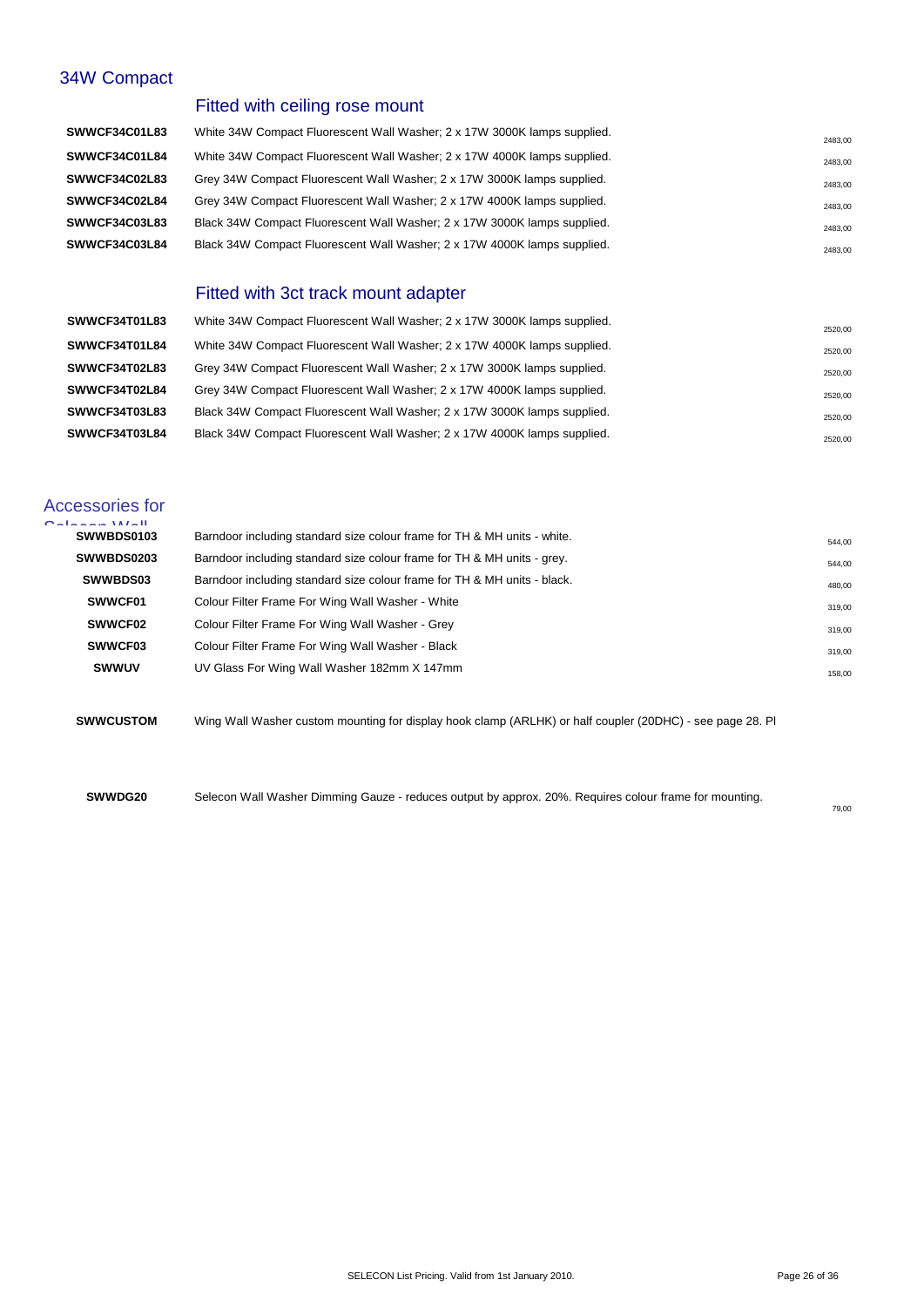## **ASTRAL FRESNEL [NEW MODEL ASTRAL 150W FRESNEL: 220](http://www.seleconlight.com/index.php?option=com_virtuemart&page=shop.product_details&flypage=flypage.p1&category_id=120&product_id=10188)-240**



#### The Order Codes represent the three colour finishes available and, because

#### 150W MH models fitted with ceiling rose mount: 220V-240V

| ASTFRMH150C01L83 | White 150W MH Fresnel supplied with 150W 3000K CDM lamp. | 4853.00 |
|------------------|----------------------------------------------------------|---------|
| ASTFRMH150C01L94 | White 150W MH Fresnel supplied with 150W 4000K CDM lamp. | 4853,00 |
| ASTFRMH150C02L83 | Grey 150W MH Fresnel supplied with 150W 3000K CDM lamp.  | 4853,00 |
| ASTFRMH150C02L94 | Grey 150W MH Fresnel supplied with 150W 4000K CDM lamp.  | 4853,00 |
| ASTFRMH150C03L83 | Black 150W MH Fresnel supplied with 150W 3000K CDM lamp. | 4388,00 |
| ASTFRMH150C03L94 | Black 150W MH Fresnel supplied with 150W 4000K CDM lamp. | 4388,00 |

#### 150W MH models fitted with track mount: 220V-240V

**ASTFRMH150T01L83** White 150W MH Fresnel supplied with 150W 3000K CDM lamp. **ASTFRMH150T01L94** White 150W MH Fresnel supplied with 150W 4000K CDM lamp. ASTFRMH150T02L83 Grey 150W MH Fresnel supplied with 150W 3000K CDM lamp. ASTFRMH150T02L94 Grey 150W MH Fresnel supplied with 150W 4000K CDM lamp. ASTFRMH150T03L83 Black 150W MH Fresnel supplied with 150W 3000K CDM lamp. ASTFRMH150T03L94 Black 150W MH Fresnel supplied with 150W 4000K CDM lamp.

#### 150W MH models fitted with yoke only: 220V-240V

ASTFRMH150Y01L83 White 150W MH Fresnel supplied with 150W 3000K CDM lamp. ASTFRMH150Y01L94 White 150W MH Fresnel supplied with 150W 4000K CDM lamp. ASTFRMH150Y02L83 Grey 150W MH Fresnel supplied with 150W 3000K CDM lamp. ASTFRMH150Y02L94 Grey 150W MH Fresnel supplied with 150W 4000K CDM lamp. ASTFRMH150Y03L83 Black 150W MH Fresnel supplied with 150W 3000K CDM lamp. ASTFRMH150Y03L94 Black 150W MH Fresnel supplied with 150W 4000K CDM lamp.

#### 70W MH models fitted with ceiling rose mount: 220V-240V

| ASTFRMH70C01L83 | White 70W MH Fresnel supplied with 70W 3000K CDM lamp. |         |
|-----------------|--------------------------------------------------------|---------|
|                 |                                                        | 4500,00 |
| ASTFRMH70C01L94 | White 70W MH Fresnel supplied with 70W 4000K CDM lamp. | 4500,00 |
| ASTFRMH70C02L83 | Grey 70W MH Fresnel supplied with 70W 3000K CDM lamp.  | 4500,00 |
| ASTFRMH70C02L94 | Grey 70W MH Fresnel supplied with 70W 4000K CDM lamp.  | 4500,00 |
| ASTFRMH70C03L83 | Black 70W MH Fresnel supplied with 70W 3000K CDM lamp. | 4035,00 |
| ASTFRMH70C03L94 | Black 70W MH Fresnel supplied with 70W 4000K CDM lamp. | 4035,00 |
|                 |                                                        |         |

#### 70W MH models fitted with track mount: 220V-240V

| ASTFRMH70T01L83 | White 70W MH Fresnel supplied with 70W 3000K CDM lamp. | 4928,00 |
|-----------------|--------------------------------------------------------|---------|
| ASTFRMH70T01L94 | White 70W MH Fresnel supplied with 70W 4000K CDM lamp. | 4928,00 |
| ASTFRMH70T02L83 | Grey 70W MH Fresnel supplied with 70W 3000K CDM lamp.  | 4928,00 |
| ASTFRMH70T02L94 | Grey 70W MH Fresnel supplied with 70W 4000K CDM lamp.  | 4928,00 |
| ASTFRMH70T03L83 | Black 70W MH Fresnel supplied with 70W 3000K CDM lamp. | 4388,00 |
| ASTFRMH70T03L94 | Black 70W MH Fresnel supplied with 70W 4000K CDM lamp. | 4388,00 |
|                 |                                                        |         |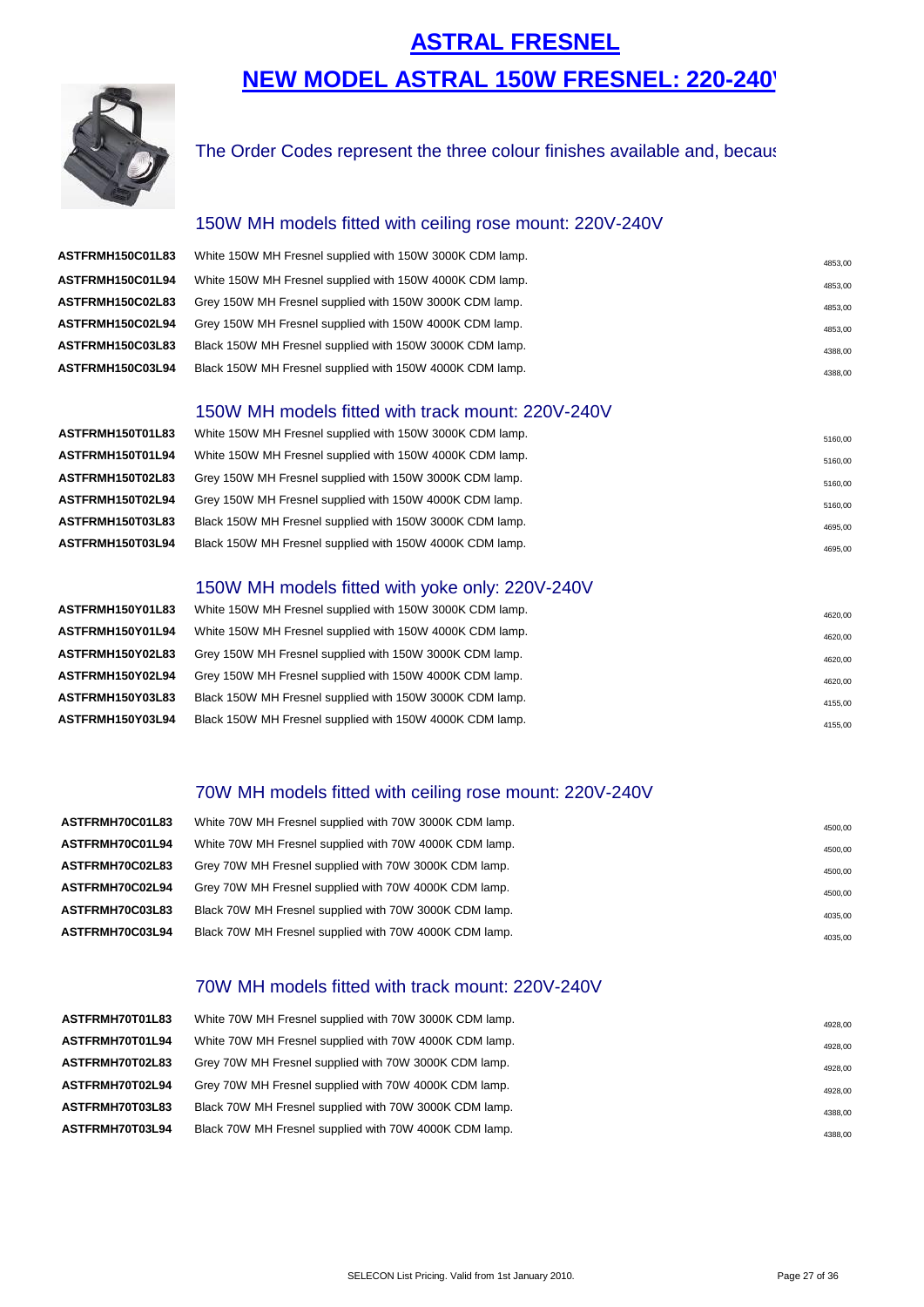## 70W MH models fitted with yoke only: 220V-240V

| ASTFRMH70Y01L83 | White 70W MH Fresnel supplied with 70W 3000K CDM lamp. | 4268.00 |
|-----------------|--------------------------------------------------------|---------|
| ASTFRMH70Y01L94 | White 70W MH Fresnel supplied with 70W 4000K CDM lamp. | 4268,00 |
| ASTFRMH70Y02L83 | Grey 70W MH Fresnel supplied with 70W 3000K CDM lamp.  | 4268,00 |
| ASTFRMH70Y02L94 | Grey 70W MH Fresnel supplied with 70W 4000K CDM lamp.  | 4268,00 |
| ASTFRMH70Y03L83 | Black 70W MH Fresnel supplied with 70W 3000K CDM lamp. | 3803,00 |
| ASTFRMH70Y03L94 | Black 70W MH Fresnel supplied with 70W 4000K CDM lamp. | 3803,00 |
|                 |                                                        |         |

#### NEW MODEL

| ASTFRY01L8370         | White Fresnel supplied with 70W 3000K CDM lamp.  | 3533,00 |
|-----------------------|--------------------------------------------------|---------|
| ASTFRY01L9470         | White Fresnel supplied with 70W 4000K CDM lamp.  | 3533,00 |
| <b>ASTFRY01L83150</b> | White Fresnel supplied with 150W 3000K CDM lamp. | 3533,00 |
| <b>ASTFRY01L94150</b> | White Fresnel supplied with 150W 4000K CDM lamp. | 3533,00 |
|                       |                                                  |         |
| ASTFRY02L8370         | Grey Fresnel supplied with 70W 3000K CDM lamp.   | 3533,00 |
| ASTFRY02L9470         | Grey Fresnel supplied with 70W 4000K CDM lamp.   | 3533,00 |
| <b>ASTFRY02L83150</b> | Grey Fresnel supplied with 150W 3000K CDM lamp.  | 3533,00 |
| <b>ASTFRY02L94150</b> | GreyFresnel supplied with 150W 4000K CDM lamp.   | 3533,00 |
|                       |                                                  |         |
| <b>ASTFRY03L8370</b>  | Black Fresnel supplied with 70W 3000K CDM lamp.  | 2985,00 |
| <b>ASTFRY03L9470</b>  | Black Fresnel supplied with 70W 4000K CDM lamp.  | 2985,00 |
| <b>ASTFRY03L83150</b> | Black Fresnel supplied with 150W 3000K CDM lamp. | 2985,00 |
| <b>ASTFRY03L94150</b> | Black Fresnel supplied with 150W 4000K CDM lamp. | 2985,00 |
|                       |                                                  |         |

#### Accessories for

| 20BDMF   | Barndoor - black.                           | 263.00 |
|----------|---------------------------------------------|--------|
| 20BDMFWB | Barndoor - white exterior / black interior. | 390,00 |
| 20BDMFGB | Barndoor - grey exterior / black interior.  | 390,00 |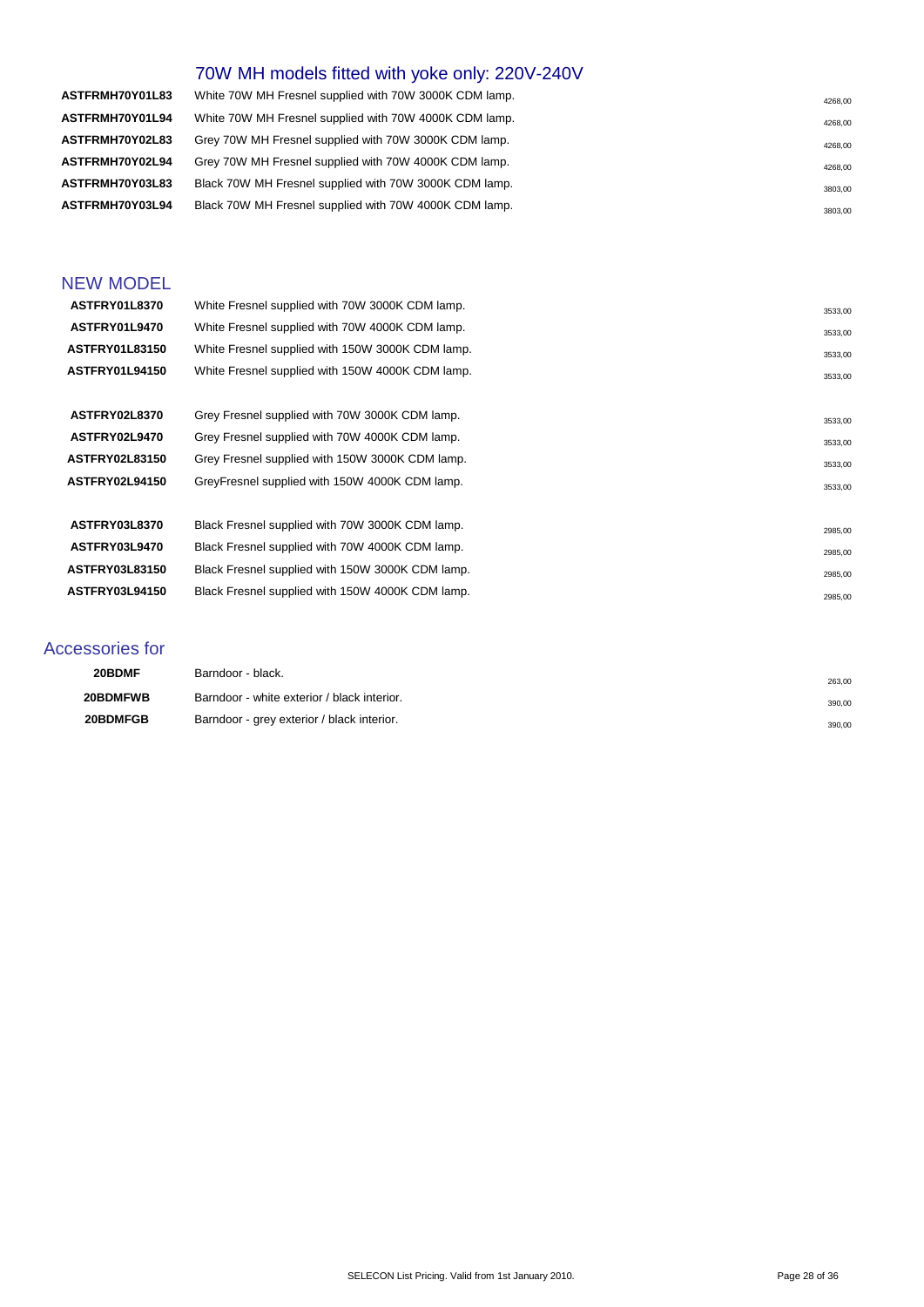

## **[ASTRAL AXIAL ZOOMSPOT](http://www.seleconlight.com/index.php?option=com_content&view=article&id=599&category_id=126)**

#### The Astral Axial Zoomspot uses an ellipsoidal reflector system for pattern projection and precise area illumination.

#### Axial Zoomspot

| SA-AX15ES2B           | 18º-34º - black.                           |         |
|-----------------------|--------------------------------------------|---------|
| SA-AX15ES2W           | $18^{\circ} - 34^{\circ}$ - white.         | 5588,00 |
| SA-AXW150ES2B         | 24º-44º - black.                           | 5745,00 |
|                       |                                            | 5588,00 |
| SA-AXW150ES2W         | 24°-44° - white.                           | 5745,00 |
| <b>Axial Zoomspot</b> |                                            |         |
| SA-AX70ES2B           | $18^{\circ} - 34^{\circ} - \text{black}$ . | 5198,00 |
| SA-AX70ES2W           | $18^{\circ} - 34^{\circ}$ - white.         | 5355,00 |
| SA-AXW70ES2B          | 24º-44º - black.                           | 5198,00 |
| SA-AXW70ES2W          | 24°-44° - white.                           | 5355,00 |

#### Luminaire only -

| <b>SA-AXB</b>  | $18^{\circ} - 34^{\circ} - \text{black}$ . | 3338,00 |
|----------------|--------------------------------------------|---------|
| <b>SA-AXW</b>  | $18^{\circ} - 34^{\circ}$ - white.         | 3458,00 |
| <b>SA-AXWB</b> | 24 <sup>o</sup> -44 <sup>o</sup> - black.  | 3338,00 |
| <b>SA-AXWW</b> | $24^{\circ} - 44^{\circ}$ - white.         | 3458,00 |

#### Accessories for

| 15ACGH           | Pattern holder M size - black handle.                   | 165,00  |
|------------------|---------------------------------------------------------|---------|
| <b>15ACGHW</b>   | Pattern holder M size - white handle.                   | 173,00  |
| <b>15ACGHGL</b>  | Pattern holder for glass pattern M size - black handle. | 165,00  |
| <b>15ACGHGLW</b> | Pattern holder for glass pattern M size - white handle. | 173,00  |
| <b>15ACIRIS</b>  | Adjustable iris - 20 leaf.                              | 1125,00 |
| 15ACSM           | Lens safety mesh.                                       | 30,00   |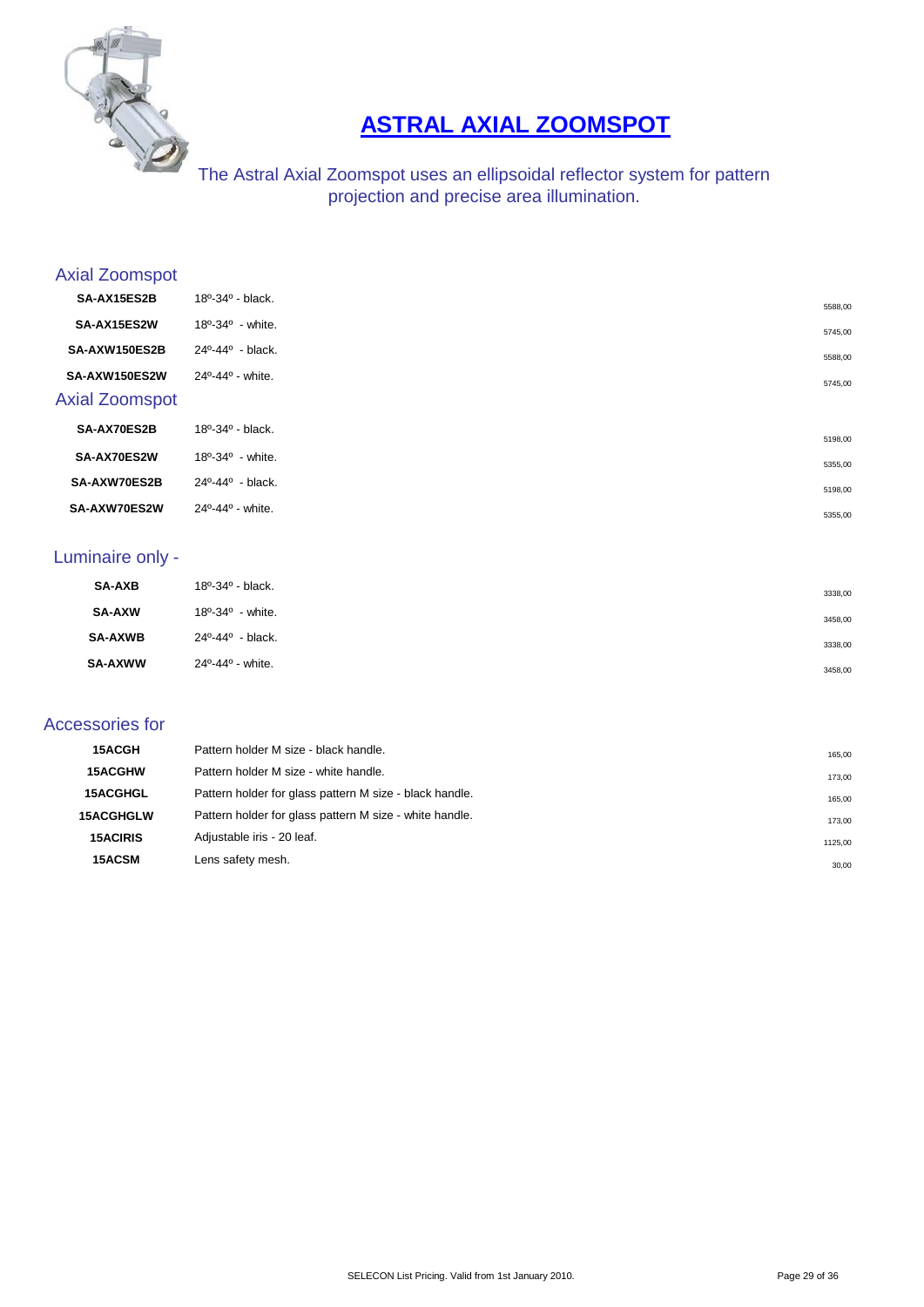## LUMINAIRE ACCESSORIES & SPARE PARTS

#### **DISPLAY**

#### The Selecon display luminaire range can be adapted to mount from either theatre-type G clamps or half **c**

| <b>ARLHK</b>  | Plated disp <sub>20</sub>  |
|---------------|----------------------------|
| <b>ARLHKW</b> | White displ <sub>25</sub>  |
| <b>ARLHKG</b> | Grey displa <sub>25</sub>  |
| <b>ARLHKB</b> | Black displa <sub>25</sub> |
|               |                            |
| 20DHC         | Half Couple 21             |
| 20DHCW        | Half Couple 30             |
| 20DHCG        | Half Couple 30             |
| 20DHCB        | Half Couple 30             |
|               |                            |

#### ALTERNATIVE

|                     | Selecon display luminaires are fitted as standard with Eutrac-type three circuit track mount adapters. Otl        |
|---------------------|-------------------------------------------------------------------------------------------------------------------|
| SAA-GTSA68##        | Global 3-circuit track adapter: please take the luminaire model that you want with the Eutrac track mount code (s |
|                     | eg: 6x white Aureol BeamSpots - integral electronic transformer with in-built on board dimmer fitted with         |
|                     | $6x$ ARLEDT01 + $6x$ SAA-GTSA601 = Euros 1170.00                                                                  |
| <b>DALI Control</b> | Selecon can fit track adapters and addressable power supplies to most Selecon display luminaires. Enqu            |

#### SPARE PARTS Spare Parts

| SWWCR01               | Ceiling rose assembly complete - white.                                | 101,00 |
|-----------------------|------------------------------------------------------------------------|--------|
| <b>SWWCR02</b>        | Ceiling rose assembly complete - silver-grey.                          | 101,00 |
| <b>SWWCR03</b>        | Ceiling rose assembly complete - black.                                | 101,00 |
| SWWPANCRASSY01        | Pan / tilt assembly only for ceiling rose (not included) - white.      | 311,00 |
| SWWPANCRASSY02        | Pan / tilt assembly only for ceiling rose (not included) - silver-grey | 311,00 |
| <b>SWWPANCRASSY03</b> | Pan / tilt assembly only for ceiling rose (not included) - black.      | 311,00 |
| SWWPANTRKASSY01       | Pan / tilt assembly only for track mount (not included) - white.       | 311,00 |
| SWWPANTRKASSY02       | Pan / tilt assembly only for track mount (not included) - silver grey. | 311,00 |
| SWWPANTRKASSY03       | Pan / tilt assembly only for track mount (not included) - black.       | 311,00 |
| <b>SWWSGL</b>         | Safety glass assembly.                                                 | 94,00  |
| SWWE27                | E27 lamp socket assembly.                                              | 64,00  |
| <b>SWWR7KIT</b>       | Set of 2 x R7 lamp sockets.                                            | 128,00 |
| COMELE <sub>121</sub> | 35W metal halide power supply for 220V-240V.                           | 503,00 |
| COMELE090             | 70W metal halide power supply for 220V - 240V.                         | 503,00 |
| COMELE068             | 150W metal halide power supply for 220V-240V.                          | 503,00 |
|                       |                                                                        |        |

## SPARE PARTS Spare Parts

| SDPSHT009          | Pattern hol –      | 49,00 |
|--------------------|--------------------|-------|
| <b>SDPGOBOASSY</b> | Spare patte $_{6}$ | 49,00 |

#### FAST FOCUS

|                  | Can be used on Rama, 1200, Pacific and Arena luminaires. |        |
|------------------|----------------------------------------------------------|--------|
| 17RAFTP          | Fast Focus pan kit for use with standard hook clamp.     | 233.00 |
| <b>17RAFTPHC</b> | Fast Focus pan kit for use with half coupler.            | 270.00 |
| 17RAFTF          | Fast Focus $_{12}$                                       | 128.00 |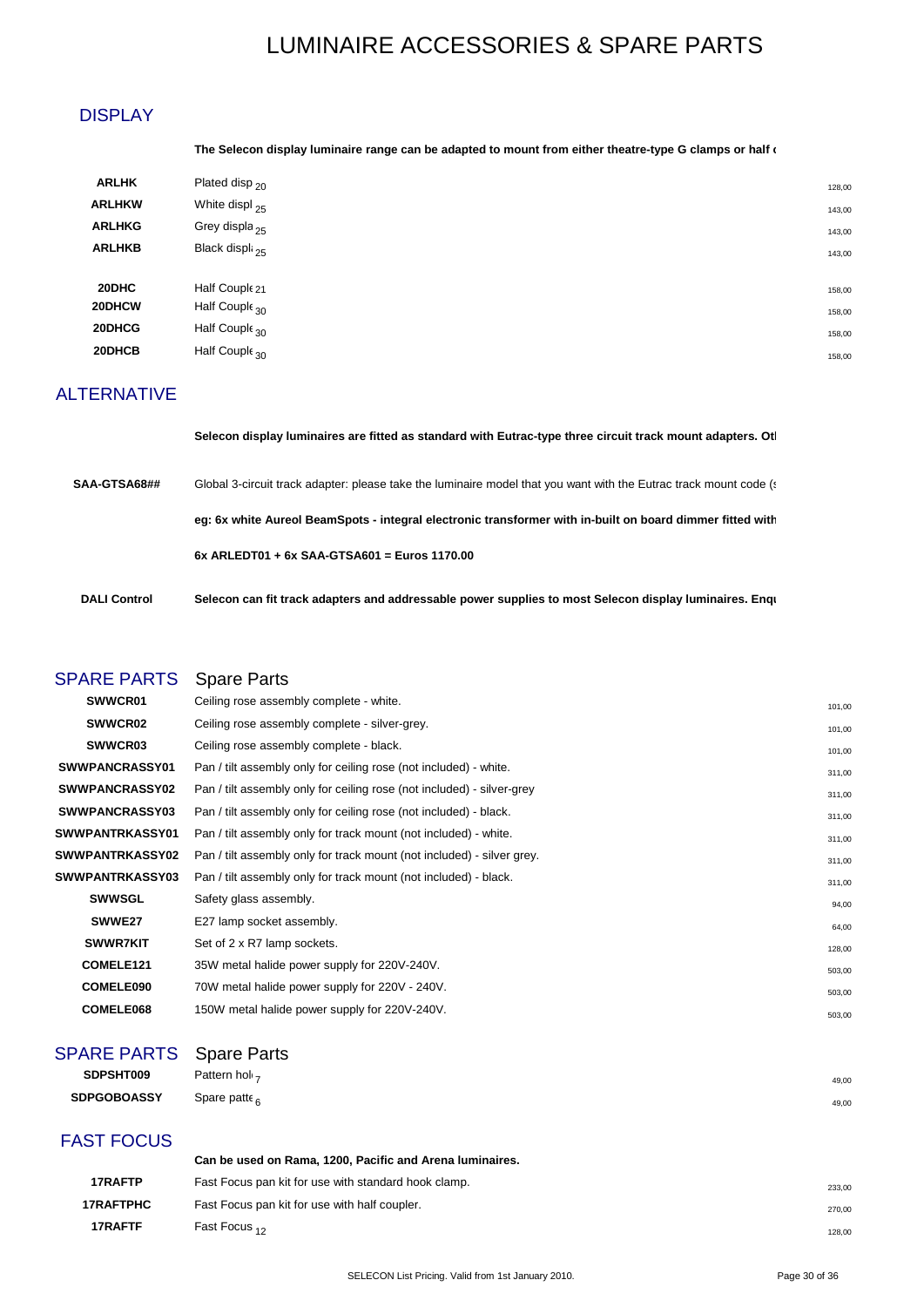#### **DESIGN**

| <b>SELTEMP125</b> | Stencil of Selecon Luminaires 1:25 (1/4") | 79.00 |
|-------------------|-------------------------------------------|-------|
| <b>SELTEMP150</b> | Stencil of Selecon Luminaires 1:50 (1/8") | 79.00 |
| <b>20SC</b>       | Safety bond.                              | 45.00 |

#### **MICROSWITCHE**

| <b>MS1200</b>  | 1200 Fresnel and PC range.                           | 86,00 |
|----------------|------------------------------------------------------|-------|
| <b>MSACC</b>   | Acclaim Fresnel, PC and Zoomspot.                    | 86,00 |
| <b>MSACCX</b>  | Acclaim Axial range.                                 | 86,00 |
| <b>MSACYC</b>  | Acclaim Cyc and Flood, Astral Flood and Wallwashers. | 86,00 |
| <b>MSAR</b>    | Arena range.                                         | 86,00 |
| <b>MSAU</b>    | Aurora range.                                        | 86,00 |
| <b>MSPACLM</b> | Pacific lamp module - all.                           | 86,00 |
| <b>MSHUI</b>   | Hui / Lui range.                                     | 86,00 |
|                |                                                      |       |

#### FOLLOWSPOT

| <b>20CHIRISASSEM</b> | Chorus iris assembly.             | 2093,00 |
|----------------------|-----------------------------------|---------|
| <b>MSRMET006</b>     | MSR iris assembly.                | 1905,00 |
| <b>19PACFSIRIS</b>   | Pacific Followspot iris assembly. | 1515,00 |

#### SPARE COLOUR

| <b>20CFSF12</b>   | Rama range, 1200 range; Pacific 12 <sup>o</sup> -28 <sup>o</sup> , 90 <sup>o</sup> , 45 <sup>o</sup> -75 <sup>o</sup> , 185mm square. | 56,00  |
|-------------------|---------------------------------------------------------------------------------------------------------------------------------------|--------|
| 20CFMF            | Acclaim range, Minifresnel etc, 125mm square.                                                                                         | 45,00  |
| 20CFMFW           | Acclaim range, white paint finish.                                                                                                    | 56,00  |
| 15HLCF            | Hui / Lui.                                                                                                                            | 86,00  |
| 19PACCF5HE        | Pacific 5 <sup>°</sup> High Efficiency Fixed Beam.                                                                                    | 311,00 |
| 19PACCF           | Pacific 26°-50° Zoomspot and Pacific Fixed Beams.                                                                                     | 56,00  |
| 20CFSF2020        | Arena Theatre Fresnel, PC, Zoomspot Medium & Wide. Pacific 5.5 <sup>0</sup> -13 <sup>0</sup> Zoomspot, 245mm square.                  | 143,00 |
| 20CFSF2025        | Arena High Performance Fresnel, Zoomspot Narrow.                                                                                      | 311,00 |
| <b>SAA-AFHB</b>   | Acclaim Cyc comes with frame, no barndoor.                                                                                            | 326,00 |
| <b>SAA-AFSC</b>   | Acclaim Cyc spring frame.                                                                                                             | 64,00  |
| 20CFAUCY          | Aurora range.                                                                                                                         | 233,00 |
| <b>SAA-AFHBBD</b> | Acclaim & Astral Flood / Cyc filter holder comes with barndoor.                                                                       | 428,00 |

## LENSES FOR

| LVLEN003   | Accent Fresnel - 50mm diameter lens.                                   | 428.00  |
|------------|------------------------------------------------------------------------|---------|
| ACCLEN001  | Acclaim Fresnel - 100mm diameter lens.                                 | 173,00  |
| 1200LEN012 | Compact Fresnel - 150mm diameter lens.                                 | 503,00  |
| 1200LEN013 | 1200 High Performance Fresnel - 175mm diameter lens.                   | 968,00  |
| ARELEN002  | Arena Theatre Fresnel - 200mm diameter lens. Also - SF1000 MKI & SF20. | 855,00  |
| ARELEN001  | Arena High Performance Fresnel - 250mm diameter lens.                  | 1478,00 |
| ACCLEN005  | Acclaim PC - 100mm diameter lens.                                      | 233,00  |
| 1200LEN015 | Compact PC - 150mm diameter lens.                                      | 735,00  |
| 1200LEN014 | 1200 High Performance PC - 175mm diameter lens.                        | 893,00  |
| ARELEN007  | Arena PC - 200mm diameter lens.                                        | 1125,00 |
|            |                                                                        |         |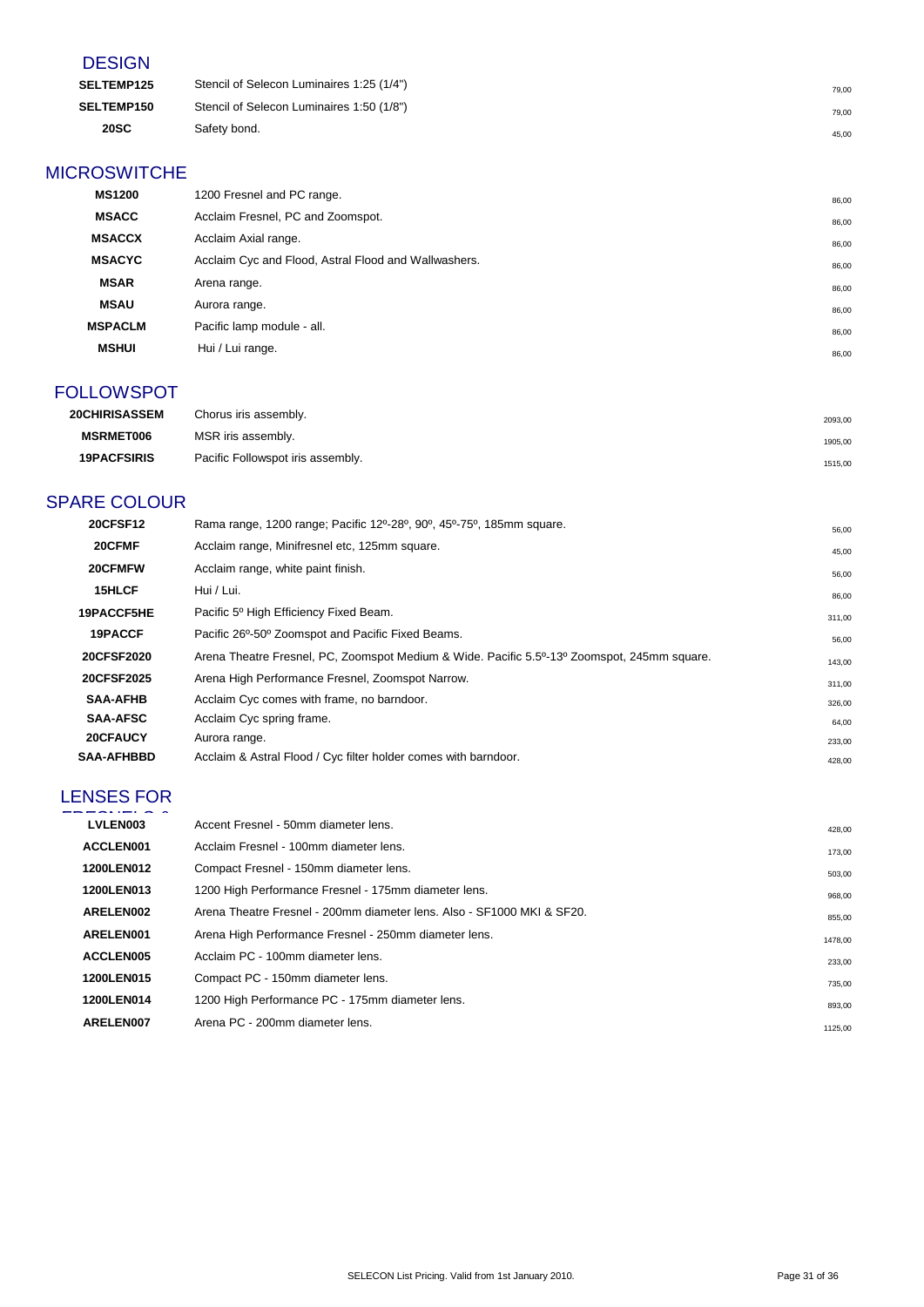#### LENSES FOR

| 1200LEN011      | Front lens / 110                        | 1013,00            |
|-----------------|-----------------------------------------|--------------------|
| COMLEN001       | Acclaim Co <sub>62,5</sub>              | 443,00             |
| ARELEN006       | Front lens / 155                        | 1673,00            |
| ARELEN005       | Front lens $r_{190}$                    | 1905,00            |
| MSRLEN006       | Front lens I <sub>167</sub>             |                    |
| MSRLEN003       | Rear lens F <sub>155</sub>              | 1553,00<br>1553,00 |
| MSRLEN004       | Front lens I <sub>151</sub>             | 1478,00            |
| MSRLEN005       | Rear lens F <sub>125</sub>              |                    |
| ARLLEN002       | Accent Pro <sub>30</sub>                | 1245,00            |
| ARLLEN001       | Accent Pro <sub>21</sub>                | 311,00<br>158,00   |
| <b>ACX1834F</b> | Acclaim Ax <sub>36</sub>                | 289,00             |
| <b>ACX1834R</b> | Acclaim Ax <sub>60</sub>                |                    |
| <b>ACX2444F</b> | Acclaim Ax <sub>48</sub>                | 488,00             |
| <b>ACX2444R</b> | Acclaim Ax <sub>65</sub>                | 334,00<br>510,00   |
| <b>ACZSMF</b>   | Acclaim Zo <sub>42</sub>                | 353,00             |
| <b>ACZSMR</b>   | Acclaim Zo <sub>66</sub>                | 563,00             |
| <b>ACZSWF</b>   | Acclaim Zo <sub>54</sub>                |                    |
| <b>ACXZSWR</b>  | Acclaim Zo <sub>71</sub>                | 390,00             |
| 19PACL2650F     | Pacific 23°-49                          | 585,00             |
| 19PACL2650R     | Pacific 23°- 105                        | 480,00             |
| 19PACL1228F     | Pacific 12 <sup>o</sup> - <sub>57</sub> | 1013,00            |
| 19PACL1228R     | Pacific 12 <sup>o</sup> -120            | 570,00             |
| PACLEN014       | Pacific VN2 <sub>175</sub>              | 1200,00            |
| PACLEN015       | Pacific VN2 <sub>155</sub>              | 1436,00            |
| PACLEN006       | Pacific 45°-33                          | 1283,00            |
| PACLEN012       | Pacific 45°-65                          | 326,00             |
| 19PACL90F       | Pacific 90° 140                         | 660,00             |
| 19PACL90R       | Pacific 90° 140                         | 1395,00            |
|                 |                                         | 1395,00            |

#### SHUTTERS -

| <b>20SHZS12</b> | Acclaim, 1200 Zoomspot & Condensor, Arena Zoomspot. | 86.00 |
|-----------------|-----------------------------------------------------|-------|
| <b>ACXSH</b>    | Acclaim Axial Zoomspot.                             | 64.00 |
| <b>PACSH</b>    | Pacific.                                            | 64.00 |

#### LAMP SOCKET

| <b>ACCFRLS</b>   | GY 9.5 for Acclaim Fresnel 500W - 650W luminaires.  | 248,00 |
|------------------|-----------------------------------------------------|--------|
| <b>ACCPCLS</b>   | GY 9.5 for Acclaim PC 500W - 650W luminaires.       | 248,00 |
| <b>ACCZSLS</b>   | GY 9.5 for Acclaim Zoomspot 500W - 650W luminaires. | 248,00 |
| <b>ACCXLS</b>    | GY 9.5 for Acclaim Axial 500W - 650W luminaires.    | 248,00 |
| <b>ASTFRLS</b>   | G 12 for Astral Fresnel luminaires.                 | 248,00 |
| <b>ASTXLS</b>    | G 12 for Astral Axial luminaires.                   | 248,00 |
| <b>RAFRLS</b>    | GX 9.5 for Rama Fresnel luminaires.                 | 311,00 |
| <b>RAPCLS</b>    | GX 9.5 for Rama PC luminaires.                      | 311,00 |
| <b>RAFRG22LS</b> | G 22 for Rama Fresnel luminaires.                   | 465,00 |
| RAPCG22LS        | G 22 for Rama PC luminaires.                        | 465,00 |
| <b>1200FRLS</b>  | GX 9.5 for 1200 Fresnel luminaires.                 | 311,00 |
| 1200PCLS         | GX 9.5 for 1200 PC luminaires.                      | 311,00 |
| <b>1200ZSLS</b>  | GX 9.5 for 1200 Zoomspot luminaires.                | 311,00 |
|                  |                                                     |        |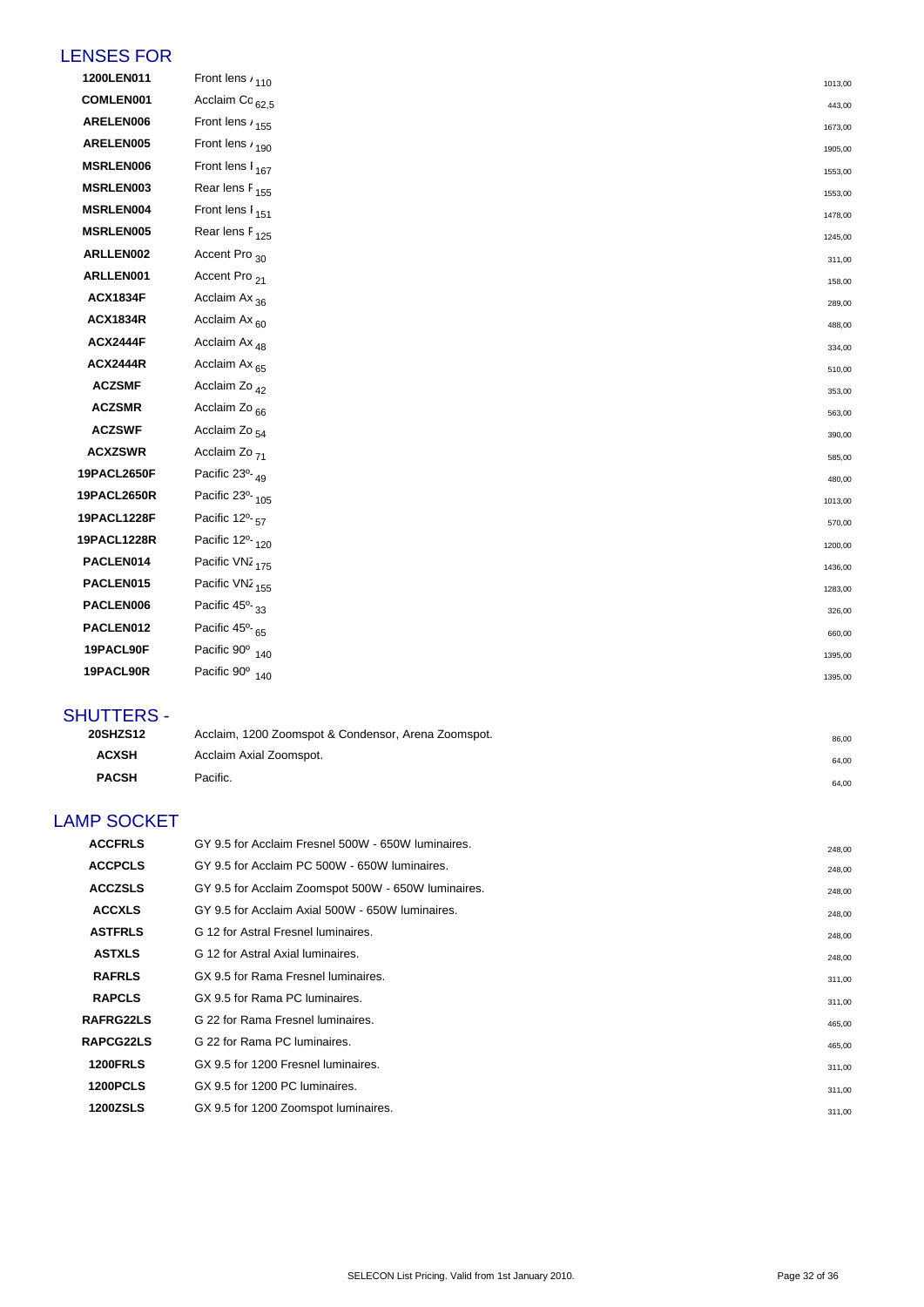| AREFRGY16LS       | GY 16 for Arena Fresnel luminaires.                             | 390,00 |
|-------------------|-----------------------------------------------------------------|--------|
| AREPCGY16LS       | GY 16 for Arena PC luminaires.                                  | 390.00 |
| AREZSGY16LS       | GY 16 for Arena Zoomspot luminaires.                            | 428,00 |
| <b>AREFRG22LS</b> | G 22 for Arena Fresnel luminaires.                              | 465,00 |
| <b>AREPCG22LS</b> | G 22 for Arena PC luminaires.                                   | 465,00 |
| <b>AREZSG22LS</b> | G 22 for Arena Zoomspot luminaires.                             | 465.00 |
| <b>ACCYCLS</b>    | Set of 2 for Acclaim Cyc/Flood range.                           | 128,00 |
| <b>AURCYCLS</b>   | Set of 2 for Aurora range.                                      | 143,00 |
| <b>HUICYCLS</b>   | Set of 2 for Hui / Lui Cyc & Flood.                             | 128,00 |
| ARLELE027         | AS lampbase 989 GY 6.5 for MR16 lamps - Aureol / Accent range.  | 49,00  |
| FSELE004          | Click Fit Socket for Performer Series Followspot range.         | 735,00 |
| <b>PAC6LMLS</b>   | G 9.5 - 600W / 800W Pacific lamp module - blue handle.          | 218,00 |
| <b>PAC1LMLS</b>   | GY 9.5 - 1000W Pacific lamp module - red handle.                | 218,00 |
| <b>PACMSRILS</b>  | MSR high voltage GX 9.5 - Pacific MSRI lamp module (PACELE017). | 465,00 |
| <b>PACMSRHRLS</b> | MSR Hot Restrike G22 - Pacific HR MSR lamp module.              | 544,00 |
|                   |                                                                 |        |

#### MIRRORS

| PACLEN001        | Pacific Cold Mirror.              | 735,00 |
|------------------|-----------------------------------|--------|
| <b>ACCLEN008</b> | Aclaim Axial Zoomspot Hot Mirror. | 503,00 |

#### **REFLECTORS**

| ACCREF001           | Acclaim Fresnel & PC.                                |        |
|---------------------|------------------------------------------------------|--------|
|                     |                                                      | 116,00 |
| ACCREF005           | Acclaim Axial Zoomspot.                              | 233,00 |
| 1200REF005          | 1200 range.                                          | 158,00 |
| 20MFR               | Mini Fresnel.                                        | 116,00 |
| RAREF001            | Rama Fresnel & PC.                                   | 158,00 |
| AREREF001           | Arena Fresnels - SF2/2.5kW.                          | 180,00 |
| ACCREF004           | Zoomspot 650.                                        | 195,00 |
| AREREF003           | Arena Zoomspot range.                                | 428,00 |
| MSRREF001           | MSR 1200 Performer Followspot.                       | 465,00 |
| ACCREF003           | Acclaim Condensor.                                   | 135,00 |
| <b>MSRREF002</b>    | Performer Quartz 2000.                               | 488,00 |
| PACREF001           | Pacific universal for all Zoomspots and Fixed Beams. | 285,00 |
| <b>HUICYCREFASS</b> | Hui Cyc Reflector Assembly.                          | 458,00 |
| <b>HUIFLDREFASS</b> | Hui Flood Reflector Assembly.                        | 458,00 |
| <b>AURCYCREFASS</b> | Aurora Cyc <sub>114</sub>                            | 855,00 |
|                     |                                                      |        |

#### PART

| <b>12ACTILTHANDLE</b> | Acclaim Fresnel, PC and Zoomspot - tilt handle kit.                                    | 49,00  |
|-----------------------|----------------------------------------------------------------------------------------|--------|
| <b>15ACFRRH</b>       | Acclaim Fresnel, PC and Zoomspot - rear handle and mounting screws.                    | 45,00  |
| <b>15FOCUSKNOBKIT</b> | Focus knob kit for Acclaim, Rama and Arena Fresnel & PC ranges.                        | 34,00  |
| <b>19PACCFRC</b>      | Pacific colour frame retention clip kit.                                               | 60,00  |
| <b>19PACFRASSEM</b>   | Pacific 12-28, 14-35, 45-75, 90 front moulding comes with colour frame retention clip. | 143,00 |
| <b>19TILTHANDLE</b>   | Pacific, Rama, Hui, Lui and Acclaim Axial - tilt lock handle kit.                      | 38,00  |
| <b>19PACLTLCS</b>     | Pacific lens tube / lamp house clamp kit.                                              | 86,00  |
| <b>19PACLHSEKIT</b>   | Replacement Pacific lamp house shipping kit - clamp, bolt set and lamp module knob.    | 94,00  |
| 19PACRH               | Pacific - rear handle replacement kit.                                                 | 56,00  |
| <b>17RACFLKIT</b>     | Rama range - colour frame lid replacement kit.                                         | 60,00  |
| <b>ACCXBLMOD</b>      | Acclaim Axial lamp module - complete.                                                  | 893,00 |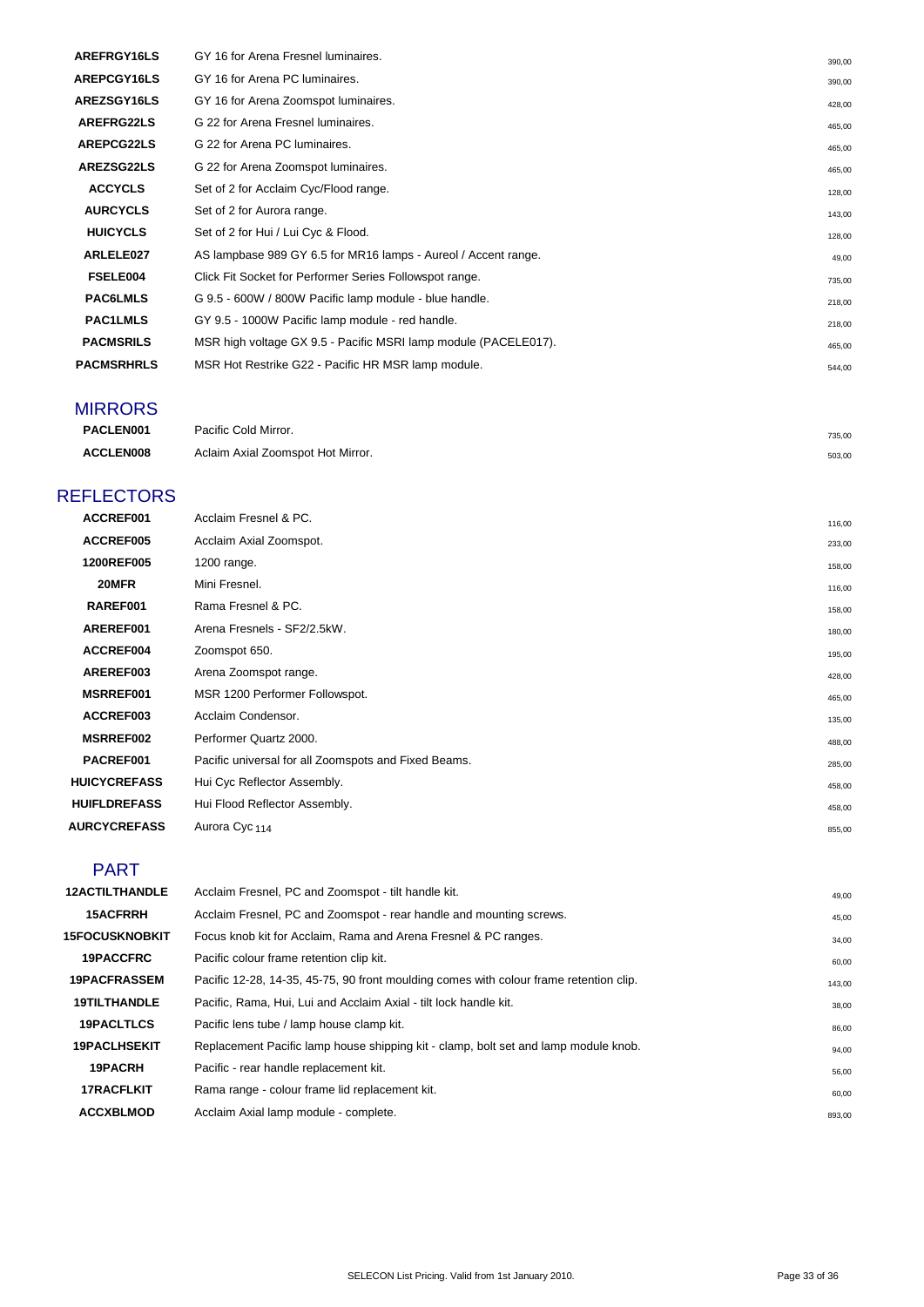#### **KNOBS**

| PACMET002  | LCD - 8mm hole locking disc SF12.                                  | 41.00 |
|------------|--------------------------------------------------------------------|-------|
| 1200PLA005 | Rear handle.                                                       | 30.00 |
| ACCPLA002  | Acclaim rear handle.                                               | 41,00 |
| ACCPLA001  | Acclaim yoke locking handle.                                       | 30,00 |
| PACPLA028  | Pacific lamp module fastening screw - lamp house.                  | 8,00  |
| RAPLA009   | Rama - safety bond retention knob.                                 | 26,00 |
| PACPLA043  | Pacific high temperature (80V) lens tube lock knob for lamp house. | 41,00 |
| COMPLA005  | Shutter handle for 1200 range.                                     | 15,00 |
|            |                                                                    |       |

#### **MISCELLANEOU**

| ACCSPR010         | Acclaim colour frame retention spring.                                | 15,00 |
|-------------------|-----------------------------------------------------------------------|-------|
| ACCMET009         | Acclaim colour frame retention rifle bolt (older models).             | 23,00 |
| ACCPLA005         | Acclaim switch cover plate.                                           | 15,00 |
| 1200SHT042        | 1200 range switch cover plate.                                        | 34,00 |
| <b>AURFAST001</b> | Rama, Aurora Dzus latch.                                              | 41,00 |
| PACPLA044         | Pacific lamp house wedge - microswitch activator.                     | 8,00  |
| PACPLA033         | Pacific yoke tilt bolt cover.                                         | 8,00  |
| PACPLA036         | Pacific silicone lens fasteners.                                      | 15,00 |
| PACSHT025         | Pacific gobo slot cover.                                              | 41,00 |
| <b>1200SPR005</b> | Aurora, Hui, Lui colour cover clip spring.                            | 8,00  |
| <b>1200SPR003</b> | Lens retaining clip - Y.                                              | 8,00  |
| 1200PLA009        | Teflon washer.                                                        | 15,00 |
| <b>RASWFR</b>     | Rama Fresnel replacement safety bond.                                 | 79,00 |
| <b>RASWPC</b>     | Rama PC replacement safety bond.                                      | 79,00 |
| <b>RALSS</b>      | Rama lamp socket spacer set for GX 9.5 socket (to centre 1000W lamp). | 49,00 |

#### **HIGH**

| ACCLOOM003        | Cable loom - Acclaim Fresnel.                            | 218,00 |
|-------------------|----------------------------------------------------------|--------|
| ACCLOOM005        | Cable loom - Acclaim PC.                                 | 218,00 |
| ACCLOOM007        | Cable loom - Acclaim Zoomspot.                           | 218,00 |
| <b>CYCLOOM008</b> | Cable Ioom - Acclaim Cyc.                                | 143,00 |
| 1200LOOM005       | Cable Ioom - 1200 High Performance and Compact Fresnels. | 233,00 |
| 1200LOOM004       | Cable loom - 1200 High Performance PC.                   | 233,00 |
| 1200LOOM003       | Cable loom - 1200 Compact PC.                            | 233,00 |
| RALOOM001         | Cable loom - Rama Fresnel.                               | 296,00 |
| RALOOM002         | Cable loom - Rama PC.                                    | 296,00 |
| ARELOOM001        | Cable loom - Arena Fresnels and PC.                      | 353,00 |
| ARELOOM008        | Cable loom - Arena Zoomspot 2/2.5kW.                     | 353,00 |
| <b>PACLOOM</b>    | Cable Loom - Pacific lamp module : 600W & 1000W.         | 233,00 |
| HUILOOM001        | Cable Loom - Hui Cyc and Flood.                          | 233,00 |
|                   |                                                          |        |

#### **HIGH**

| COMELE012        | 2mm 3 Core Flex Black per metre.   | 109.00 |
|------------------|------------------------------------|--------|
| COMELE010        | 1.5mm 3 Core Flex Black per metre. | 86.00  |
| COMELE013        | .75mm 3 core flex per metre.       | 79.00  |
| <b>COMELE009</b> | .75mm 3 core flex White per metre. | 79.00  |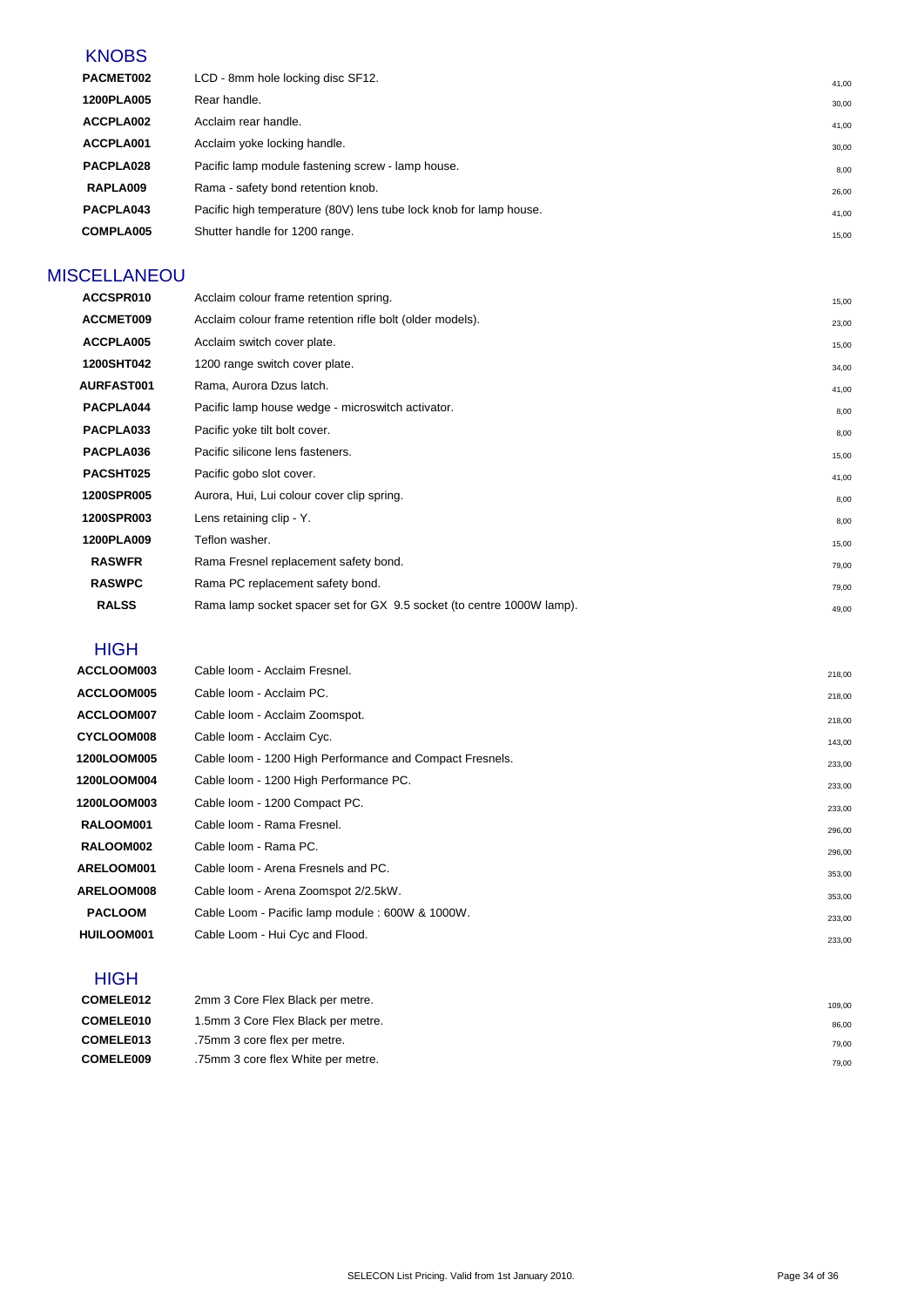#### PACIFIC

| <b>19PDWRDIMA</b> | Dimmer plate assembly - A (right). | 1125,00 |
|-------------------|------------------------------------|---------|
| <b>19PDWRDIMB</b> | Dimmer plate assembly - B (left).  | 1125,00 |
| PDWRELE001        | Control PCB.                       | 2873,00 |
| PDWRELE002        | Power supply PCB.                  | 544,00  |
| PDWRELE005        | Stepper motor.                     | 735,00  |
| <b>PDWRMET003</b> | Drive belt.                        | 79,00   |
| <b>PDWRLOOM</b>   | Mains cable loom.                  | 311,00  |
| PDWRELE011        | Mains cable power con connector.   | 135,00  |
| ACCLEN004         | Front lens (lens tube).            |         |
| ACCLEN005         | Rear lens (lamp house).            |         |
|                   |                                    |         |

#### PERFORMER

| Colour frame for colour changer.                                            | 210,00   |
|-----------------------------------------------------------------------------|----------|
| RUA & TAHI Iris unit only.                                                  | 2408,00  |
| Tahi - rear lens.                                                           | 544,00   |
| Tahi and Rua - front lens.                                                  | 2175,00  |
| Toru - front lens.                                                          | 3608,00  |
| CTO filter.                                                                 | 383,00   |
| Frost glass.                                                                | 503,00   |
| Rua and Toru - rear lens - N.B.: 2 x this lens required for doublet design. | 1358,00  |
| Electronic power supply.                                                    | 13973,00 |
| Ignitor.                                                                    | 1710,00  |
| Filter.                                                                     | 1320,00  |
| LCD display and P.S. PCB.                                                   | 1980,00  |
| Mains power switch and breaker.                                             | 735,00   |
|                                                                             |          |

#### LAMPS The following

| Replacement           | for Selecon Display profile (SDP) |        |
|-----------------------|-----------------------------------|--------|
| SDPELE016             | 20W CDM.                          | 353,00 |
| SDPELE017             | 35W CDM.                          | 353,00 |
| <b>SDPELE018OSRAM</b> | 90W 12V Tungsten Halogen.         | 41,00  |

#### WING range

| <b>CDMTD35830</b>  | 35W linear Metal Halide - warm white.  |
|--------------------|----------------------------------------|
| <b>CDMTD70830</b>  | 70W linear Metal Halide - warm white.  |
| <b>CDMTD70942</b>  | 70W linear Metal Halide - cool white.  |
| <b>CDMTD150830</b> | 150W linear Metal Halide - warm white. |
| <b>CDMTD150942</b> | 150W linear Metal Halide - cool white. |

#### WING range

| <b>CFL17W3K</b> | 17W Eco Compact Fluorescent - 3000K. |
|-----------------|--------------------------------------|
| <b>CFL17W4K</b> | 17W Eco Compact Fluorescent - 4000K. |